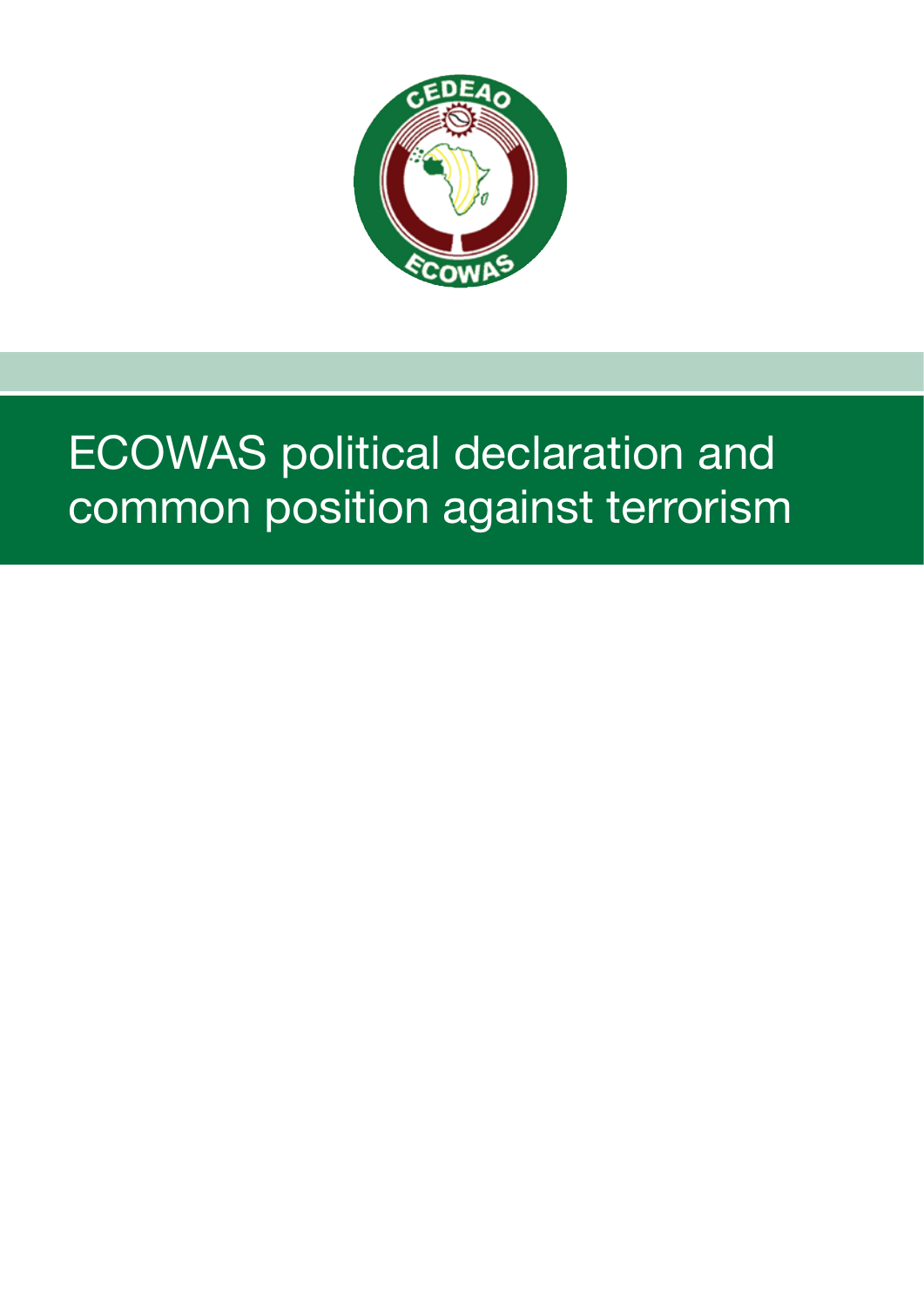

# **ECOWAS POLITICAL DECLARATION AND COMMON POSITION AGAINST TERRORISM**

# **We, the Heads of State and Government of the Economic Community of West African States (ECOWAS);**

**Reaffrming** our commitment to the Revised ECOWAS Treaty signed at Cotonou, Benin, on 24 July 1993, in particular, Article 58 of the Treaty, which enjoins Member States to work to safeguard and consolidate relations conducive to the maintenance of peace, stability and security within the Community;

**Considering** Article 3 (paragraph 4) of the Protocol A/P1/12/99 Relating to the Mechanism for Confict Prevention, Management, Resolution, Peacekeeping and Security, signed at Lomé, Togo, on 10 December 1999; paragraph 40 of the ECOWAS Confict Prevention Framework MSC/REG.1/01/08, signed at Ouagadougou, Burkina Faso, on 16 January 2008; and Article 24(2) of the Protocol A/SP1/12/01 on Democracy and Good Governance Supplementary to the Protocol relating to the Mechanism for Confict Prevention, Management, Resolution, Peacekeeping and Security, signed at Dakar, Senegal, on 21 December 2001;

**Considering** measures undertaken by the Community in order to promote and consolidate cooperation among Member States on criminal matters, including *inter alia,* the ECOWAS Convention A/P1/7/92 on Mutual Assistance in Penal Matters signed at Dakar, Senegal, on 29 July 1992; Convention A/P1/8/94 on Extradition, signed at Abuja, Nigeria, on 6 August 1994; Protocol on Non-Aggression, signed at Lagos, Nigeria, on 22 August 1978, Protocol A/SP3/5/81 on Mutual Assistance on Defense Matters, signed at Freetown, Sierra Leone, on 29 May 1981; Convention A/P5/5/82 on Administrative Assistance on Customs Matters, signed at Cotonou, Benin, on 29 May 1982; Protocol A/P1/01/06 on the Establishment of a Bureau of Intelligence and Investigation on Criminal Matters, signed at Niamey, Niger, on 12 January 2006; and the ECOWAS Convention on Small Arms and Light Weapons, Their Ammunitions and Other Related Materials, signed at Abuja, Nigeria, on 14 June 2006; as well as the Political Declaration on the Prevention of Drug Abuse, Illicit Drug Trafficking and Organized Crimes in West Africa;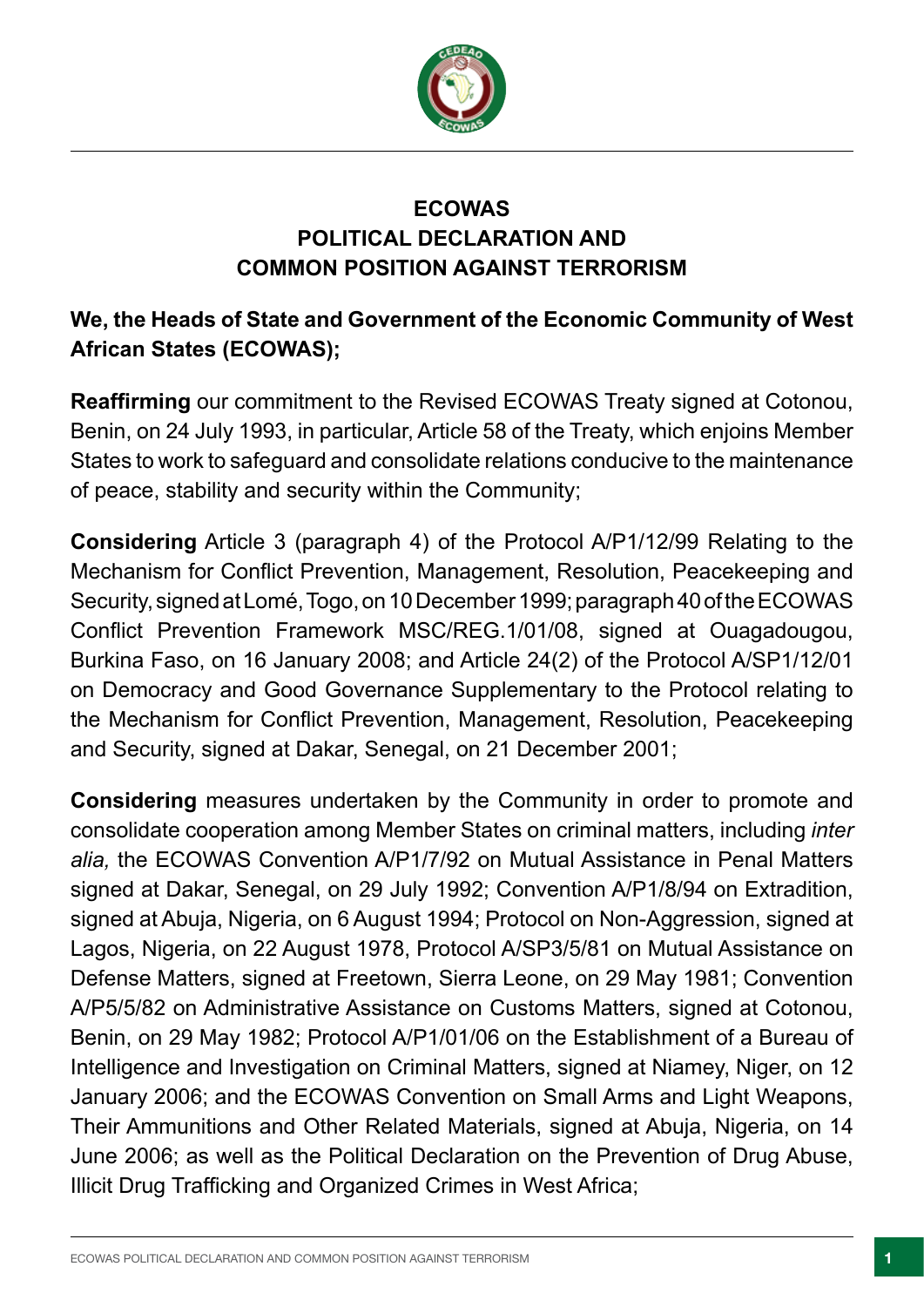

**Considering** the Organization of African Unity (OAU) Convention on the Prevention and Combating of Terrorism, signed at Algiers, Algeria, on 14 July 1999, which, inter alia, provides a common African defnition of terrorist acts, and the Protocol thereto, signed at Addis Ababa, Ethiopia, on 8 July 2004; and the African Union (AU) Plan of Action on the Prevention and Combating of Terrorism in Africa adopted at Algiers, Algeria, on 14 September 2002; as well as various decisions adopted by the AU relating to the prevention and combating of terrorism in Africa;

**Guided** by the principles and regulations enshrined in the universal conventions and protocols and relevant resolutions of the United Nations (UN) on the prevention and combating of terrorism, in particular, Security Council resolutions, including 1373 of 28 September 2001, 1267 of 15 October 1999, 1540 of 14 April 2004, and 1624 of 14 September 2005; General Assembly resolutions on measures to prevent and eliminate terrorism and the UN Global Counter-Terrorism Strategy adopted on 8 September 2006; as well as other resolutions adopted by the UN and its agencies relating to the prevention and combating of terrorism;

**Inspired** by Article 5 of the African Charter on Human and People's Rights, signed at Nairobi, Kenya, on 27 June 1981, which stipulates that every individual shall have the right to the respect of the dignity inherent in a human being and to the recognition of his legal status. All forms of exploitation and degradation of humankind, particularly slavery, slave trade, torture, cruel, inhuman or degrading punishment and treatment, shall be prohibited; and Article 29 of the Universal Declaration of Human Rights, adopted in New York, on 10 December 1948, which states that, in the exercise of his rights and freedoms, everyone shall be subject only to such limitations as are determined by law solely for the purpose of securing due recognition and respect for the rights and freedoms of others and of meeting the just requirements of morality, public order and the general welfare in a democratic society;

**Conscious** of the fact that the West African region is adversely affected by the phenomenon of terrorism, and that the conditions conducive to the spread of terrorism are complex and require robust and proactive policies aimed at addressing the underlying economic and socio-political factors that give rise to or fuel terrorism;

**Seriously concerned** at the recent manifestations of terrorist activities within the Community, notably terrorist bombings, suicide attacks, kidnappings, hostage-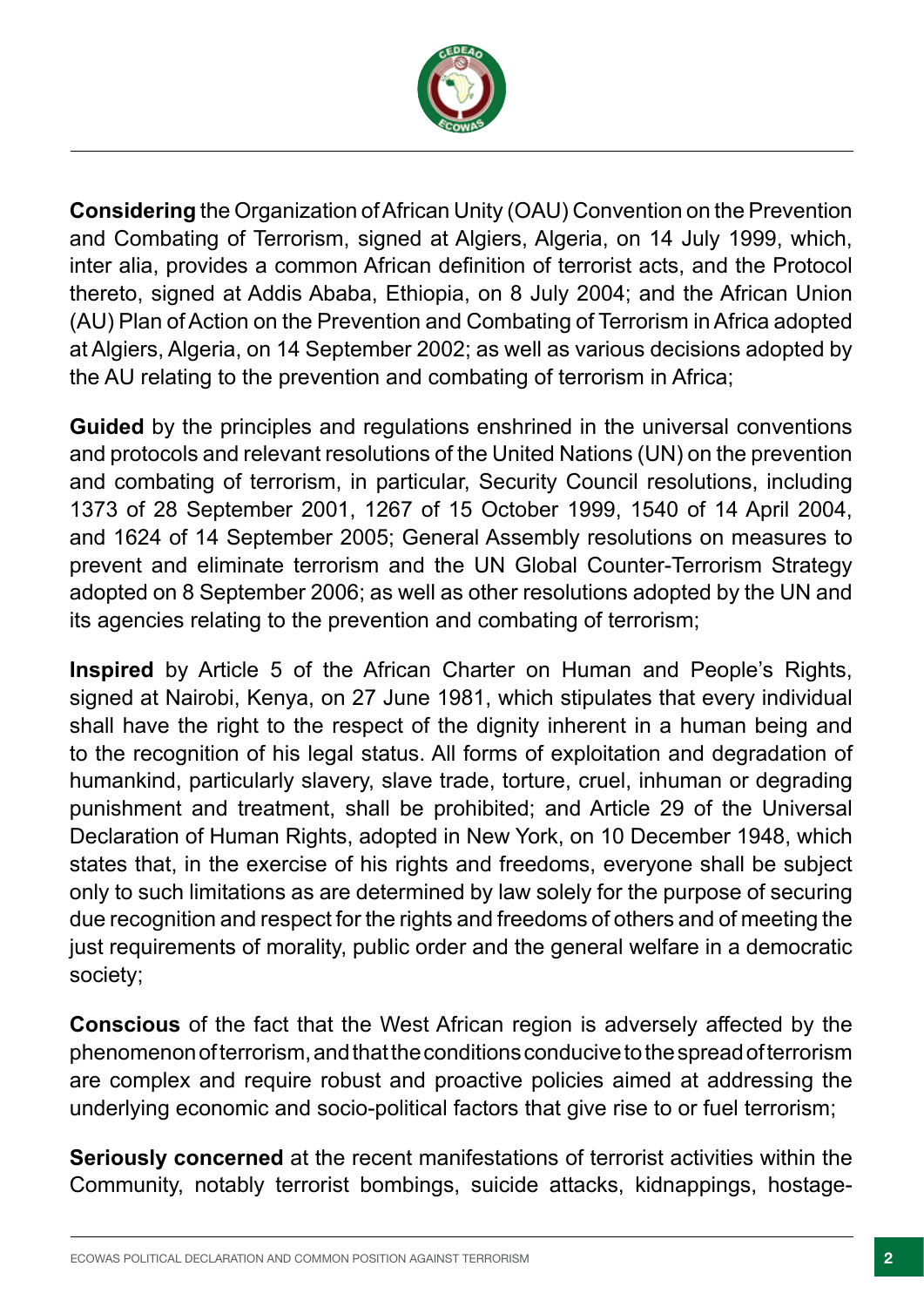

taking, hijacking, mass murder, wanton assassinations, piracy and acts of sabotage of public and private properties, as well as the torching and desecration of religious and sacred places;

**Noting** that these acts in the region have resulted in loss of innocent lives, serious injuries, damage to property, and spread awe and intimidation, as well as having other far-reaching humanitarian ramifcations on victim communities;

**Convinced** that a terrorist act in all its forms and manifestations constitutes the most serious and egregious crime that violates fundamental human rights, including the rights to physical integrity, life, freedom from fear, liberty and security, and aggravates poverty through its debilitating effects on economic development and social cohesion;

**Concerned** at the risk of terrorists' acquiring weapons of mass destruction, including biological and chemical warfare agents and nuclear and other radioactive materials, for the purpose of committing terrorist acts;

**Aware** that terrorists exploit the cyberspace for the purpose of recruitment and spreading propaganda, as well as for planning and executing terrorist acts, including the unlawful attacks or threats of attack on computers, networks and other scientifc and technological information systems; the intention of which is to intimidate, instil fear, or coerce a government, private business or segment of the population thereof for the purpose of advancing political, ideological or social objectives, whether directly or indirectly;

**Bearing in mind** the linkages between terrorism and other forms of criminality, including trans-national organised crimes such as trafficking in drugs and human beings, arms smuggling and illicit proliferation of small arms and light weapons, corruption and money laundering;

**Determined** to eliminate and stamp out the scourge of terrorism in the region and to create an enabling environment for effective regional integration, economic development, peace, security and stability in West Africa;

**Stressing** that all activities undertaken to prevent and combat terrorism should be consistent with states' obligations under international human rights and humanitarian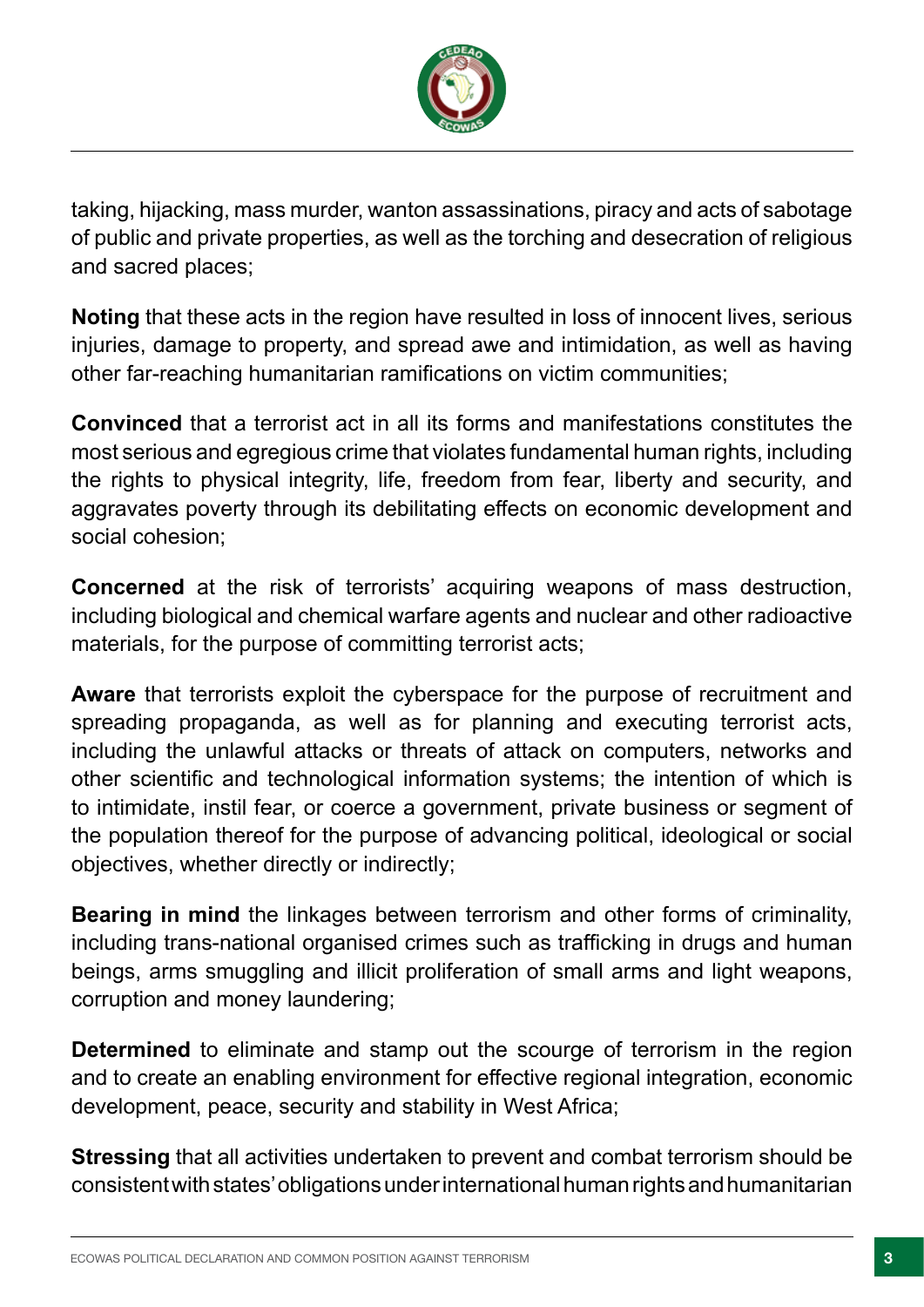

law, including the UN International Covenant on Civil and Political Rights, signed at New York, on 16 December 1966;

**Convinced** that achieving this objective requires a resolute and firm commitment by Member States acting in close collaboration at all levels of inter-governmental actions on border surveillance, regular information sharing on both national and cross-border criminal networks, mutual assistance in criminal matters, including investigation and prosecution of terrorist suspects, as well as in the seizure and freezing of terrorist assets and fnances; and

**Desirous** of establishing a common framework for inter-governmental action and cooperation on practical matters on the prevention and combating of terrorism and to ensure synergies in states' actions at the national, regional and international levels.

The Authority of Heads of State and Government hereby therefore solemnly declares as follows:

- 1. **Unequivocally condemns** terrorism in all its forms and manifestations, including acts of kidnapping, hijacking, hostage-taking and the demand and payment of ransom, bombing of public and private properties and critical infrastructures, acts of sabotage and the desecration of religious and other cultural sacred places;
- 2. **Equally condemns** any movement, group or individuals using religious, ethnic or other social or cultural differences to incite or indulge in violence and other hostile activities resulting in death, injuries or damage to property, the intention of which is to intimidate or coerce a government, private business or segment of the population thereof for the purpose of achieving political or social objectives;
- 3. **Determined** to take all necessary measures to bring to justice persons or entities that participate in fnancing, planning, directing or perpetrating terrorist acts. To this end, Member States shall freeze or confscate without delay funds and other fnancial assets or economic resources of persons, organisations or groups that knowingly recruit individuals for, encourage, facilitate, incite, fnance, participate or act as an accomplice in the planning, fnancing and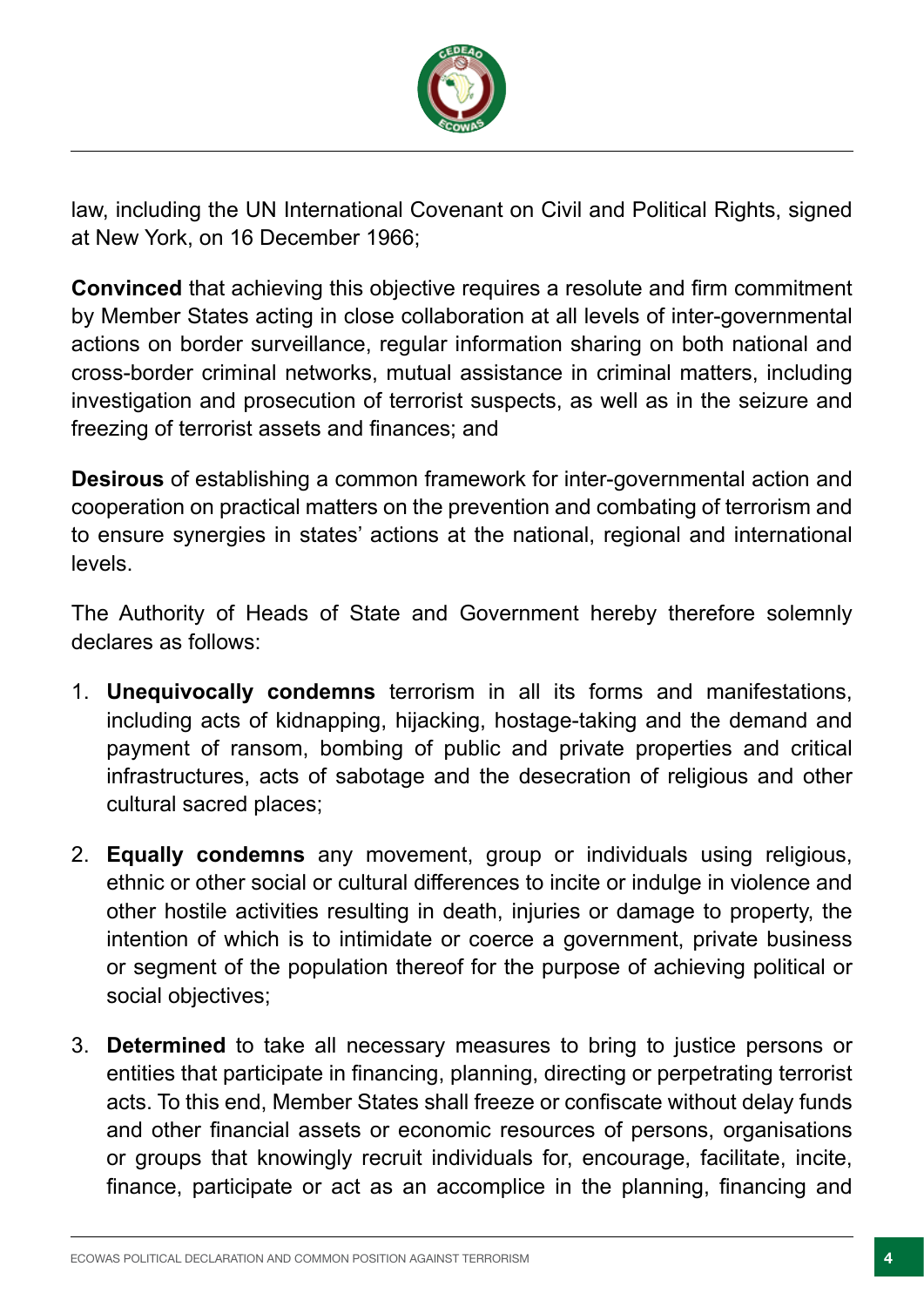

commissioning of a terrorist act or any of its links mentioned above, whether directly or indirectly;

- 4. **Reaffrms** the commitment of Member States to refrain from encouraging, facilitating, fnancing or tolerating activities that are terrorist in nature or any complacency thereto; as well as to prevent Member States' territories from being used as safe havens for the training, planning and execution of terrorist acts;
- 5. **Calls on** all Member States, particularly those that have not done so, to consider as a matter of extreme urgency the immediate ratification and/or accession to all the relevant ECOWAS conventions and protocols (as listed in annex IV), the OAU Convention on the Prevention and Combating of Terrorism and its Protocol thereto, including other relevant continental instruments (as listed in Annex III), as well as the eighteen universal conventions and protocols on the prevention and combating of terrorism (as listed in annex II) and others adopted by the UN;
- 6. **Further calls** on all Member States to put in place the operational measures for the full and effective implementation of the legal counter-terrorism instruments mentioned in paragraph 5 above, including but not limited to the enactment and enforcement of national legislations with appropriate criminalisation of terrorist crimes, including severe penalties for perpetrators of such acts; the establishment of national coordinating mechanisms or centres; and taking advantage of technical assistance programmes, including adopting the AU Comprehensive African Anti-Terrorism Model Law;
- 7. **Undertakes** to strengthen cooperation, synergies and joint endeavours in the areas of intelligence gathering and sharing, investigation, prosecution and law enforcement in the prevention and combating of terrorism;
- 8. **Encourages** relevant civil society and non-governmental organisations, including the media, to work in conjunction with Member States in order to coordinate and mutually reinforce their activities aimed at preventing and combating terrorism within the Community;
- 9. **Adopts** a zero-tolerance policy against terrorism within the Community. To this end, a terrorist threat to one Member State shall constitute a threat to the whole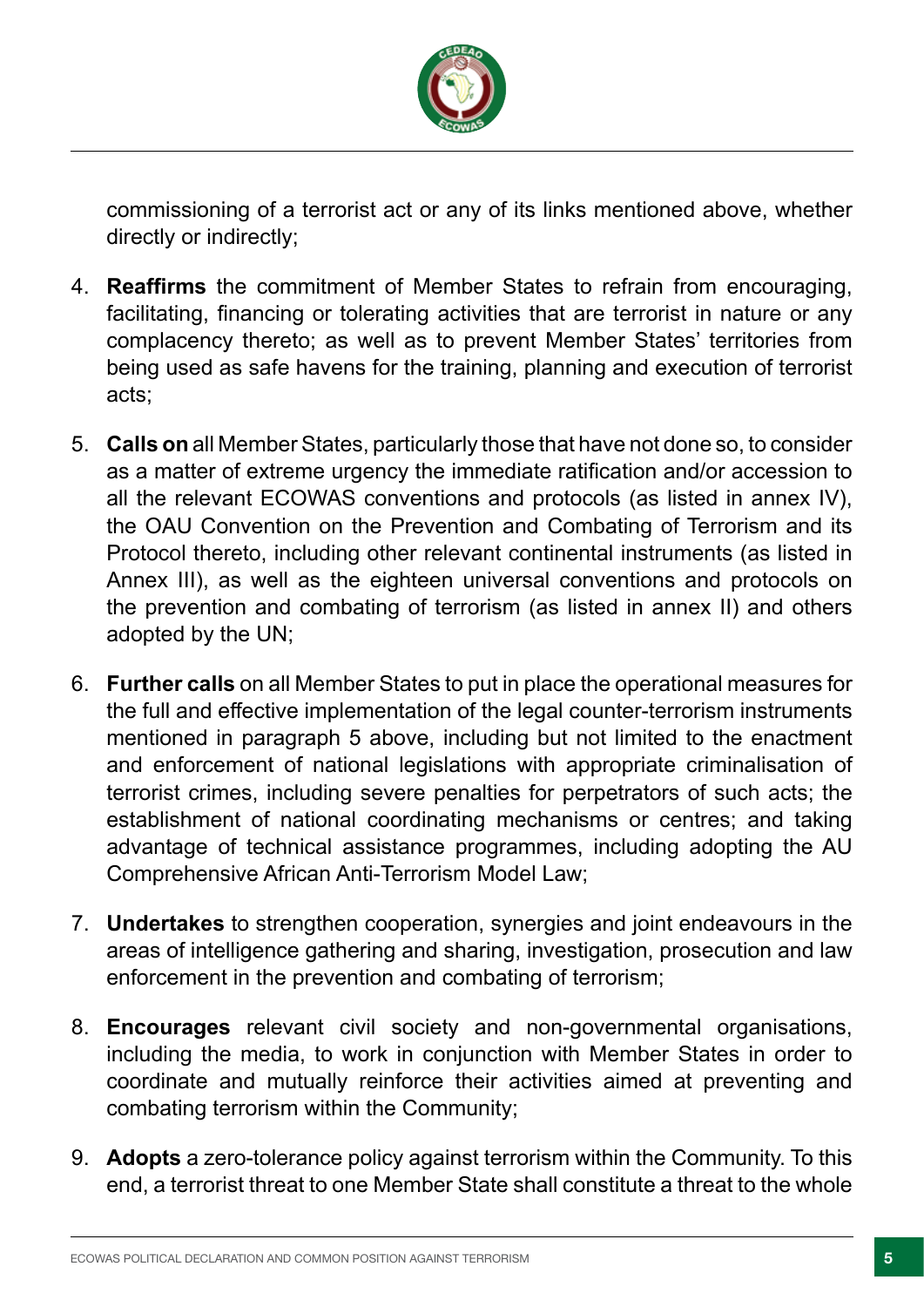

Community. In the application of this policy, Member States categorically reject any circumstances, including economic, political, philosophical, ideological, racial, ethnic, religious, cultural, medical and health or other motives, as justifcation for the commission of a terrorist act within or outside the Community and/or by a citizen of the Community;

- 10. **Reaffrms** the commitment of Member States to uphold international law and to streamline all activities undertaken within the framework of preventing and combating terrorism with the applicable international humanitarian and human rights law, including the African Charters on Human and People's Rights and the Rights and Welfare of the Child; as well as the Universal Declaration on Human Rights, Convention Against Torture and Other Cruel, Inhuman or Degrading Treatment or Punishment; and the International Covenant on Civil and Political Rights. To this end, all Member States collectively Abhor torture and other degrading and inhumane treatment of terrorist suspects, and undertake to strengthen democratic practices and rule of law to ensure due process, fair trial and equality before the law for all citizens;
- 11. **Decides** to adopt the ECOWAS Counter-Terrorism Strategy and Implementation Plan, based on an integrated approach and which elaborates a comprehensive set of measures to be undertaken by various agencies in Member States and provides a strategic policy direction towards the containment and elimination of the threat posed by terrorism to the Community. To this end, the Authority approves the establishment within the Community, as called for in the Strategy, of: a) an ECOWAS Counter-Terrorism Coordination Unit; b) an ECOWAS Arrest Warrant; c) an ECOWAS Black List of Terrorist and Criminal Networks, in order to facilitate coordination and information-sharing among Member States and d) a sub-regional Counter-Terrorism Training Centre;
- 12. **Requests** the President of the Commission to submit to the next session of the Authority detailed proposals on the operational modalities, including budgetary implications and funding sources, for the mechanisms mentioned in paragraph 11 above;
- 13. **Further requests** the President of the Commission to submit to the Authority an annual report on the state of terrorism in West Africa, including threats and vulnerabilities, as well as the measures taken by Member States and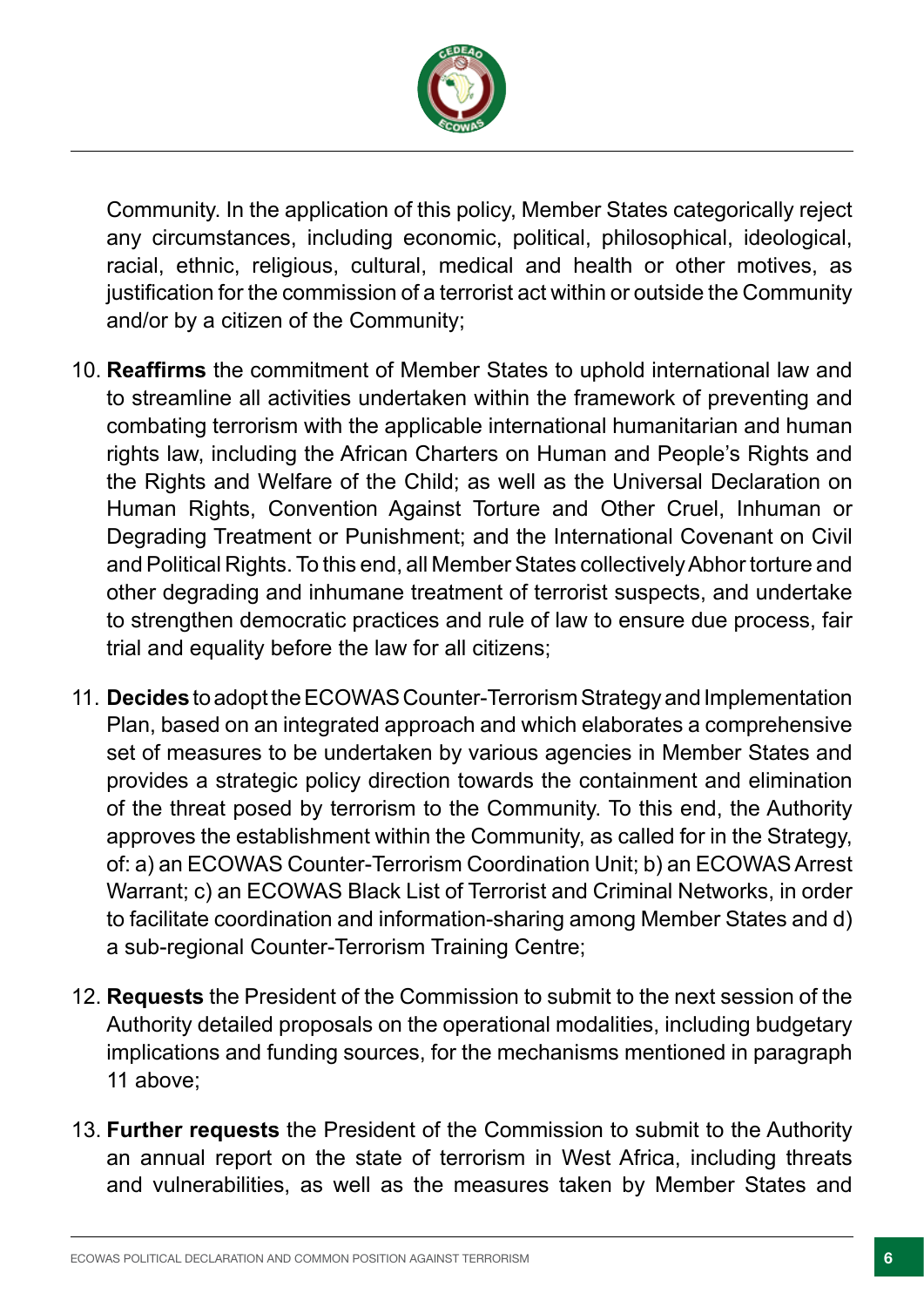

the Commission to implement this Declaration and the ECOWAS Strategy mentioned in paragraph 11 above;

- 14. **Appeals** to the international community, including technical assistance institutions, development partners, relevant international organisations and civil society groups, to coordinate their activities with ECOWAS and to strengthen fnancial, material and technical support (including training, research and exchange of information) for the effective implementation of this Declaration and the Strategy mentioned therein; and
- 15. **Decides** to remain seized of the matter.

**Adopted in Yamoussoukro, Côte d'Ivoire, on 28 February 2013**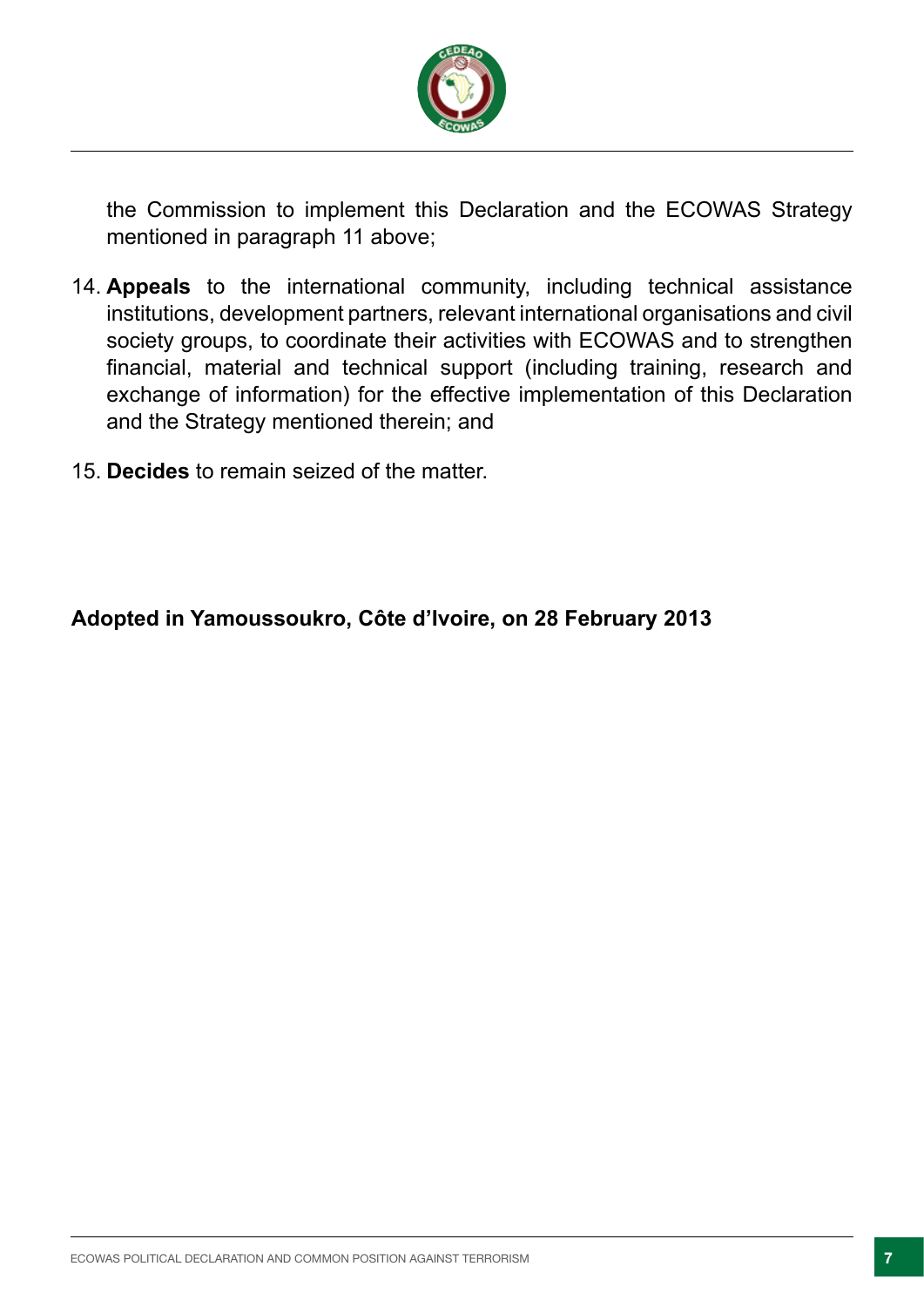

# **ANNEX I**

# **ECOWAS Counter-Terrorism Strategy**

# **ANNEX II**

# **United Nations and Universal Counter-Terrorism Instruments for which signature, ratifcation and/or accession of all ECOWAS Member States is recommended**

- 1. 2010 Convention on the Suppression of Unlawful Acts Relating to International Civil Aviation (not yet entered into force);
- 2. 2010 Protocol Supplementary to the Convention for the Suppression of Unlawful Seizure of Aircraft (not yet entered into force);
- 3. 2005 International Convention for the Suppression of Acts of Nuclear Terrorism (entered into force: 7 July 2007);
- 4. 2005 Amendment to the Convention on the Physical Protection of Nuclear Material (to enter into force once ratifed by two-third majority of states parties);
- 5. 2005 Protocol to the Convention for the Suppression of Unlawful Acts against the Safety of Maritime Navigation (entered into force: 1 March 1992);
- 6. 2005 Protocol to the Protocol for the Suppression of Unlawful Acts against the Safety of Fixed Platforms Located on the Continental Shelf (entered into force: 28 July 2010);
- 7. 1999 International Convention for the Suppression of the Financing of Terrorism (entered into force: 10 April 2002);
- 8. 1997 International Convention for the Suppression of Terrorist Bombings (entered into force: 23 May 2001);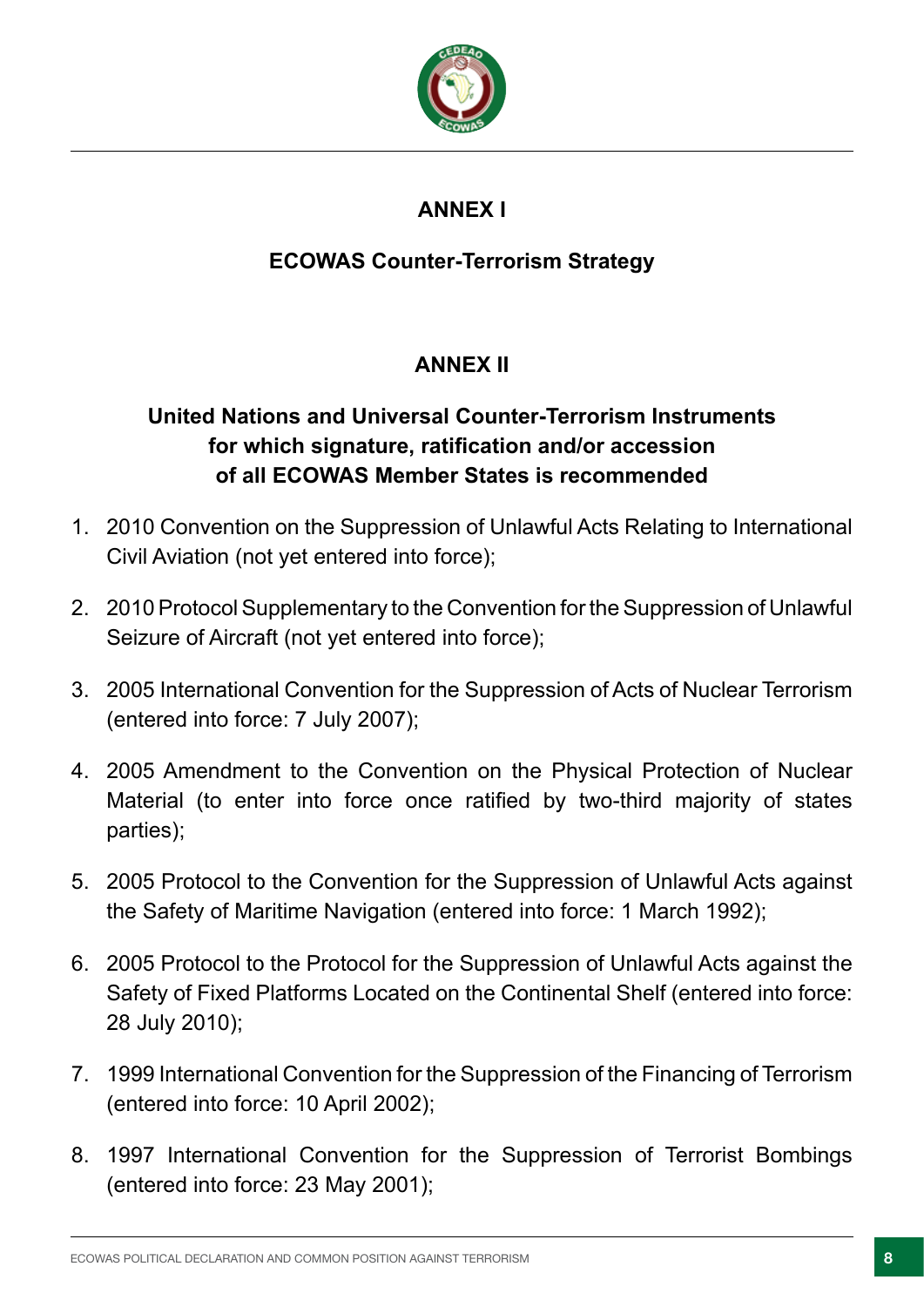

- 9. 1991 Convention on the Marking of Plastic Explosives for the Purpose of Detection (entered into force: 21 June 1998);
- 10. 1988 Protocol for the Suppression of Unlawful Acts of Violence at Airports Serving International Civil Aviation (entered into force: 6 August 1989);
- 11. 1988 Convention for the Suppression of Unlawful Acts against the Safety of Maritime Navigation (entered into force: 1 March 1992);
- 12. 1988 Protocol for the Suppression of Unlawful Acts against the Safety of Aircraft Fixed Platforms Located on the Continental Shelf (entered into force: 1 March 1992);
- 13. 1980 Convention on the Physical Protection of Nuclear Material (entered into force: 8 February 1987);
- 14. 1979 International Convention against the Taking of Hostages (entered into force: 3 June 1983);
- 15. 1973 Convention on the Prevention and Punishment of Crimes against Internationally Protected Persons, including Diplomatic Agents (entered into force: 20 February 1977);
- 16. 1971 Convention for the Suppression of Unlawful Acts against the Safety of Civil Aviation (entered into force: 26 January 1973);
- 17. 1970 Convention for the Suppression of Unlawful Seizure of Aircraft (entered into force: 14 October 1971); and the
- 18. 1963 Convention on Offences and Certain Other Acts Committed On Board Aircraft (entered into force: 4 December 1969).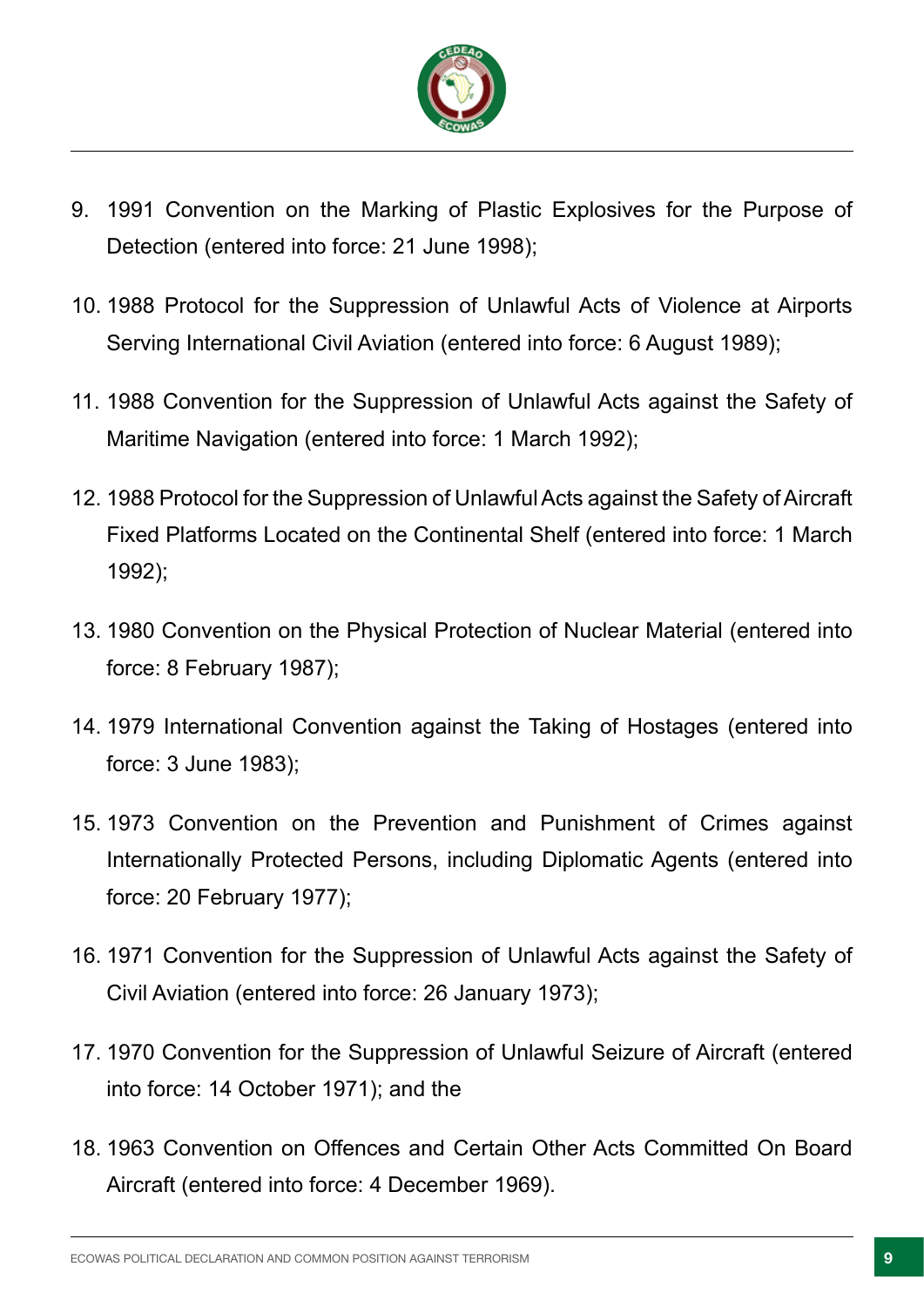

# **ANNEX III**

# **Relevant African Union Counter-Terrorism Instruments for which signature and/or ratifcation is recommended for ECOWAS Member States**

- 1. 2007 African Charter on Democracy, Elections and Governance (entered into force: 15 February 2012);
- 2. 2005 African Union Non-Aggression and Common Defence Pact (entered into force: 18 December 2009);
- 3. 2004 Protocol to the OAU Convention on Prevention and Combating of Terrorism (to enter into force 30 days after the deposit of the ffteenth instrument of ratification):
- 4. 2003 African Union Convention on Preventing and Combating Corruption (entered into force: 5 August 2006);
- 5. 2003 Protocol to the African Charter on Human and People's Rights on the Rights of Women in Africa (entered into force: 25 November 2005);
- 6. 1999 OAU Convention on the Prevention and Combating of Terrorism (entered into force: 6 December 2002);
- 7. 1995 African Nuclear-Weapons-Free-Zone Treaty (Treaty of Pelindaba) (entered into force: 15 July 2009);
- 8. 1981 African Charter on Human and People's Rights (entered into force: 21 October 1986); and the
- 9. 1977 Convention for the Elimination of Mercenarism in Africa (entered into force: 22 April 1985).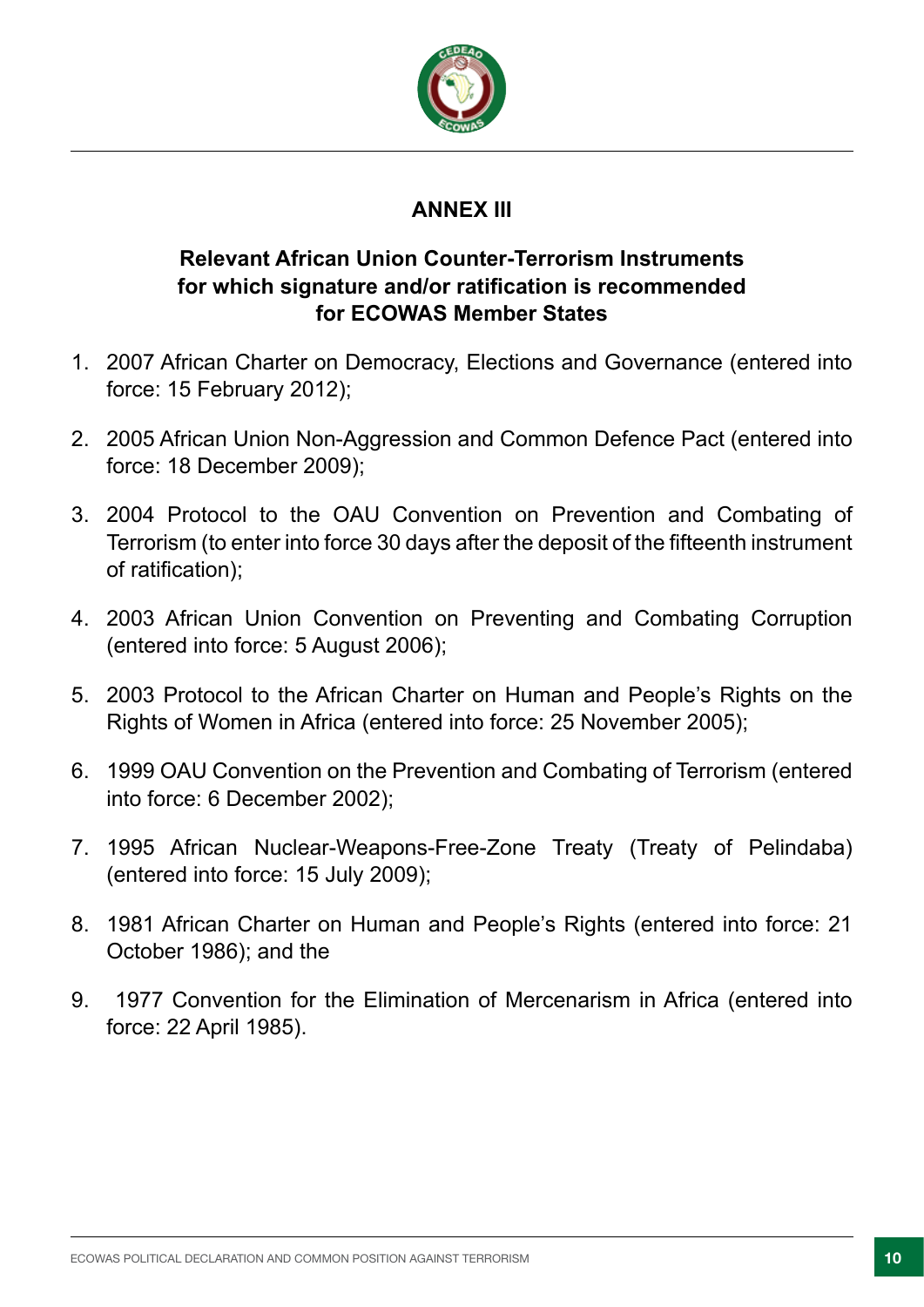

## **ANNEX IV**

# **Relevant ECOWAS Instruments for the Prevention and Combating of Terrorism, to which ratifcation and/or accession is required for all ECOWAS Member States**

- 1. 2006 ECOWAS Convention on Small Arms and Light Weapons, Their Ammunitions and Other Related Materials;
- 2. 2006 Protocol A/P1/01/06 Relating to the Establishment of an ECOWAS Bureau of Intelligence and Investigation on Criminal Matters;
- 3. 2001 ECOWAS Protocol A/P3/12/01 on the Fight against Corruption;
- 4. 2001 Protocol A/SP1/12/01 on Democracy and Good Governance Supplementary to the Protocol Relating to the Mechanism for Confict Prevention, Management, Resolution, Peacekeeping and Security;
- 5. 1999 Protocol A/AP1/12/99 Relating to the Mechanism for Confict Prevention, Management, Resolution, Peacekeeping and Security;
- 6. 1994 ECOWAS Convention A/P1/8/94 on Extradition;
- 7. 1992 ECOWAS Convention A/P1/7/92 on Mutual Judicial Assistance in Criminal Matters;
- 8. 1982 Convention A/P5/5/82 on Mutual Administrative Assistance in Customs Matters;
- 9. 1981 Protocol A/SP3/5/81 on Mutual Assistance on Defence Matters;
- 10. 1978 Protocol on Non-Aggression; and the
- 11. 1977 Framework Agreement of the Protocol on Non-Aggression and Assistance in Defence Matters.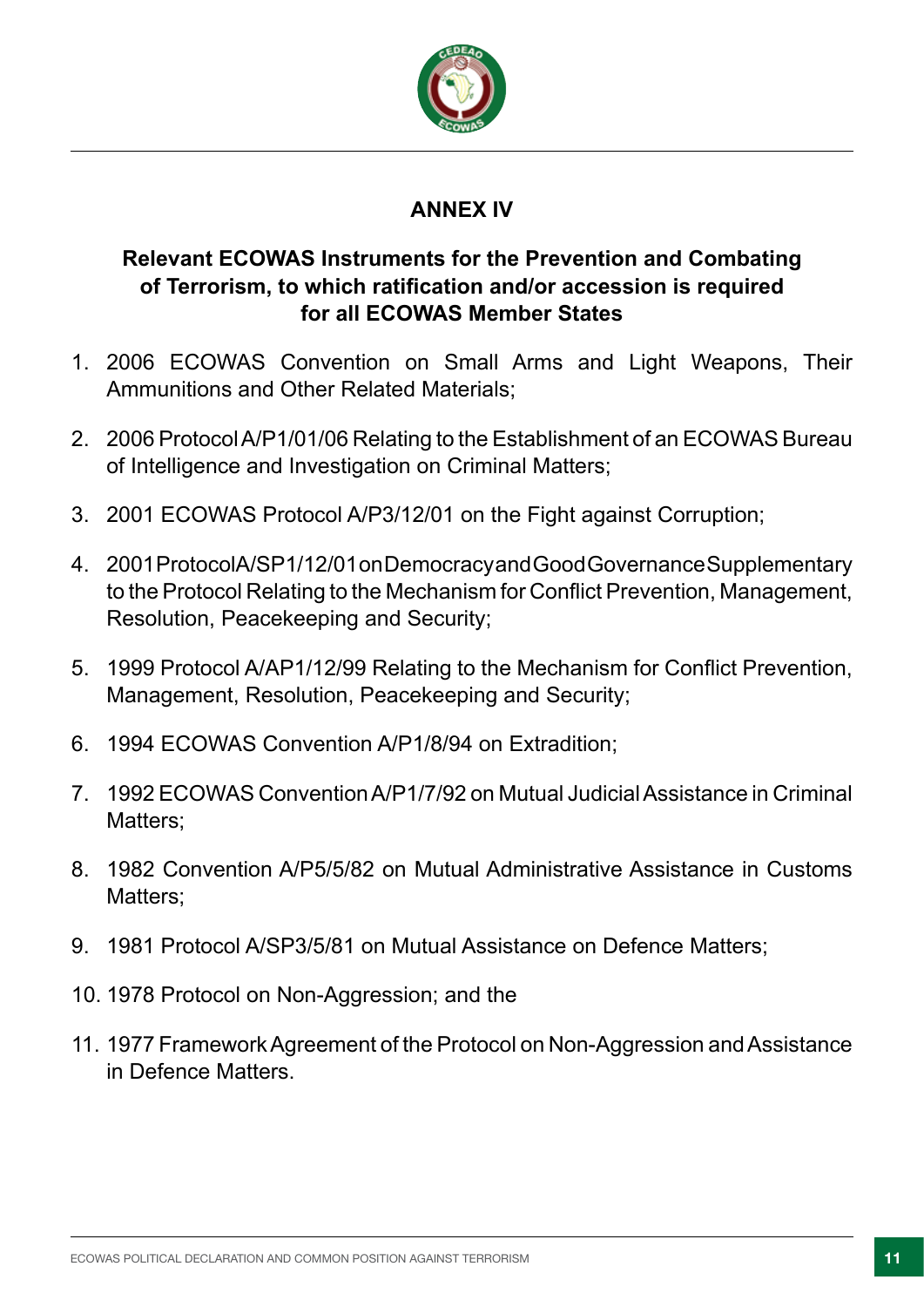

# ECOWAS Counter-Terrorism Strategy

# **Contents**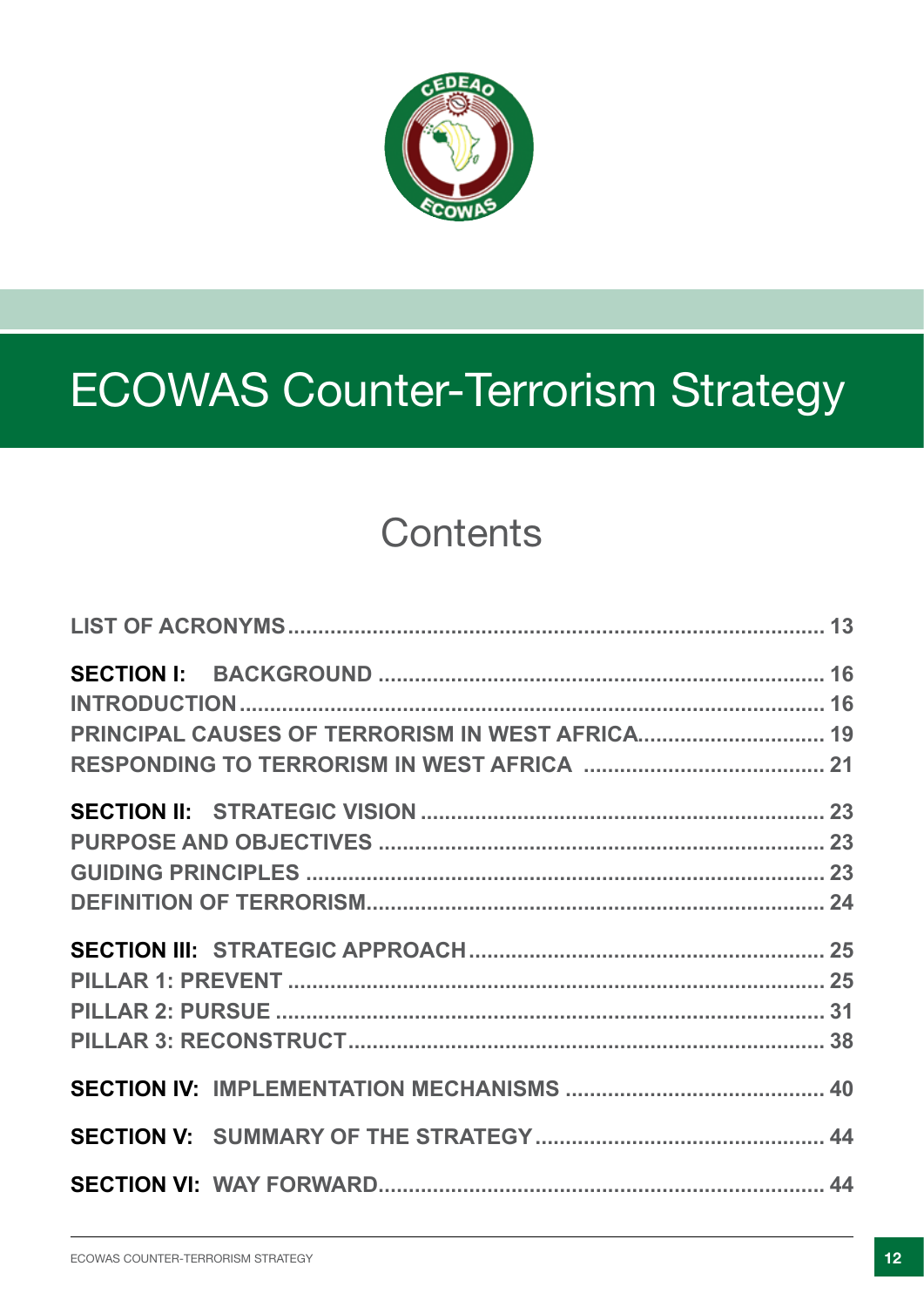

# Acronyms

| <b>ACSRT</b>      | African Centre for the Study and Research on Terrorism        |
|-------------------|---------------------------------------------------------------|
| <b>AfCHP</b>      | African Commission on Human and People's Rights               |
| <b>AfDB</b>       | <b>African Development Bank</b>                               |
| <b>APA</b>        | <b>Africa Prosecutors Association</b>                         |
| <b>APRM</b>       | African Peer Review Mechanism                                 |
| <b>AQIM</b>       | Al-Qaeda in the Islamic Maghreb                               |
| <b>AU</b>         | <b>African Union</b>                                          |
| <b>BWC</b>        | Biological (or Bacteriological) Weapons Convention            |
| <b>CAPCCO</b>     | <b>Central African Police Chiefs Cooperation Organization</b> |
| <b>CCSS</b>       | <b>Committee for the Coordination of Security Services</b>    |
| <b>CEMAC</b>      | <b>Central African Economic and Monetary Community</b>        |
| <b>CGCTC</b>      | Centre for Global Counter-Terrorism Cooperation               |
| <b>CISSA</b>      | Committee of Intelligence and Security Services in Africa     |
| <b>CSOs</b>       | civil society organisations                                   |
| <b>CTBTO</b>      | Comprehensive Nuclear-Test-Ban Treaty Organization            |
| <b>CTC</b>        | <b>United Nations Counter-Terrorism Committee</b>             |
| <b>CTED</b>       | United Nations Counter-Terrorism Executive Directorate        |
| <b>CTITF</b>      | <b>Counter-Terrorism Implementation Task Force</b>            |
| <b>CTTM</b>       | <b>Counter-Terrorism Training Manual</b>                      |
| <b>CTTC</b>       | <b>Counter-Terrorism Training Centre</b>                      |
| <b>EAC</b>        | <b>East African Community</b>                                 |
| <b>EAPCCO</b>     | East African Police Chiefs Cooperation Organization           |
| <b>ECCAS</b>      | <b>Economic Community of Central African States</b>           |
| <b>ECOCTB</b>     | <b>ECOWAS Counter-Terrorism Bureau</b>                        |
| <b>ECOLIST</b>    | <b>ECOWAS Black List of Terrorist and Criminal Networks</b>   |
| <b>ECOWARN</b>    | <b>ECOWAS Early Warning and Response Mechanism</b>            |
| <b>ECOWARRANT</b> | <b>ECOWAS Arrest Warrant</b>                                  |
| <b>ECOWAS</b>     | <b>Economic Community of West African States</b>              |
| <b>EUROPOL</b>    | <b>European Police Organization</b>                           |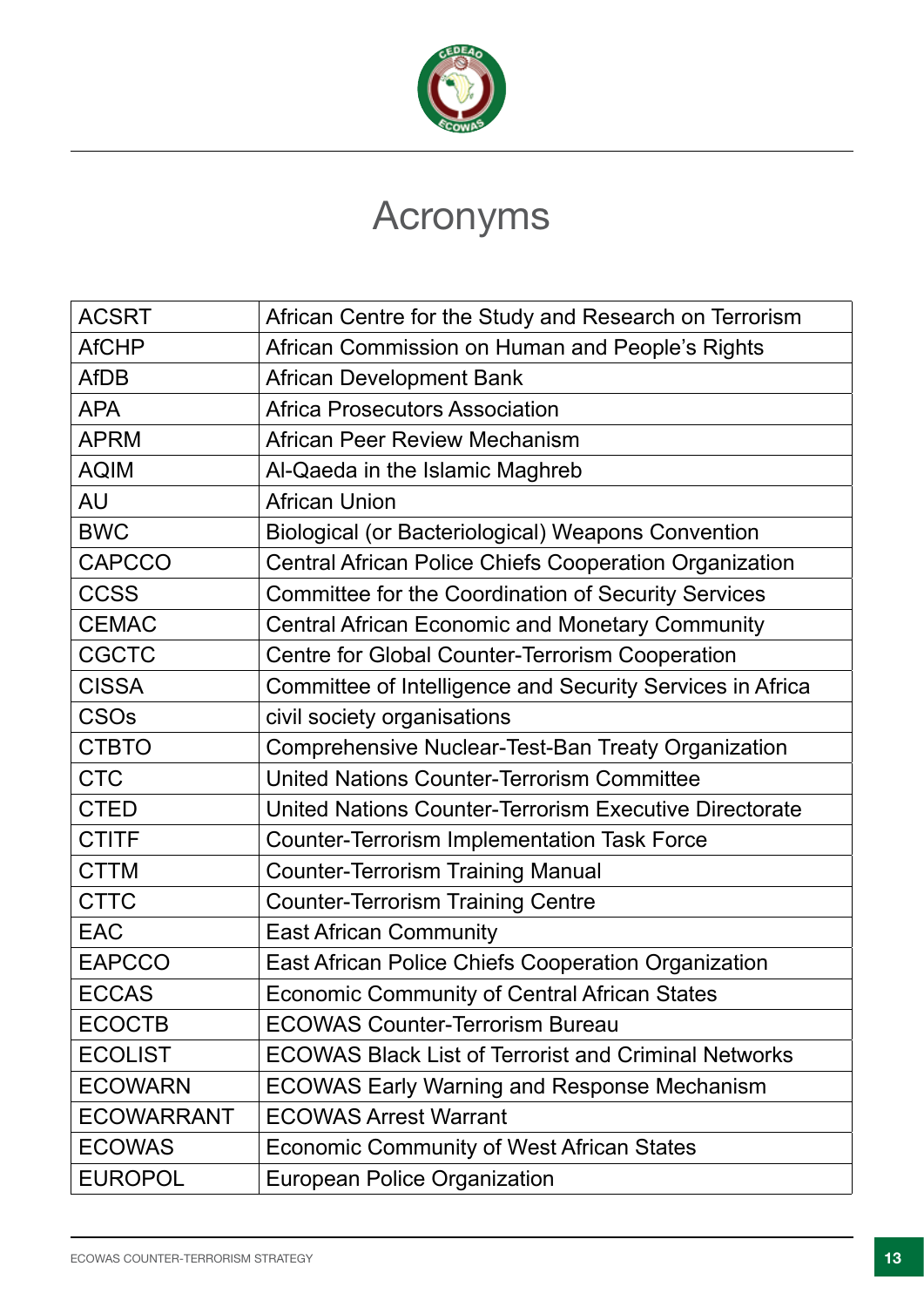

| <b>FATF</b>     | <b>Financial Action Task Force</b>                                         |
|-----------------|----------------------------------------------------------------------------|
| <b>FIU</b>      | <b>Financial Intelligence Unit</b>                                         |
| <b>GIABA</b>    | Inter-Governmental Group Against Money Laundering                          |
| <b>IAEA</b>     | <b>International Atomic Energy Agency</b>                                  |
| <b>ICAO</b>     | <b>International Civil Aviation Organization</b>                           |
| <b>ICRC</b>     | International Committee of the Red Cross                                   |
| <b>IGAD</b>     | Inter-Governmental Authority on Development                                |
| <b>IMF</b>      | <b>International Monetary Fund</b>                                         |
| <b>IMO</b>      | International Maritime Organization                                        |
| <b>INTERPOL</b> | <b>International Police Organization</b>                                   |
| <b>ISS</b>      | <b>Institute for Security Studies</b>                                      |
| <b>KAIPTC</b>   | Kofi Annan International Peacekeeping Training Centre                      |
| <b>MANPADS</b>  | Man-Portable Air Defence Systems                                           |
| <b>MEND</b>     | Movement for the Emancipation of the Niger Delta                           |
| <b>MFDC</b>     | Movement of the Democratic Forces in Casamance                             |
| <b>MUJAO</b>    | Movement for Unity and Jihad in West Africa                                |
| <b>NEPAD</b>    | New Partnership for Africa's Development                                   |
| <b>OAU</b>      | Organization of African Unity                                              |
| <b>OPCW</b>     | Organization for the Prohibition of Chemical Weapons                       |
| <b>PERIS</b>    | Periodic Evaluation and Reporting on the Implementation<br>of the Strategy |
| <b>REC</b>      | <b>Regional Economic Community</b>                                         |
| <b>RSD</b>      | <b>Regional Security Division</b>                                          |
| <b>RUF</b>      | <b>Revolutionary United Front</b>                                          |
| <b>SADC</b>     | Southern African Development Community                                     |
| <b>SARPCCO</b>  | Southern Africa Regional Police Chiefs Cooperation<br>Organization         |
| TF              | <b>Terrorist Financing</b>                                                 |
| <b>TNT</b>      | Trinitrotoluene (used in explosives)                                       |
| <b>UMA</b>      | <b>Arab Maghreb Union</b>                                                  |
| <b>UN</b>       | <b>United Nations</b>                                                      |
| <b>UNICRI</b>   | United Nations Interregional Crime and Justice Institute                   |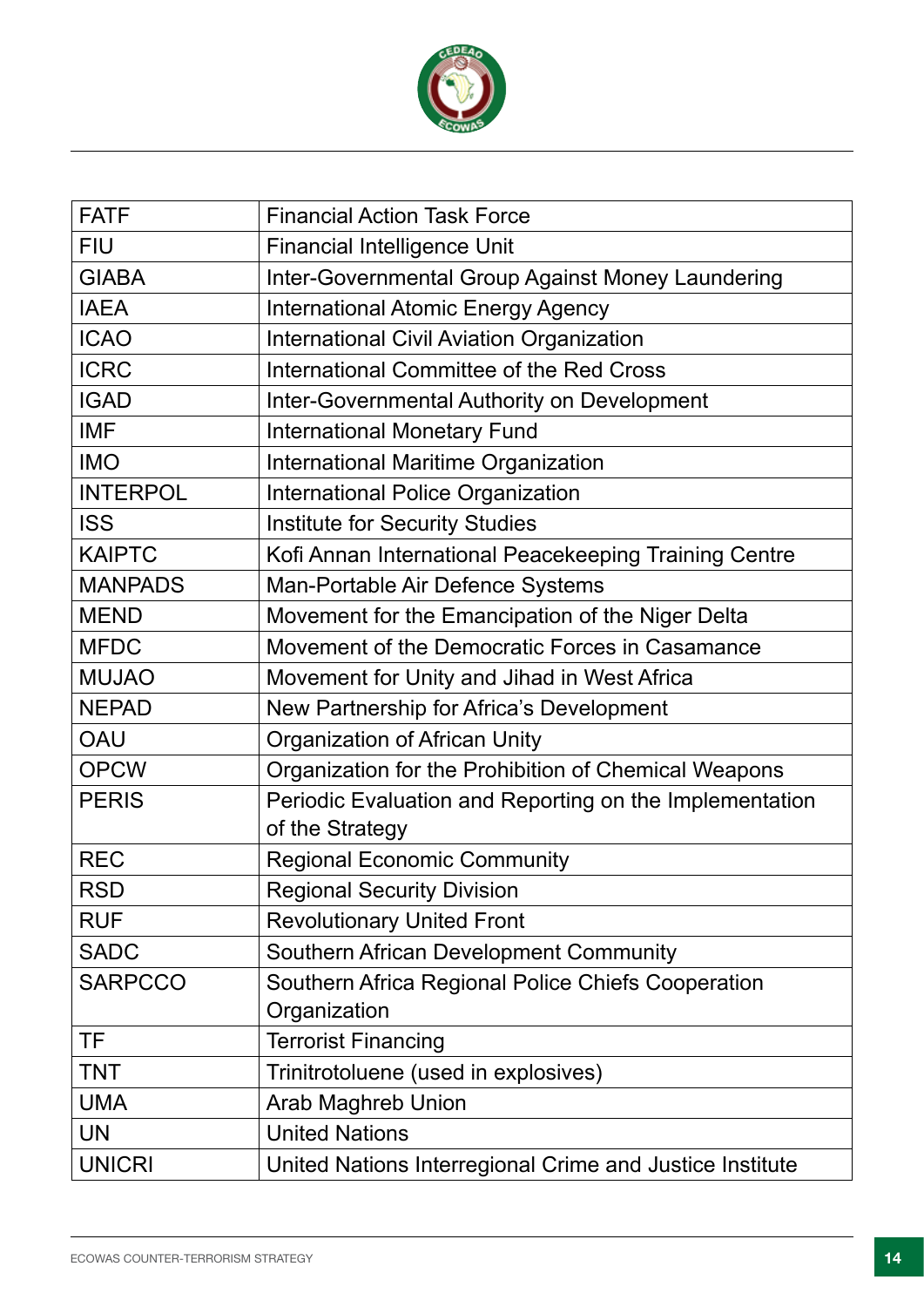

| <b>UNODC</b>  | United Nations Office for Crime and Drugs                |
|---------------|----------------------------------------------------------|
| <b>UNOWA</b>  | United Nations Office for West Africa                    |
| <b>UNPoA</b>  | United Nations Programme of Action on Small Arms         |
| <b>UNREC</b>  | United Nations Regional Centre for Peace and Disarmament |
|               | in Africa                                                |
| <b>WANEP</b>  | West Africa Network for Peace-Building                   |
| <b>WAPCCO</b> | <b>West Africa Police Chiefs Committee</b>               |
| <b>WCO</b>    | <b>World Customs Organization</b>                        |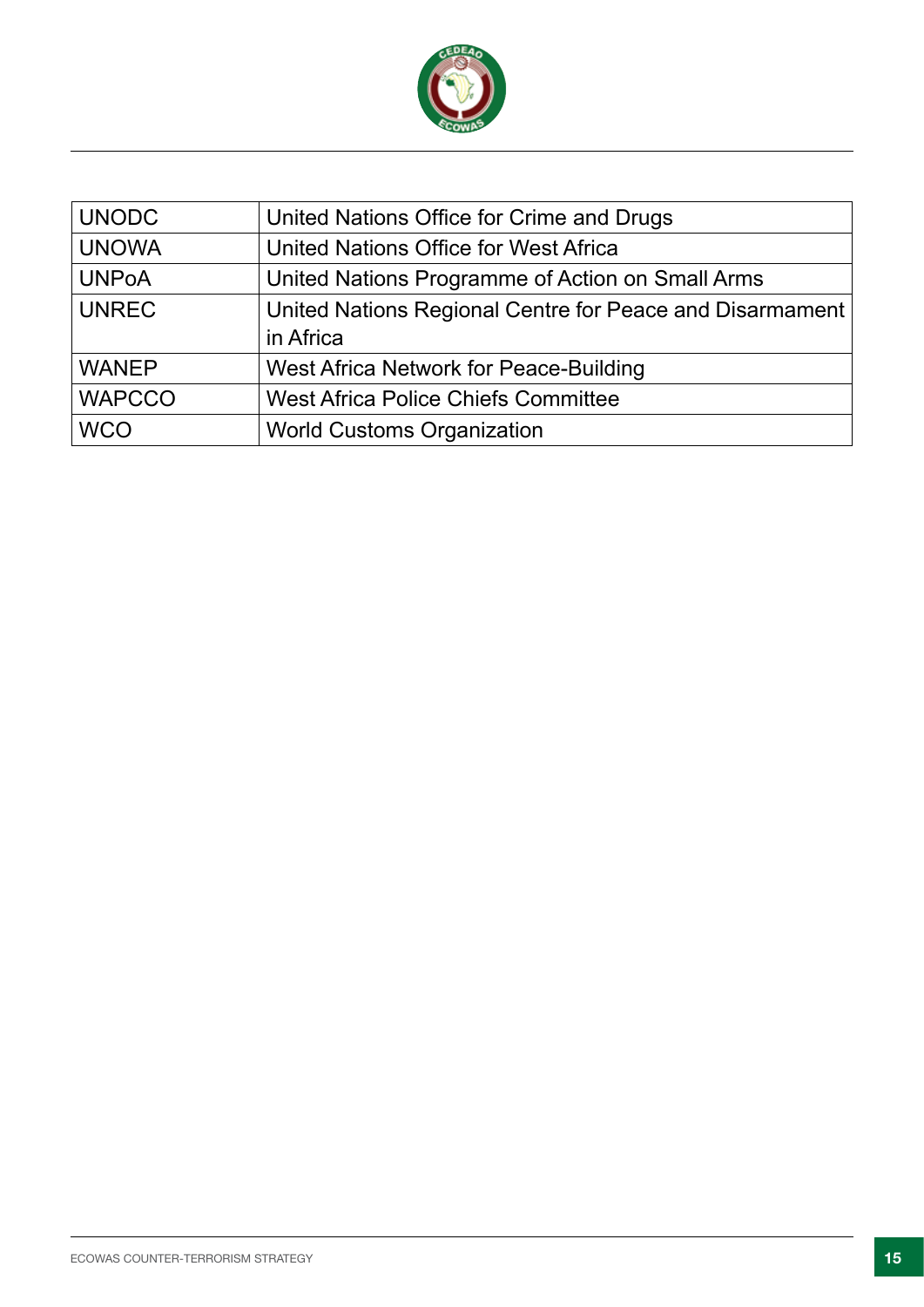

# Section I: Background

# **INTRODUCTION**

- 1. Terrorism poses a serious threat to international peace, security and stability. It is a criminal act that undermines the pursuit of democracy, good governance and development, as well as the full enjoyment of human and people's rights. Attacks or even the threat of attack have far-reaching ramifications on trade, investment, tourism and the free movement of people, goods and services. It can also create or entrench social and cultural cleavages among people on either a racial or religious basis. Terrorism is therefore inimical to the noble aims and objectives of the Community, particularly the goals of promoting integration, economic development, peace, security and stability and raising the living standards of citizens in the Community, as enshrined in the Revised ECOWAS Treaty.
- 2. Terrorist activities in the region have demonstrated the seriousness of the threat of terrorism to West Africa and the need for frm and sustained countermeasures. A number of Community Members have experienced various acts such as kidnapping and hostage-taking, hijacking, explosive bombing, gruesome and senseless murder and assassination, and other terrorist and mercenary attacks that have deprived citizens of the Community of their basic human rights, including the rights to life and freedom from fear. In addition, citizens of the Community have been recruited into terrorist groups, which have committed atrocious acts around the world. Terrorism must therefore be categorically condemned and cannot, under whatever circumstances, be justifed on any political, economic, social, ethnic, cultural, religious, ideological or health grounds.
- 3. The Community encompasses a diverse region of increasing openness and interdependence, allowing for free movement across borders of people, ideas, technology and resources. To this end, the internal and external aspects of the security of the Community Members are inextricably linked. Terrorism in one Member State is a threat to all Member States. Terrorists and other criminal networks exploit conditions of poverty, armed confict and political instability, bad governance and poor democracy, abuse of human rights, corruption and the absence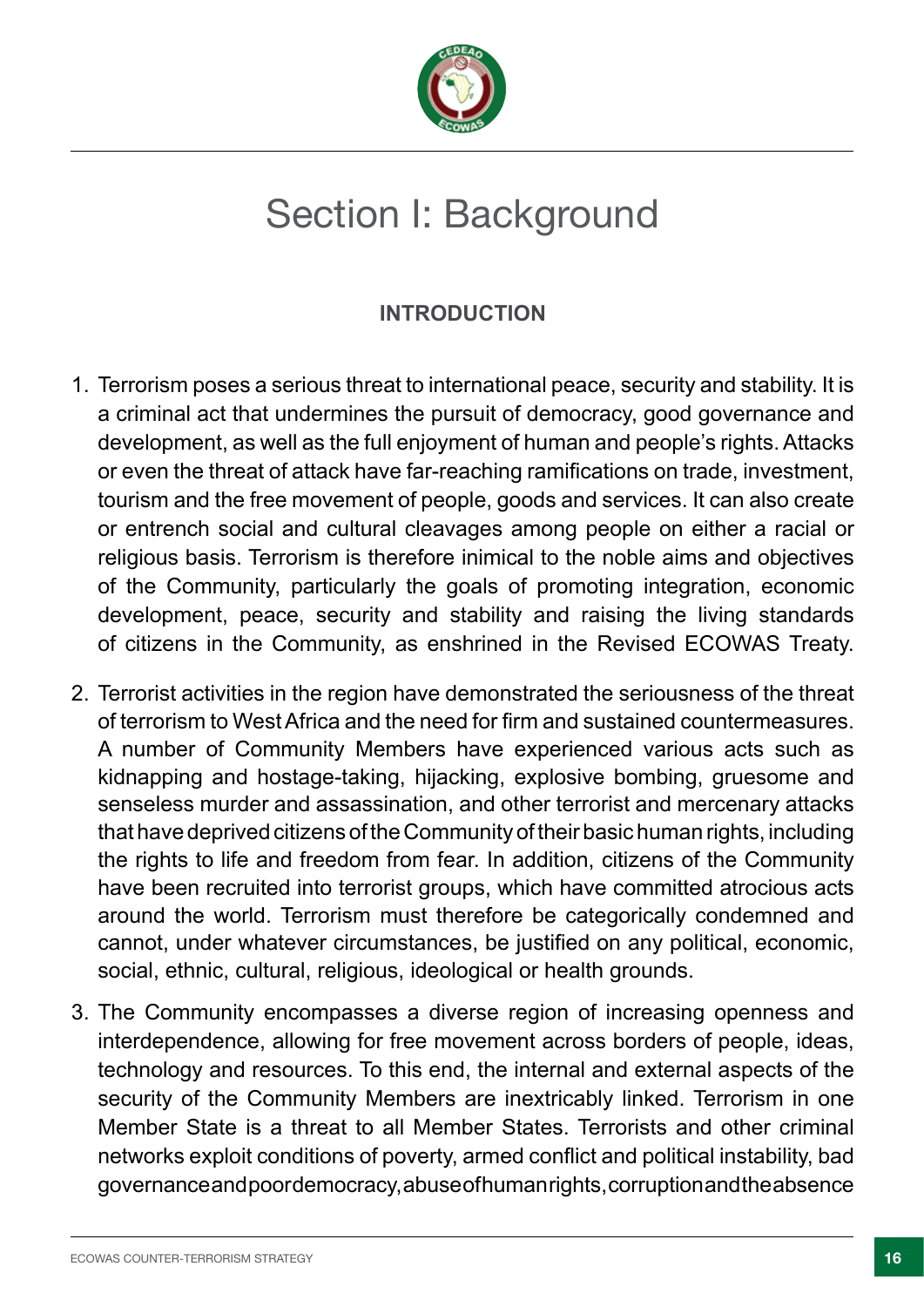

of the rule of law to recruit, train, plan, strengthen networking, acquire materials, carry out clandestine transactions to raise funds, and execute terrorist acts.

- 4. Community Members are confronted with a variety of challenges to peace, security, stability and development. No single Member is capable on its own of dealing with the multifaceted challenges posed by terrorism. The imperative for cooperation is premised on the fact that modern terrorism is a result of globalisation and a combination of communal and local variables. Coordination and the pooling of resources among states are key to effectively and efficiently eliminating the threat of terrorism. Terrorist activities, particularly those that are transnational or international in nature, involve several other countries. The successful prosecution of such acts requires cooperation and joint actions among various agencies in different states. In this context, cooperation in all spheres of terrorism related-matters at the Community, continental and international level is essential.
- 5. Countering terrorism requires robust and dynamic policies that are grounded in the rule of law, democracy and respect for human rights. Under no circumstances should counter-terrorism be used as a justification for the violation of human and people's rights. Community Members have undertaken a number of frm and binding commitments to pursue joint and common policies in the areas of defence and security, through a number of conventions and protocols that are also applicable to the fight against terrorism. These include, inter alia:
	- i 2008 ECOWAS Protocol on the Fight against Corruption;
	- ii. 2008 ECOWAS Confict Prevention Framework;
	- iii. 2006 ECOWAS Convention on Small Arms and Light Weapons, Their Ammunition and Other Related Materials;
	- iv. 2001 Protocol on Democracy and Good Governance Supplementary to the Protocol Relating to the Mechanism for Confict Prevention, Management, Resolution, Peacekeeping and Security;
	- v. 1999 Protocol Relating to the Mechanism for Confict Prevention, Management, Resolution, Peacekeeping and Security;
	- vi. 1994 Convention on Extradition;
	- vii. 1992 ECOWAS Convention on Mutual Assistance in Criminal Matters;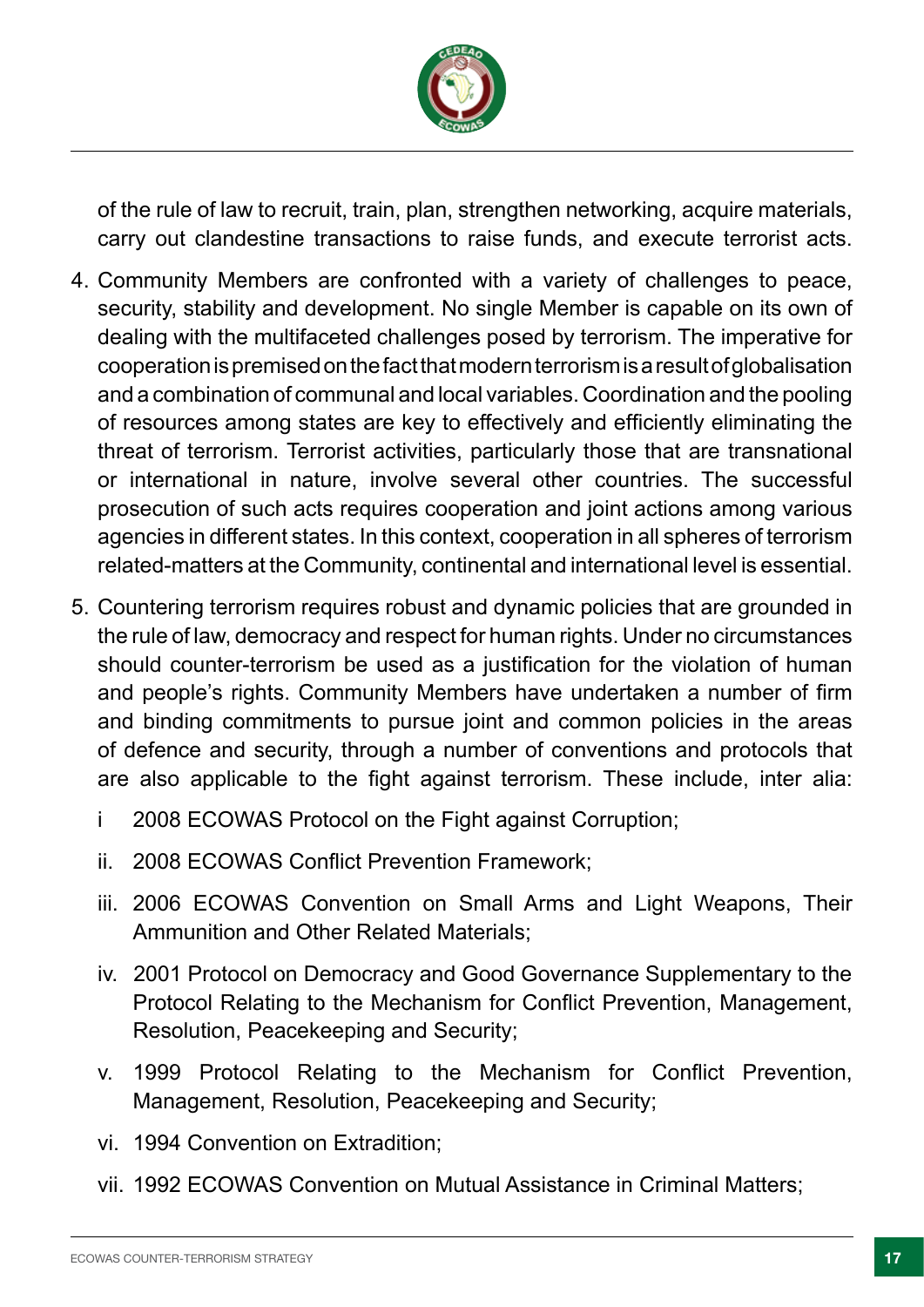

- viii. 1982 Convention for Mutual Administrative Assistance in Customs Matters:
- ix. 1981 Protocol on Mutual Assistance in Defence;
- x. 1978 Protocol on Non-Aggression; and the
- xi. 1977 Framework Agreement of the Protocol on Non-Aggression and Assistance in Defence.
- 6. In addition, the Community has adopted various decisions and strategies to fght transnational organised crime in the region, including the ECOWAS Political Declaration and Action Plan on the Prevention of Drug Abuse, Illicit Drug Trafficking and Organized Crime in West Africa, adopted in Abuja, Nigeria, in December 2008. The full and effective implementation of these instruments will contribute to minimising the threat of terrorism to the region. In particular, Article 3 (d) of the Protocol relating to the Mechanism for Confict Prevention, Peacekeeping and Security provides for the enhancement of cooperation in the areas of confict prevention, early warning, peacekeeping operations and control of cross-border criminality and international terrorism, and the proliferation of small arms. Community Members are also bound by the OAU (Organization of African Unity) Convention on the Prevention and Combating of Terrorism and its Protocol thereto, the African Union (AU) Plan of Action on the Prevention and Combating of Terrorism in Africa, and all other decisions and measures taken by the AU, including the Comprehensive African Anti-Terrorism Model Law. The latter provides a holistic framework for enacting counter-terrorism legislation for the domestication of regional, continental and international counter-terrorism instruments.
- 7. Community Members have also entered into binding agreements at the international level, including the fourteen universal conventions and the four additional protocols, as well as various resolutions adopted by the United Nations (UN) General Assembly and the Security Council, most notably the landmark Security Council Resolution 1373 (2001) adopted under Chapter VII of the UN Charter, and the General Assembly Global Counter-Terrorism Strategy (2006), which provides for a global plan of action against terrorism.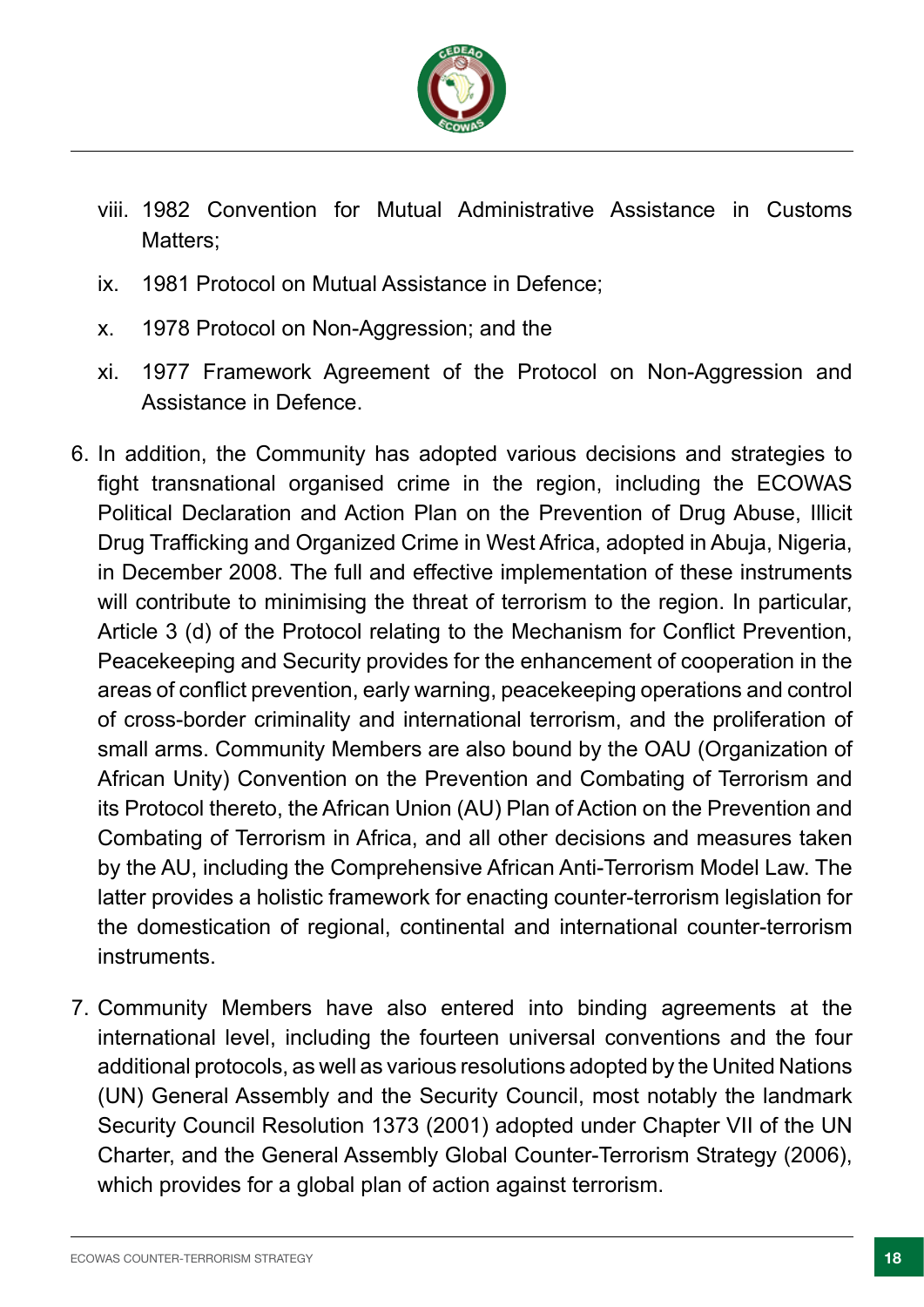

8. Pursuant to these initiatives taken at the regional, continental and international level to prevent and combat the scourge of terrorism, this Strategy is intended to provide an operational policy framework for ECOWAS counter-terrorism actions and to promote a common regional approach to the prevention and combating of terrorism within the Community. It also seeks to harness support and resources at the continental and international level to enhance the capabilities of Community Members to enforce their continental and international counter-terrorism obligations and to enable them to undertake rapid responses to terrorist acts. To this end, Community Members hereby commit to strengthen collaboration, synergy and consultation on various matters related to the prevention and combating of terrorism.

### **PRINCIPAL CAUSES OF TERRORISM IN WEST AFRICA**

- 9. In order to develop a common strategic approach to fght terrorism within the Community, it is important to have a common perception of the threats the region faces and its vulnerabilities to terrorism. Several geographical, environmental, political, economic and socio-cultural factors motivate individuals to commit terrorist acts or incite, support and harbour those who commit them. The interplay of these factors is of particular relevance to West Africa. It is a region well endowed with natural resources, geo-strategically located, rich in cultural, religious and ethnic diversity; and which concurrently is one of the most impoverished regions with a history of violent conficts, coups d'état and political instability, and transnational organised crimes, including human, drug and arms trafficking, all of which have presented conditions conducive to terrorism in West Africa. In addition, the globalisation and transnational nature of most contemporary criminal networks (the al-Qaeda phenomenon) has also contributed to the spread of terrorism within the region. The main factors that account for vulnerabilities in the region include:
	- Presence of violent religious extremist groups and international terrorist organisations;
	- History of intractable conficts, coups d'état, collapsed states and acute political instability;
	- High urban criminality rate and organised crime, including piracy and drug, arms and human trafficking;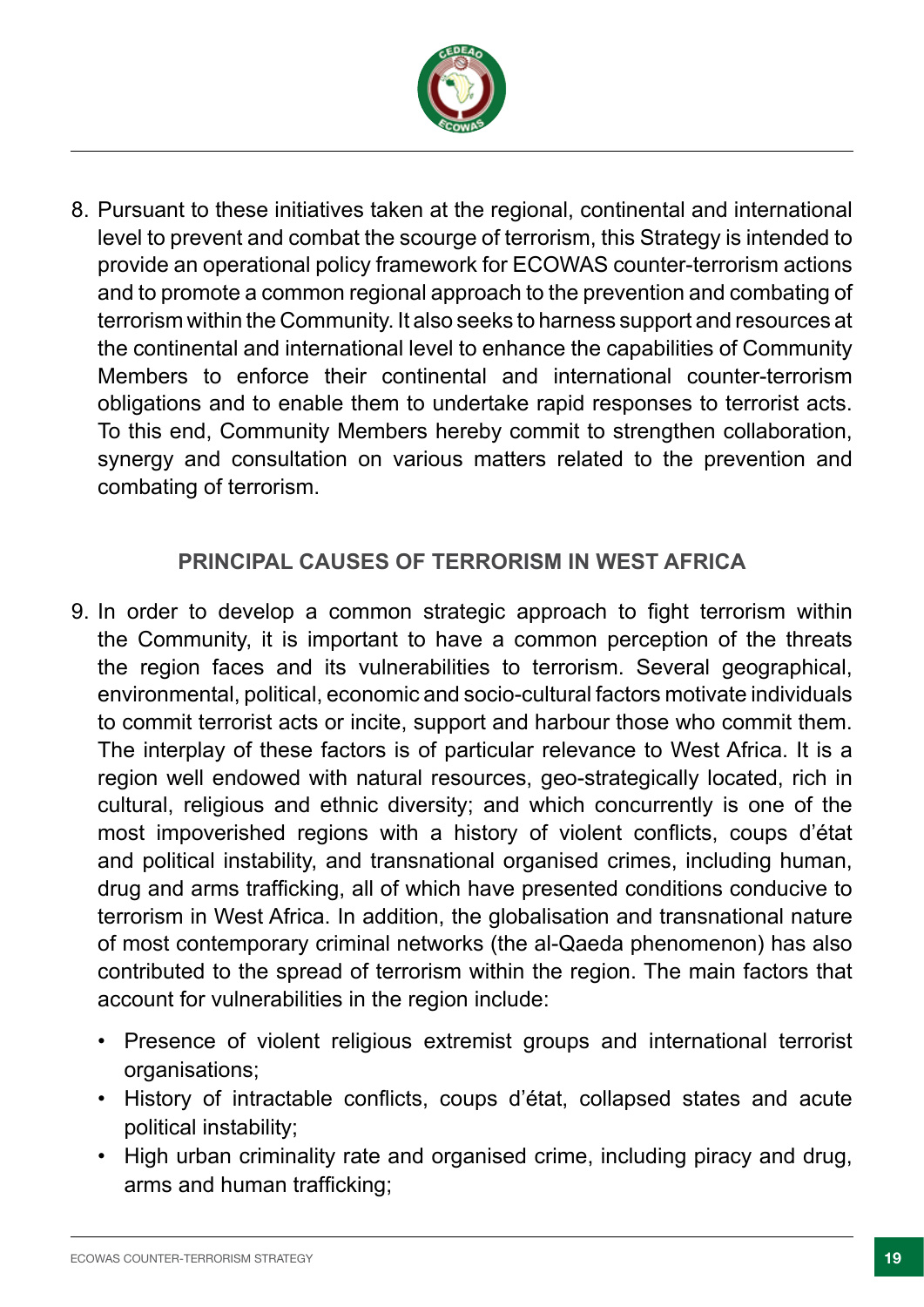

- Proximity of the vast Sahel region (with little or no law enforcement) a conduit for terrorists and traffickers:
- Black markets for natural resources, including diamonds (which serve as a funding source for terrorists);
- Widespread corruption, bad governance and the absence of a democratic culture based on the rule of law; and
- Poverty, youth unemployment and inequalities (in relation to unemployment and wealth) and a lack of dynamic government policies for disadvantaged and marginalised communities.
- 10. Although these factors are not peculiar to the region, the manifestation of terrorism in West Africa exhibits unique characteristics. Secular and religious factors have been used to justify terrorism in the region. The main secular factors are political and economic in nature and relate to mismanagement of natural resources, inequalities (and injustices), unemployment, marginalisation and environmental and ecological degradation. Religious factors have included frustration with secular governments and the desire to replace them with dogmatic religious caliphates.
- 11. Religion is not a cause of terrorism and the main religious groups in West Africa have lived in peaceful coexistence for centuries. Religious extremism, however, particularly its violent radicalisation, has been used as a tool by terrorist groups in order to secure a pool of support and sympathy for their actions, as well as to guarantee recruitment. Terrorist groups in West Africa are both home grown (or domestic) and international. The most notable home-grown groups that have committed terrorist acts in West Africa include Boko Haram, Ansaru, Ansar-Dine, Ansar al-Sharia, Movement for the Emancipation of the Niger Delta (MEND), Movement for Unity and Jihad in West Africa (MUJAO) and Katibat El Moulethemoune Brigade (which merged to form 'al-Murabitoon'), Mouvement des Forces Democratiques de la Casamance (MFDC) and the Revolutionary United Front (RUF). International terrorist groups that have cells or have committed acts of terrorism in West Africa include al-Qaeda (originally founded by Osama bin Laden), al-Qaeda in the Islamic Maghreb (AQIM) and Hizbollah cells.
- 12. In addition, global factors such as power politics (conficts in Afghanistan, Iraq and Somalia), clashes among peoples and nations, and clashes among world religions (the age-old Muslim-Christian confict) have also contributed to the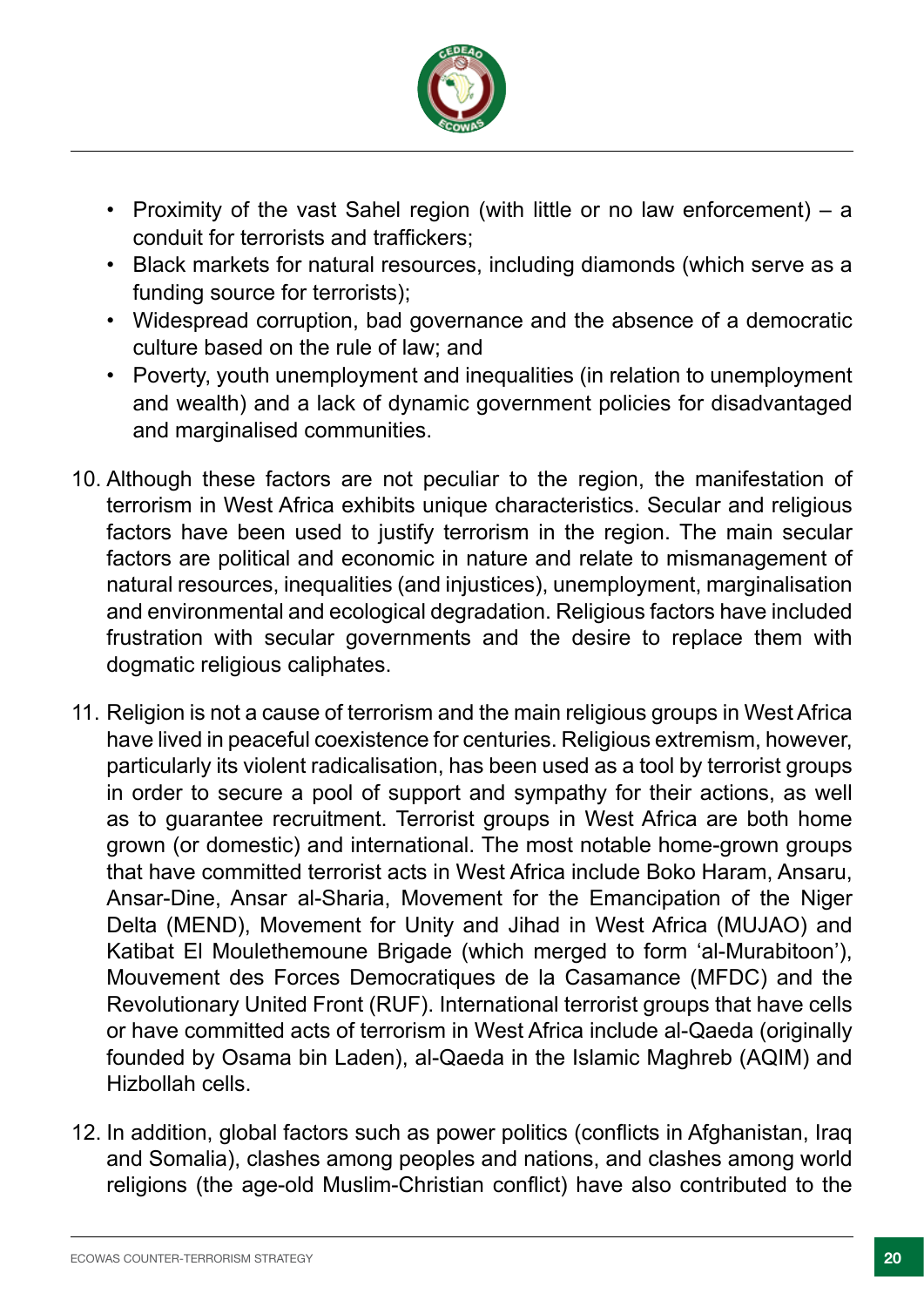

vulnerability of the region. The scientifc and technological developments in information and communication, especially with regard to the cyberspace, internet and mobile phone revolutions, have not only eliminated geographic boundaries but have also given terrorist groups new tools for propaganda, recruitment and the execution of terrorist acts.

# **RESPONDING TO TERRORISM IN WEST AFRICA**

- 13. In recognition of the threat posed by terrorism to their countries, Community Members have individually taken various national measures to prevent and combat terrorism. Some have adopted national legislation and others have strengthened relevant aspects of their penal law to criminalise terrorism. States in the Community have also cooperated with the international community by signing, ratifying and/or acceding to regional, continental and international counter-terrorism legal instruments. To this end, all states in the region have ratifed at least seven of the eighteen universal instruments, while a vast majority has ratifed the OAU Convention on the Prevention and Combating of Terrorism. In addition, all states in the region have submitted at least one report to the UN Security Council Counter-Terrorism Committee (CTC) pursuant to Security Council Resolution 1373 adopted in 2001. In a few cases, ECOWAS Member States have established national mechanisms such as counter-terrorism units and other centralised structures to coordinate national counter-terrorism measures. Financial institutions, including central and commercial banks, have taken measures to strengthen regulations on fnancial and economic activities to suppress or prevent the abuse of fnancial systems by terrorists.
- 14. Despite these measures Community Members continue to face a growing threat of terrorism intertwined with other criminal acts, such as money laundering, illicit smuggling and the proliferation of small arms, and trafficking in drugs and human beings. The main challenge to counter-terrorism in the region, which indeed provides the raison d'être for this Strategy, is the need to harmonise the efforts of Community Members and to provide a framework within ECOWAS for the prevention and combating of terrorism. The Strategy lays out a strategic vision and the actions that Member States should take in order to prevent and combat the threat of terrorism in the region.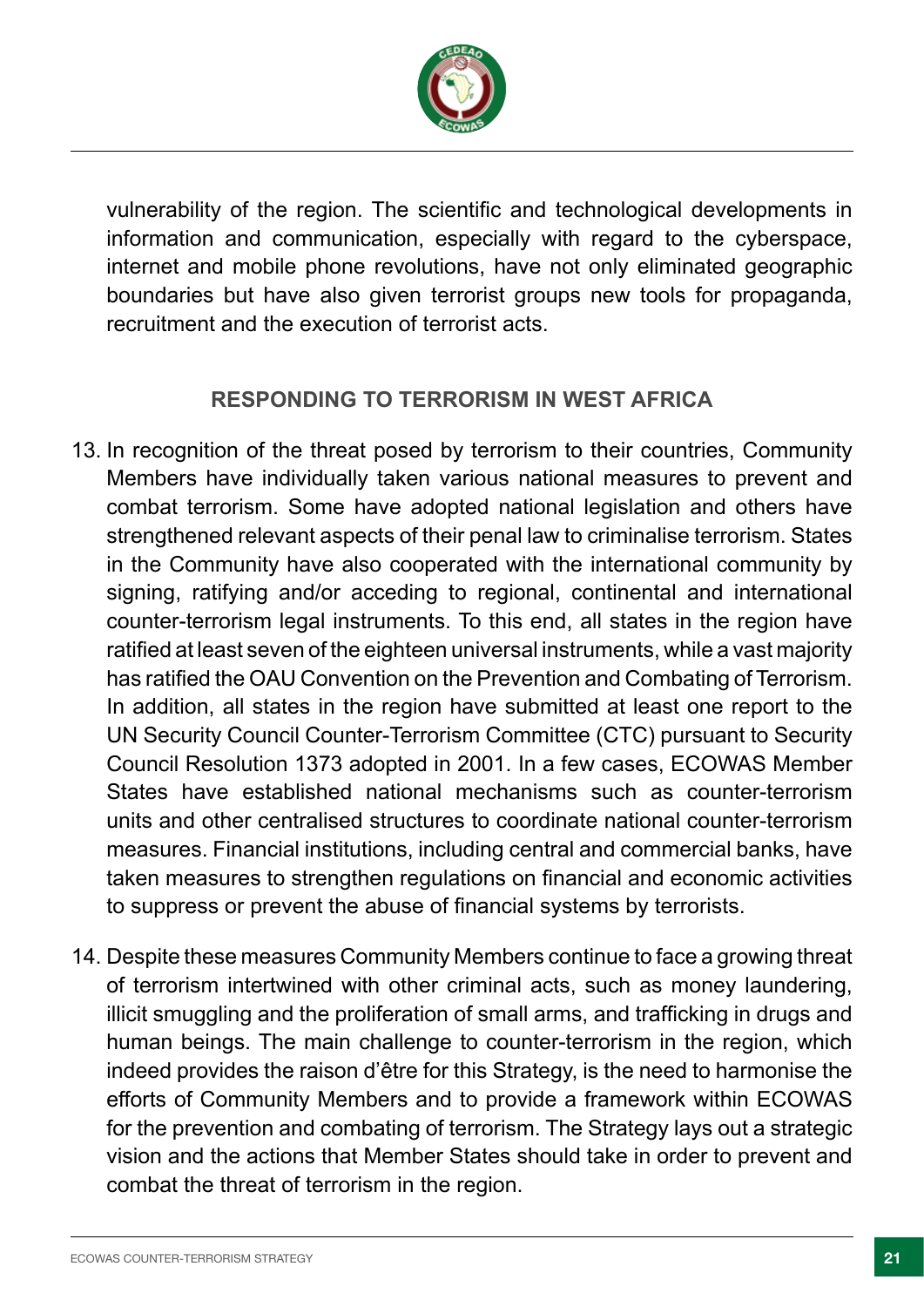

- 15. In view of the challenges highlighted above, there is a dire need for robust and proactive policies. The old adage that 'prevention is better than cure' is an important precept underpinning this Strategy. States should develop deradicalisation programmes that seek to counter radical ideologies and terrorist propaganda, as well as promote mainstream religious teachings and interfaith dialogue at all levels, broad-based social awareness programmes involving civil society groups, employment and community-based programmes for youth groups, and broad-based participation in political and economic policies and institutions. Faith-based institutions, including churches and mosques, and traditional chiefs should be encouraged to participate in government programmes and to institute initiatives to prevent radical ideas and extremist elements that seem to empathise with terrorism. States should also develop counter-terrorism curricula for schools and universities to promote awareness of and support for counter-terrorism.
- 16. Terrorists are anarchists who take advantage of and/or seek to provoke conditions of lawlessness. Many terrorist groups are known to have emerged from or be fuelled by prolonged armed conficts, biased government policies, corrupt regimes, and human rights abuses. Addressing these conditions is a vital endeavour to prevent terrorist acts within the Community. ECOWAS has adopted several decisions and legally-binding instruments to promote peace and security, as well as democracy and good governance. The full and effective implementation of these instruments and decisions will go a long way in curbing the threat of terrorism within the region. Removing the conditions of anarchy, such as armed conficts and political and economic instability, would also help states to reassert their authority and the rule of law. Policies should be aimed at cutting off terrorists' access to weapons, funds and recruitment.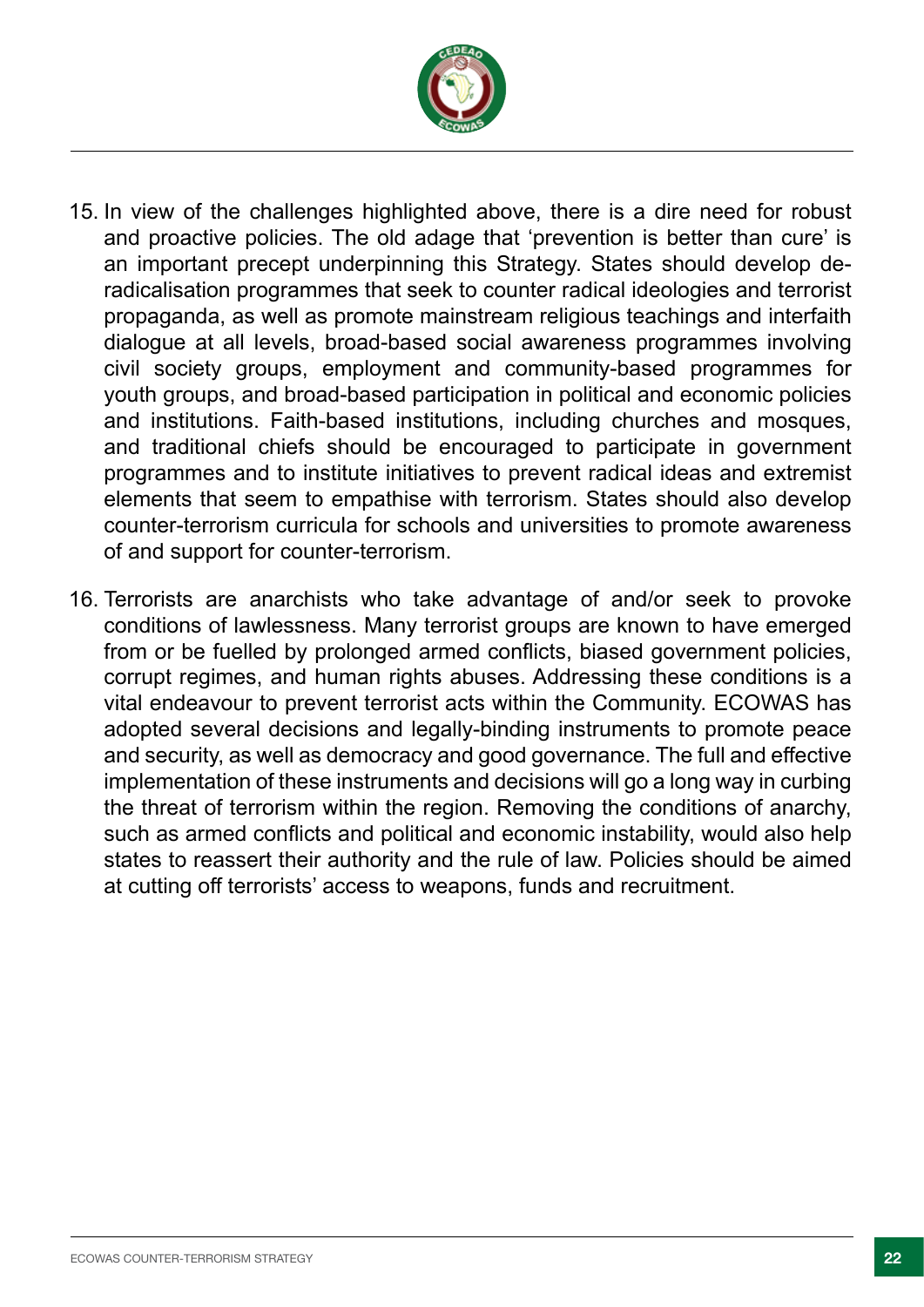

# Section II: Strategic vision

# **PURPOSE AND OBJECTIVES**

- 17. The purpose of this strategy is to give effect to regional, continental and international counter-terrorism instruments and to provide a common operational framework for action to prevent and eradicate terrorism and related criminal acts within the Community, while protecting human security, and human and people's rights, and creating conditions conducive to sound economic development and the wellbeing of all the Community's citizens. In this context, this Strategy seeks to strengthen operational capabilities for effective responses to terrorism. It is also aimed at achieving the following objectives:
	- Enhance coordination among Member States, particularly in the felds of intelligence, law enforcement, investigation and the prosecution of terrorist crimes;
	- Strengthen national and regional capacities to detect, deter, intercept and prevent terrorist crimes;
	- Promote a criminal justice approach that emphasises the rule of law, due process, respect for human rights and the protection of civilians in counterterrorism activities;
	- Prevent and combat violent religious radicalism/extremism;
	- Harmonise responses to terrorism, including counter-terrorism legislations; and
	- Promote regional and international cooperation on terrorism-related matters, including extradition and mutual legal assistance.

# **GUIDING PRINCIPLES**

18. In view of the transnational and international dimensions of terrorism in West Africa, this Strategy is anchored in the belief that cooperation among Member States in various fields of preventing and combating terrorism is critical to achieving its objectives. In this context, Member States at all times shall share and coordinate critical information on terrorist elements and shall afford one another the greatest measure of assistance in their efforts to prevent and combat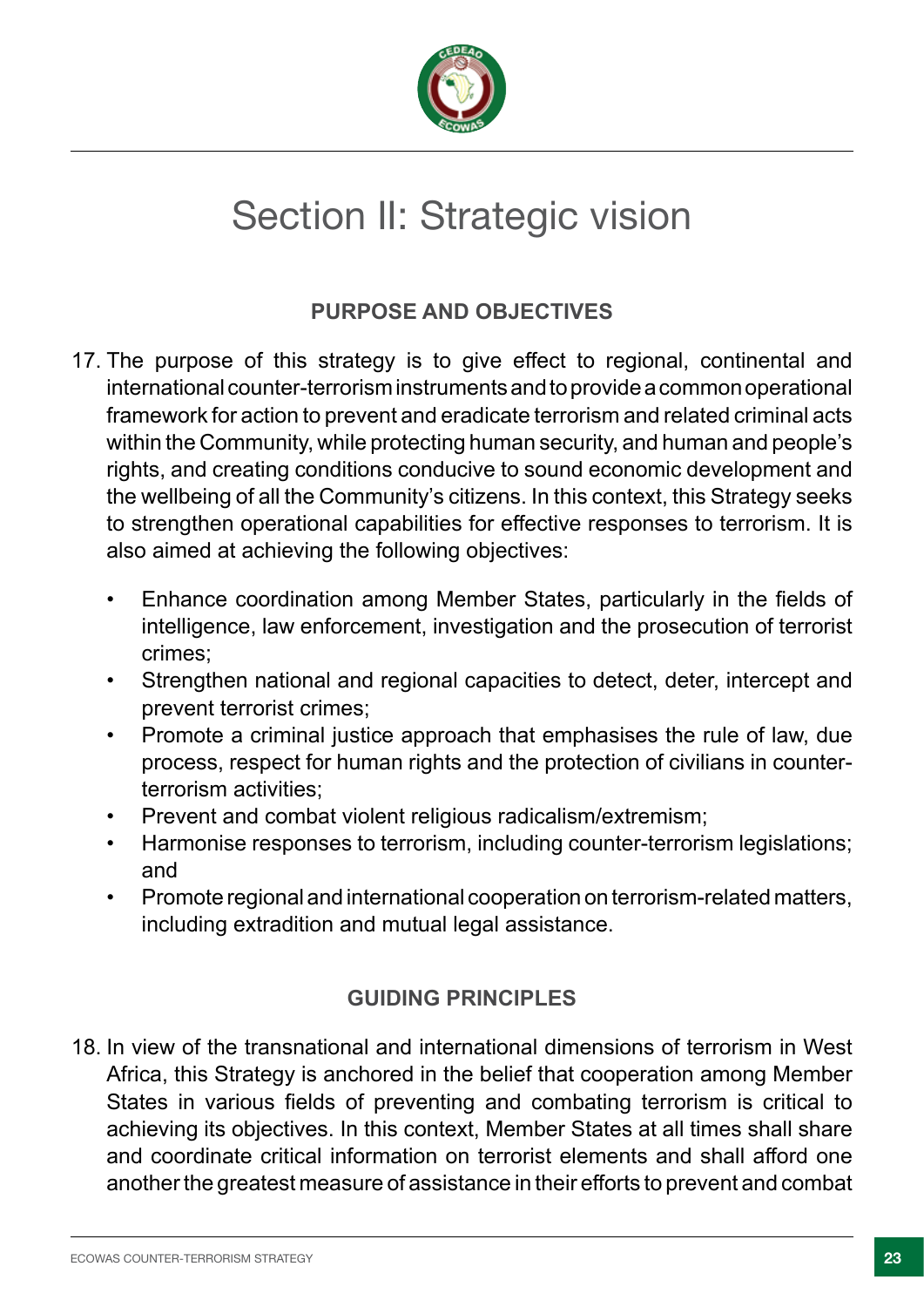

terrorism in all the pillars that constitute this Strategy. Other core principles underpinning this Strategy include:

- Terrorism has emerged as a serious threat to peace, security, stability, development and social cohesion in West Africa;
- The primacy of prevention and the respect for human rights;
- Good governance and a democratic culture are prerequisites for effective counter-terrorism;
- Counter-terrorism requires both military and non-military strategies and tools; and
- Cooperation among states and technical assistance in all felds constitute the cornerstone for the successful implementation of this Strategy.

# **DEFINITION OF TERRORISM**

19. For the purpose of this Strategy, terrorism shall be generally understood as defned by the OAU Convention on the Prevention and Combating of Terrorism. In addition, specific offenses such as those against the making of plastic bombs and against terrorist bombings shall be understood in the context of relevant international treaties to which Member States are parties.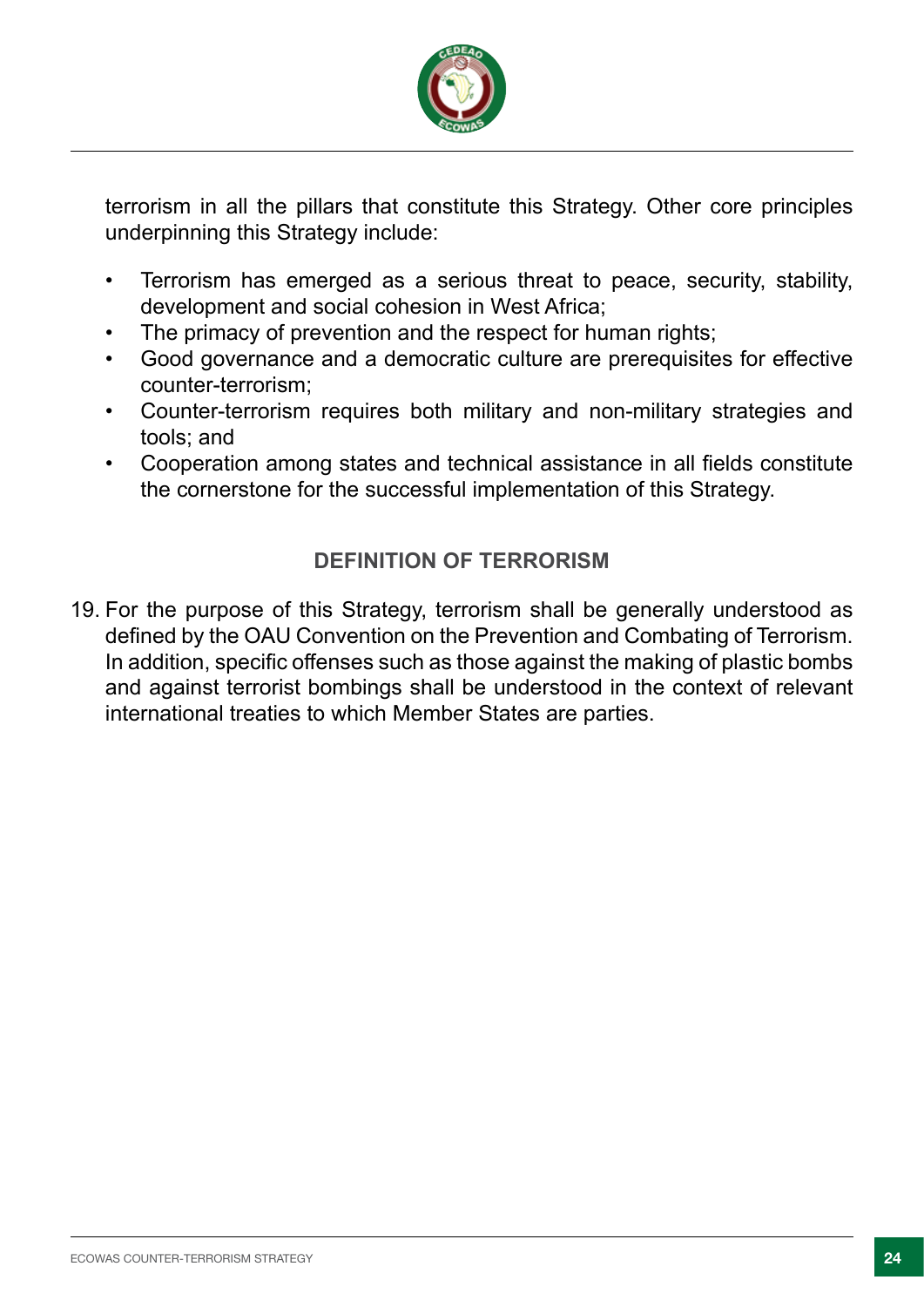

# Section III: Strategic approach

20. In order to achieve its stated objectives, this Strategy is based on three main pillars for actions against terrorism in the Community, namely 1) Prevent, 2) Pursue and 3) Repair. Community Members shall, as a priority, make every possible effort to prevent terrorism from occurring. Failing that, they shall pursue and bring to justice at all cost the perpetrators of terrorist acts and repair any damage that such acts may bring to bear on victims and society as a whole.

### **PILLAR 1: PREVENT**

- 21. The goal of the 'Prevent' pillar is to identify key areas where Member States should take actions with a view to detect and prevent terrorism before it emerges. The 'Prevent' pillar therefore seeks to address and eliminate conditions conducive to terrorism as contained in the UN General Assembly's 2006 Global Counter-Terrorism Strategy. States are encouraged to promote policies aimed at addressing the root causes of terrorism, including poverty and widespread unemployment, economic and political marginalisation of some groups, human rights abuses, corruption, weak security institutions and illicit trans-border activities. Specifc policies should also be developed to counter terrorist propaganda, dissuade and deter people from turning to terrorism and deny terrorists access to funds, materials and space with which to plan and launch their attacks.
- 22. The ECOWAS Confict Prevention Framework identifes a number of cooperation areas, actions, activities, programmes and institutions likely to assist in the effective prevention of conficts and threats from terrorism. The effective prevention of terrorism involves various national and regional authorities, including legislative, fnancial, law enforcement, military, judicial, educational and social institutions, all of which enable a state to detect, intercept and disrupt terrorist activities. A successful preventive measure is one that is conducted with the full or strategic involvement of local communities. Terrorists have families, friends, relatives and collaborators, who could provide important clues about their activities, whereabouts and support means.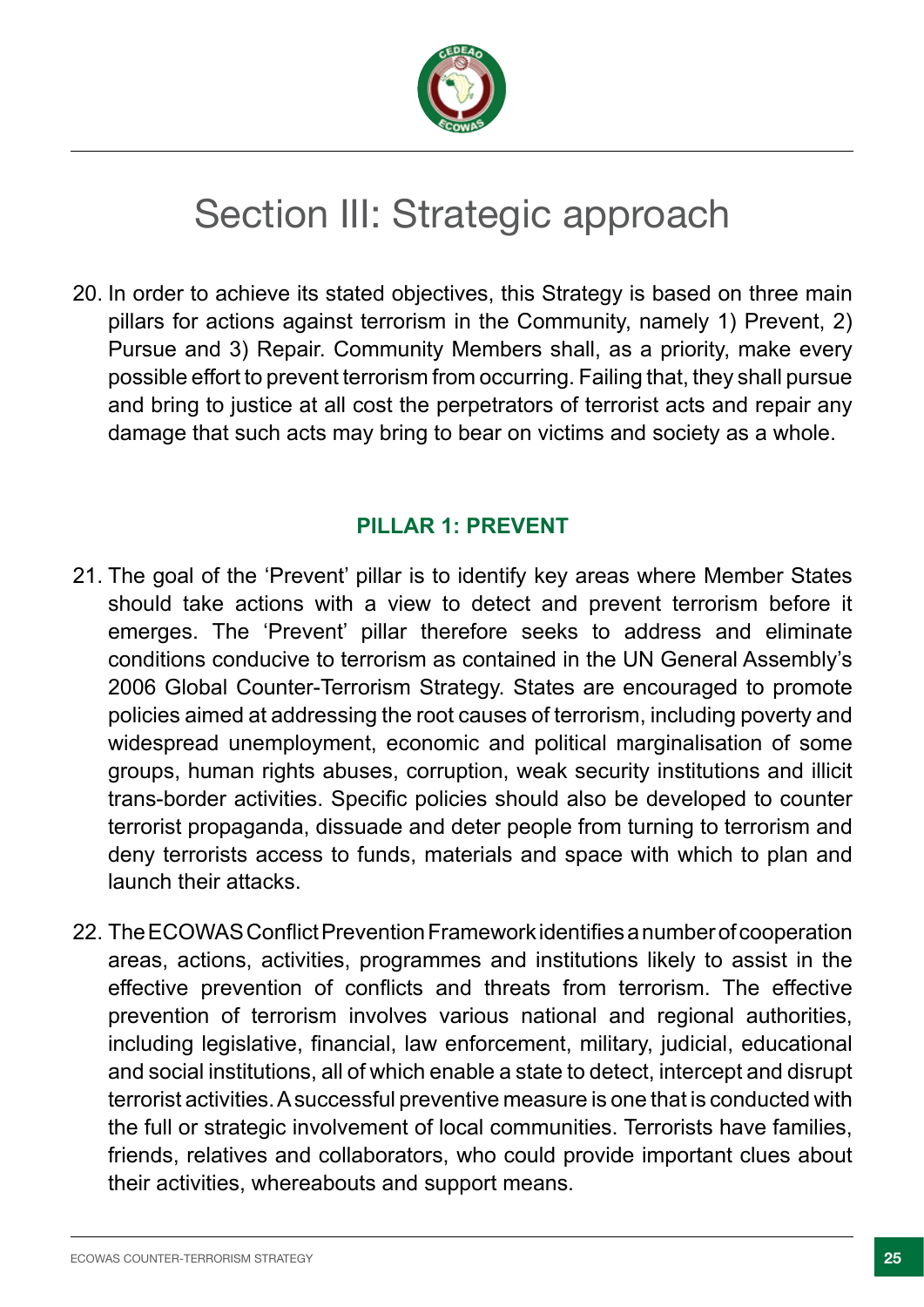

#### **Priority areas of intervention**

#### **a) Total rejection of terrorism**

- Every Member State should unambiguously and unequivocally reject terrorism in all its forms and manifestations irrespective of wherever it may occur or whoever may have committed it, as a serious criminal offence; and
- Implement a zero-tolerance policy on terrorism.

#### **b) Eliminate conditions conducive to the spread of terrorism**

- Intensify efforts to fully implement all ECOWAS, AU and UN instruments relating to the maintenance and promotion of peace and security in West Africa and for the prevention and combating of terrorism;
- Cooperate with the Counter-Terrorism Implementation Taskforce (CTITF) to effectively implement the UN Global Counter-Terrorism Strategy, which identifes areas where states must take actions to eliminate conditions conducive to the spread of terrorism, including measures to prevent and combat terrorism, measures to build and strengthen states' capacity and for the full respect of human rights;
- Intensify efforts to resolve all armed conficts and other conditions of instability by promoting national reconciliation, interfaith dialogue, confict prevention, management and resolution;
- Adopt and, where necessary, review and strengthen legislation and policies to ensure transparency, equality, inclusivity and the broad-based representation of various segments of society, including ethnic, religious, gender and youth groups, in all government's political and economic platforms;
- Implement a zero-tolerance policy against racism and other forms of discrimination based on ethnicity, gender, religion, nationality or political opinions; and
- Strengthen the role of relevant civil society and media organisations on matters relating to counter-terrorism, particularly in the domains of communication and negotiation.

#### **c) Enhance early warning and operational intelligence coordination**

- Develop and strengthen proactive and operational capabilities to anticipate, detect and disrupt terrorist activities;
- Expand the mandate of the ECOWAS Early Warning and Response Network (ECOWARN) to include terrorism indicators;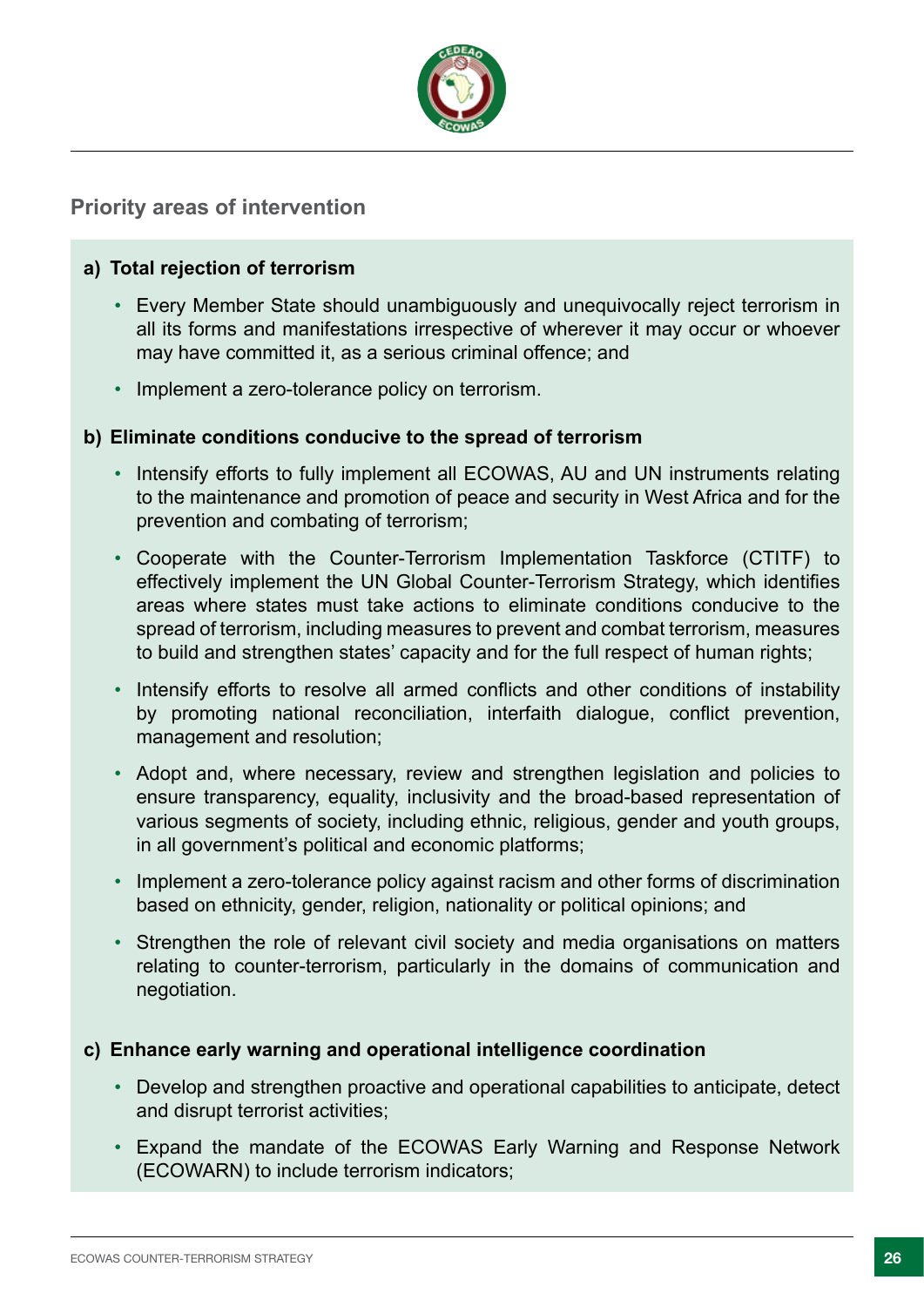

- Enhance operational coordination with intelligence services (including the Committee for Coordination of Security Services (CCSS), police and military services) at both the national and regional level. The CCSS shall serve as a central body for the coordination of information and activities of police and law enforcement agencies working on counter-terrorism issues, particularly those involved in the collection of information about, investigation of and first response to criminal acts;
- Enhance the sharing of information among Member States, at both the regional and international level;
- Develop a West African database on terrorist activities, including terrorist groups, networks, their leaders, headquarters, movement, training camps, means and sources of funding, and means of acquisition of arms and explosives, as well as on their recruitment, communication and propaganda methods;
- Strengthen operational collaboration with INTERPOL, the AU Committee of Intelligence and Security Services in Africa (CISSA) and the African Centre for the Study and Research on Terrorism (ACSRT), as well as other regional and international mechanisms, with a view to receive, share and disseminate relevant information;
- Coordinate and share information with other regional mechanisms such as SADC, IGAD, ECCAS/CEMAC and UMA, as well as with other organisations and partners;
- Support and collaborate with relevant civil society organisations on the collection and dissemination of information for the detection and prevention of terrorist activities;
- Support the creation of programmes in Member States for dealing with vulnerable youths; and
- Strengthen the capacity of States through the provision of adequate equipment to deal with terrorists.

#### **d) Deny terrorists the means, space and technical capacity to carry out operations**

• Suppress the fnancing of terrorism by freezing all terrorist funds and assets, and enforce strict regulations on fnancial and non-fnancial institutions, including money transfer networks and businesses, to ensure that such transactions and funds do not support terrorism whether directly or indirectly. To this end, states should ratify and/or accede to and fully implement the UN Convention for the Suppression of the Financing of Terrorism and all relevant UN resolutions, including the Security Council's resolutions 1267 (1999) and 1373 (2001);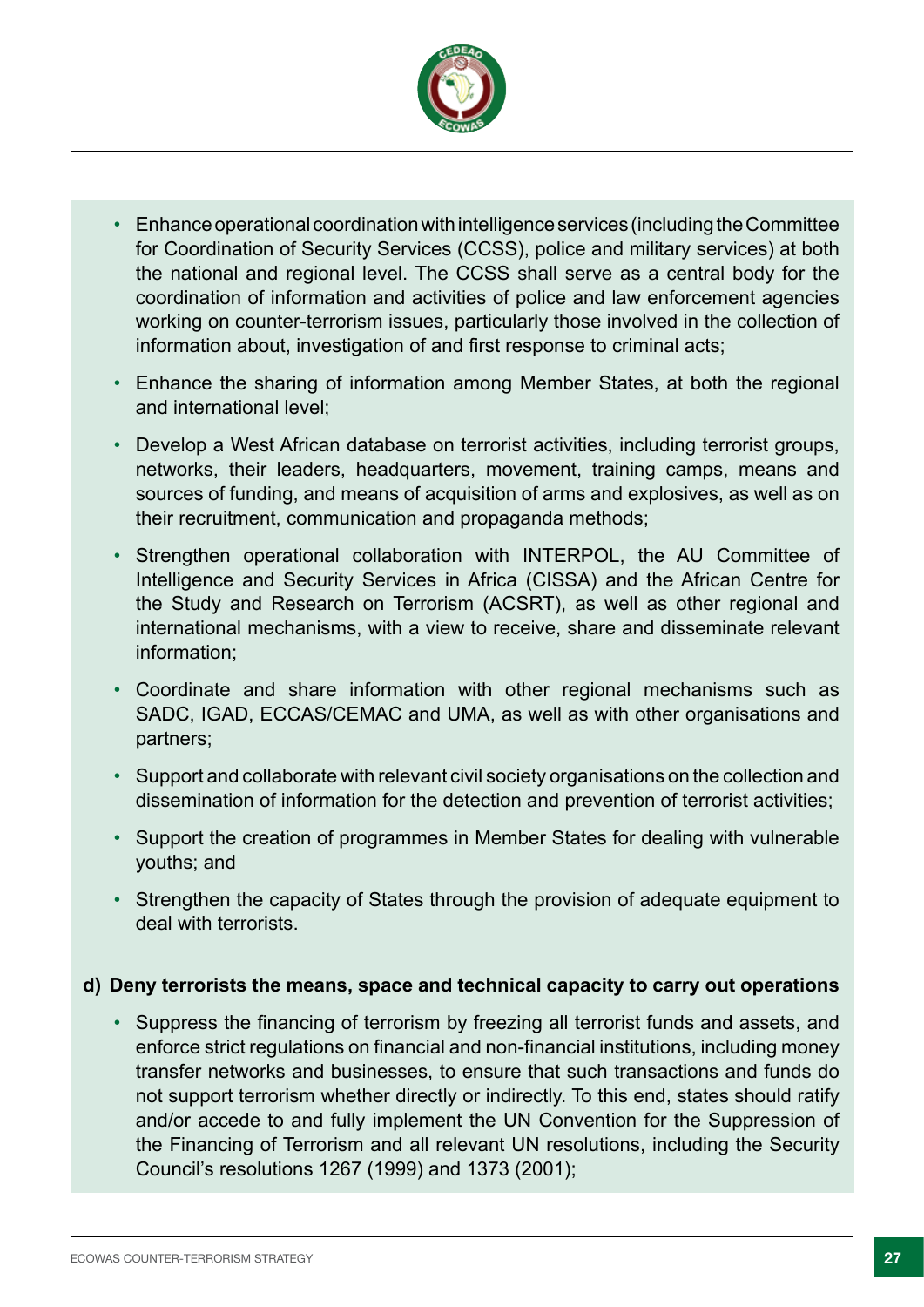

- Scrupulously implement all relevant instruments and decisions adopted by ECOWAS policy organs, including the existing AU, UN and international legal instruments on preventing and combating the illicit manufacture and development, acquisition or possession, proliferation, circulation, transfer, accumulation or stockpiling and use of small arms and light weapons, and weapons of mass destruction, including biological, chemical, nuclear and radiological weapons. In particular, Member States should ensure that such acts are strictly prohibited and criminalised under national law with severe penalties for perpetrators, in order to deny terrorists access to such weapons. These instruments include, inter alia:
	- \* 2006 ECOWAS Convention on Small Arms and Light Weapons, Their Ammunition and Other Related Materials;
	- \* 2005 International Convention for the Suppression of Acts of Nuclear Terrorism;
	- 2001 Protocol against the Illicit Manufacturing of and Trafficking in Firearms, Their Parts and Components and Ammunition, supplementing the UN Convention against Transnational Organized Crime;
	- 2000 UN Convention Against Transnational Organized Crime;
	- 1998 ECOWAS Declaration on the Moratorium on the Importation, Exportation and Manufacture of Light Weapons in ECOWAS Member States;
	- 1997 International Convention for the Suppression of Terrorist Bombings;
	- 1997 Convention on the Prohibition of the Use, Stockpiling, Production and Transfer of Anti-Personnel Mines and on Their Destruction;
	- \* 1996 African Nuclear-Weapons-Free-Zone Treaty (Treaty of Pelindaba);
	- 1992 Convention on the Prohibition of the Development, Production, Stockpiling and Use of Chemical Weapons and on Their Destruction;
	- \* 1991 International Convention on the Marking of Plastic Explosives for the Purpose of Detection;
	- \* 1980 Convention for the Physical Protection of Nuclear Materials and the Amendment thereto; and
	- 1972 Convention on the Prohibition of the Development, Production and Stockpiling of Bacteriological (Biological) and Toxin Weapons and on Their Destruction.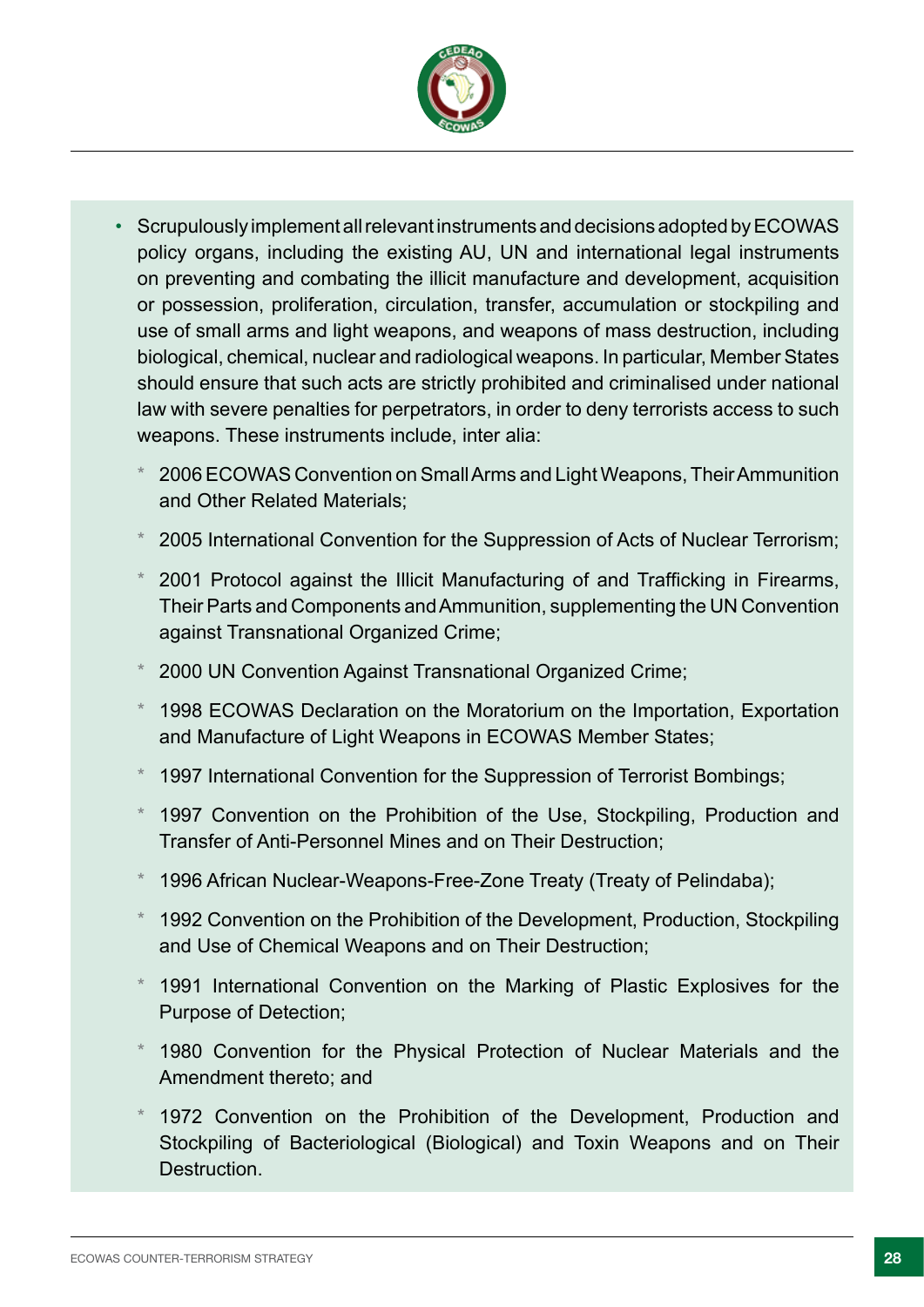

- Intensify efforts to refuse terrorists access to explosive materials, including commercial explosives such as TNT and dynamites, by enforcing international standards, including stringent requirements for the marking of explosives and end-user reporting, in order to prevent illicit transfers and misuses of explosive materials;
- Adopt and enforce stringent regulations on the control of the transfer and circulation of small arms and light weapons. Such measures should include compulsory inventory, identifcation and declaration at various levels of transfer and end user. Of particular importance is the need to regulate and monitor the production, stockpile, possession, acquisition of and access to weapons and explosives, particularly their transfer to non-state end users. States should enforce stringent control measures such as inventory, licensing of dealers, record-keeping of sales and purchases, and a ban on all transfers of man-portable air defence systems (MANPADS);
- Cooperate with relevant regional and international institutions that provide expertise and technical assistance on such matters, such as the ECOWAS Programme on Small Arms, International Atomic Energy Agency (IAEA), UN Office on Drugs and Crime (UNODC), UN Programme of Action on Small Arms (UNPoA), Security Council Counter-Terrorism Committee (CTC) and Executive Directorate (CTED), Security Council Resolution 1540 Committee, the Organization for the Prohibition of Chemical Weapons (OPCW), the Biological Weapons Convention (BWC) Panel, and the Comprehensive Nuclear Test-Ban Treaty Organization (CTBTO), as well as relevant civil society and media organisations;
- Ensure maximum security and comply with international safety standards for nuclear energy installations, including the transfer of sensitive facilities, technology and material (such as uranium) usable for nuclear weapons or other explosive devices. Any enrichment facility or enrichment technology should be designed or operated in accordance with internationally approved standards. To this end, states shall enforce a strict ban on the unlawful possession, transfer of and trade in uranium and other materials that may be diverted towards the production of explosives or their precursors;
- Develop and strengthen national legislations and capacity to enforce cybersecurity regulations, including the ability to detect, monitor and intercept terrorist activities through the use of the internet and other forms of wireless and electronic communication; and
- Prohibit and criminalise the use of their territories, including air, land, and maritime spaces, for planning, recruiting, fnancing and supporting the commission of terrorist acts against their people or against other states.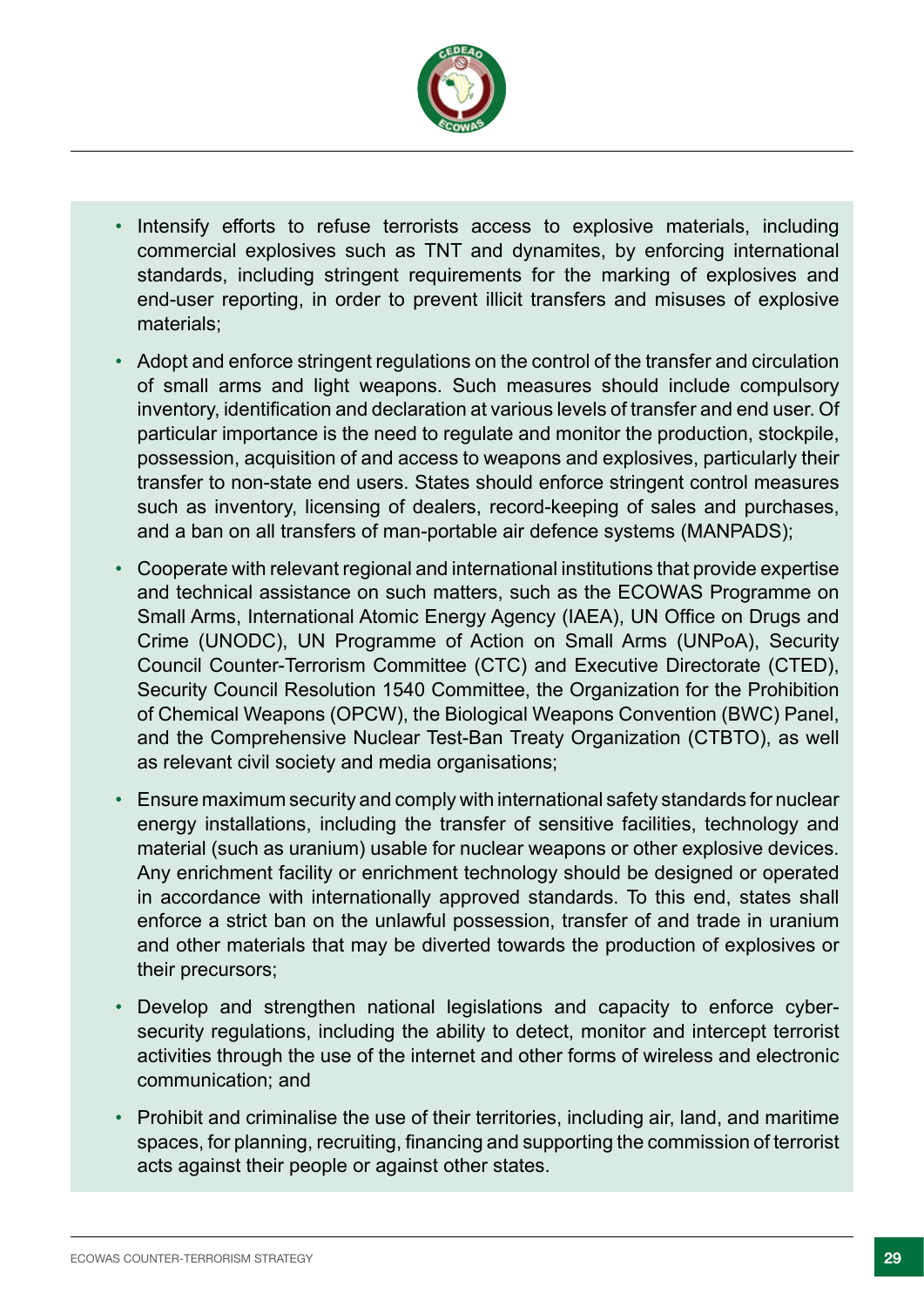

#### **e) Prevent extremism and radicalisation**

- Develop measures to identify and counter the propaganda methods used by extremist sects to lure and recruit youths and other vulnerable groups into violent and radical ideologies;
- Work with religious and community leaders, scholars and relevant civil society groups to develop de-radicalisation and reintegration programmes and to promote mainstream religious teachings, interfaith and inter-ethnic dialogues, and reconciliation. Such programmes should seek to address the conditions conducive to youth radicalisation, including unemployment, lack of participation and representation in political and economic processes, injustices, lack of education, social delinquencies, frustration and deprivation;
- Faith-based institutions, including churches and mosques, should be encouraged to participate in government programmes and to take initiatives to prevent radical ideas and extremist elements that seem to have empathy with terrorism;
- Develop and, where necessary, enhance counter-terrorism curricula for schools and universities to promote awareness of terrorism and counter-terrorism measures;
- Develop and, where necessary, strengthen national laws to criminalise recruitment, propaganda, incitement, support for or the attempt or conspiracy to participate in violent radical ideologies, including hate crimes and the use of religion to commit violent acts leading to death, injury or damage to property;
- Eliminate racism and other forms of discrimination; and
- Prevent occupation, colonialism and other forms of domination.

#### **f) Promote democratic practices and the protection of human rights**

- Intensify democratic practices as enshrined in the ECOWAS Protocol on Democracy and Good Governance Supplementary to the Protocol Relating to the Mechanism for Confict Prevention, Management, Resolution, Peacekeeping and Security, the African Charter on Democracy, Elections and Governance, as well as other relevant international legal instruments to which Community Members have acceded;
- Promote broad-based participation and equitable representation, as well as accountability and transparency in all government economic, socio-political and cultural programmes and institutions;
- Ensure that human rights as enshrined in the 1981 OAU Charter on Human and People's Rights, various UN conventions and the 1948 Universal Declaration on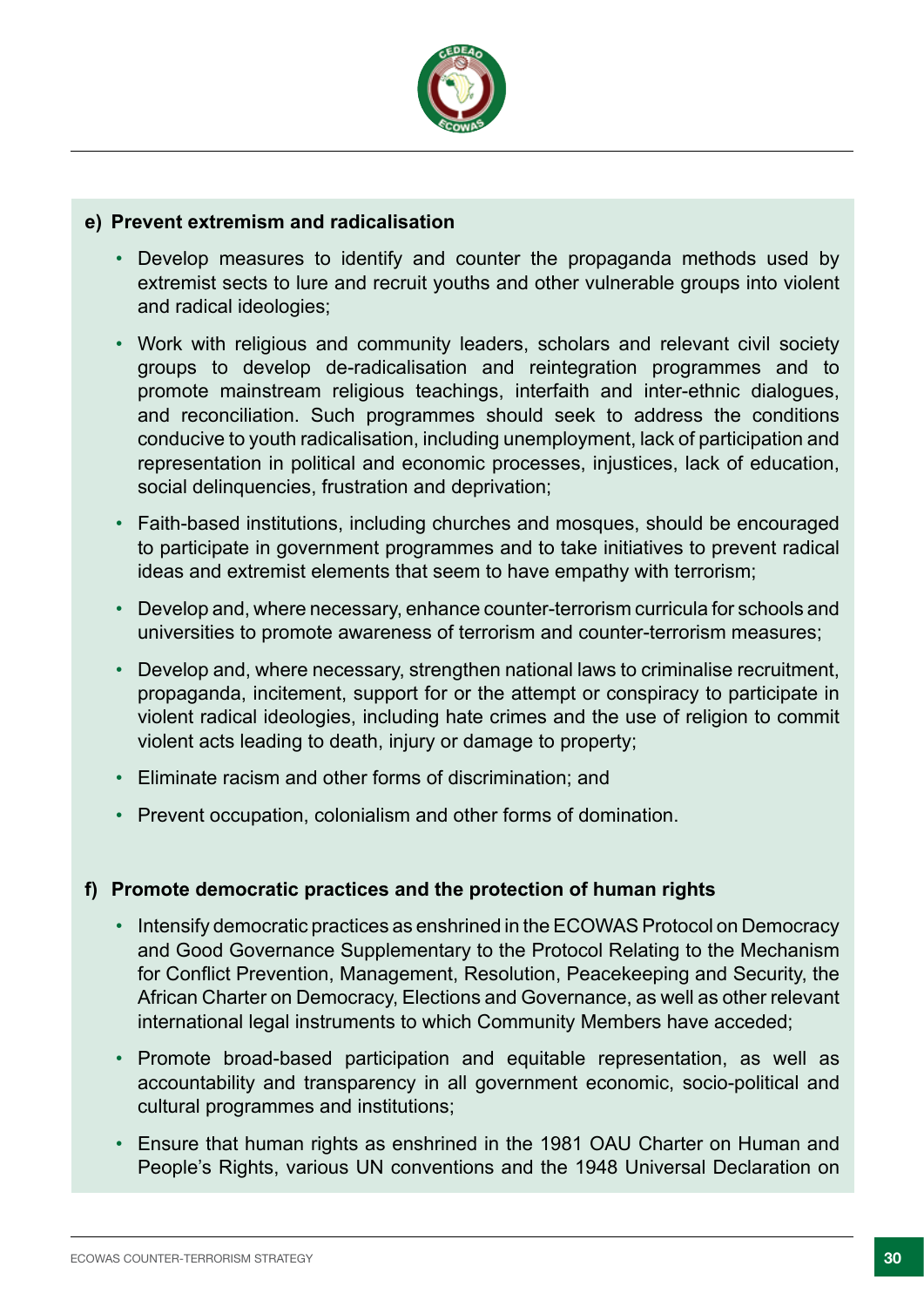

Human Rights and the International Covenant of Civil and Political Rights are protected and enjoyed by every ECOWAS citizen. To this end, Member States shall take every measure to ensure that actions taken to prevent and combat terrorism, including the legislative and operational activities of police and law enforcement officers, do not infringe on these rights;

- Prohibit torture in all its forms and manifestations and other degrading and inhumane forms of treatment, as well as discrimination on racial, ethnic or gender basis against minorities and terrorist suspects;
- Ensure that the arrest, detention, imprisonment or forced expulsion/deportation and other sanctions against terrorist suspects are conducted strictly within the framework of the law. To this end, all Member States shall ensure that the arrest, detention, forced expulsion/deportation and/or imprisonment of terrorist suspects are conducted in strict compliance with the due process of the law;
- Ensure that police and law enforcement officers are properly trained on counterterrorism and human rights issues. To this end, ECOWAS shall develop its own appropriate Counter-Terrorism Training Manual that shall include modules on specific regional challenges, with a view to build and augment Member States' capacities and skills in core counter-terrorism areas, including the protection of human rights, implementation of international, continental and regional counterterrorism instruments, intelligence gathering and sharing, investigation of terrorismrelated offences and strengthening counter-terrorism cooperation in West Africa; and
- Take all necessary measures to discourage and stamp out corruption in both private and government sectors, particularly among police and other security and judicial officers, and set out severe penalties for violators.

### **PILLAR 2: PURSUE**

23. While priority will be given to every endeavour to prevent terrorism from occurring, in the event where terrorism does occur, Member States shall take all necessary measures to minimise its impacts on communities and on national security in general. The 'Pursue' pillar is aimed at enabling Member States to undertake rapid, timely and effective responses to terrorism when it occurs. The main objectives are to disrupt terrorists' planning, networks and activities; investigate and bring terrorist leaders and their followers, supporters and sympathisers to justice to the full extent provided by the law; cut off terrorists'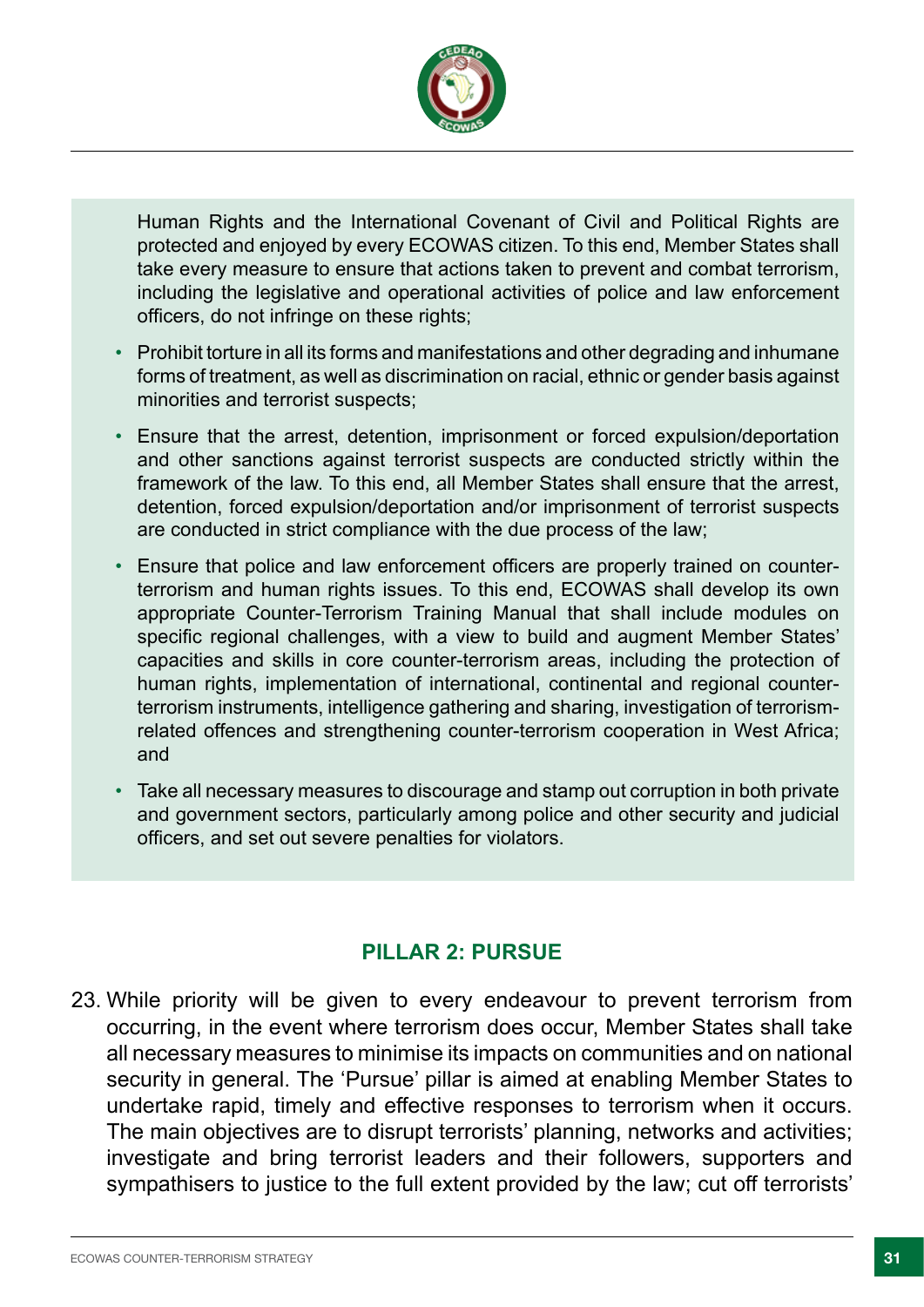

funding and access to equipment, fnances, training and meeting grounds; and create a hostile environment for terrorists in the region with a view to eliminate future threats.

#### **Priority areas of intervention**

- **a) Sign, ratify and/or accede to and effectively implement regional, continental and international counter-terrorism legal instruments**
	- Become party to all ECOWAS, AU, UN and other universal conventions and protocols against terrorism, as a matter of urgent priority (see annex for list of instruments);
	- Take all necessary legislative, executive and judicial measures to fully domesticate and enforce the provisions of the abovementioned instruments;
	- Establish at the level of the Commission a Counter-Terrorism Technical Assistance Directory to enable states in need to fnd and receive technical assistance; and
	- Monitor effective implementation by maintaining an updated list of States' compliance with all regional, continental and international legal instruments.

#### **b) Enhance the rule of law and cooperation on criminal justice matters**

- Strengthen the legal framework and codifcation regimes against terrorism;
- Make terrorist offences punishable with severe penalties under national law;
- Encourage Member States, particularly those that have not done so yet, to, as a matter of urgency, enact and where necessary strengthen national legislation to domesticate and enforce relevant AU norms and regulations, and to incorporate all criminal justice aspects of counter-terrorism as provided in the AU Comprehensive African Antiterrorism Model Law, 1999 OAU Convention on the Prevention and Combating of Terrorism and its Protocol thereto, as well as the fourteen universal conventions and four additional protocols against terrorism. Legislation need to:
	- Criminalise wilful attempts to commit acts of terrorism, including inciting, supporting, abetting, and soliciting support, and/or providing, receiving or participating in training or instructing, recruiting and/or possessing materials intended for the commission of a terrorist act;
	- Ensure that any emergency powers of the police and law enforcement agencies to search, arrest and detain terrorist suspects are asserted in accordance with national and human rights law;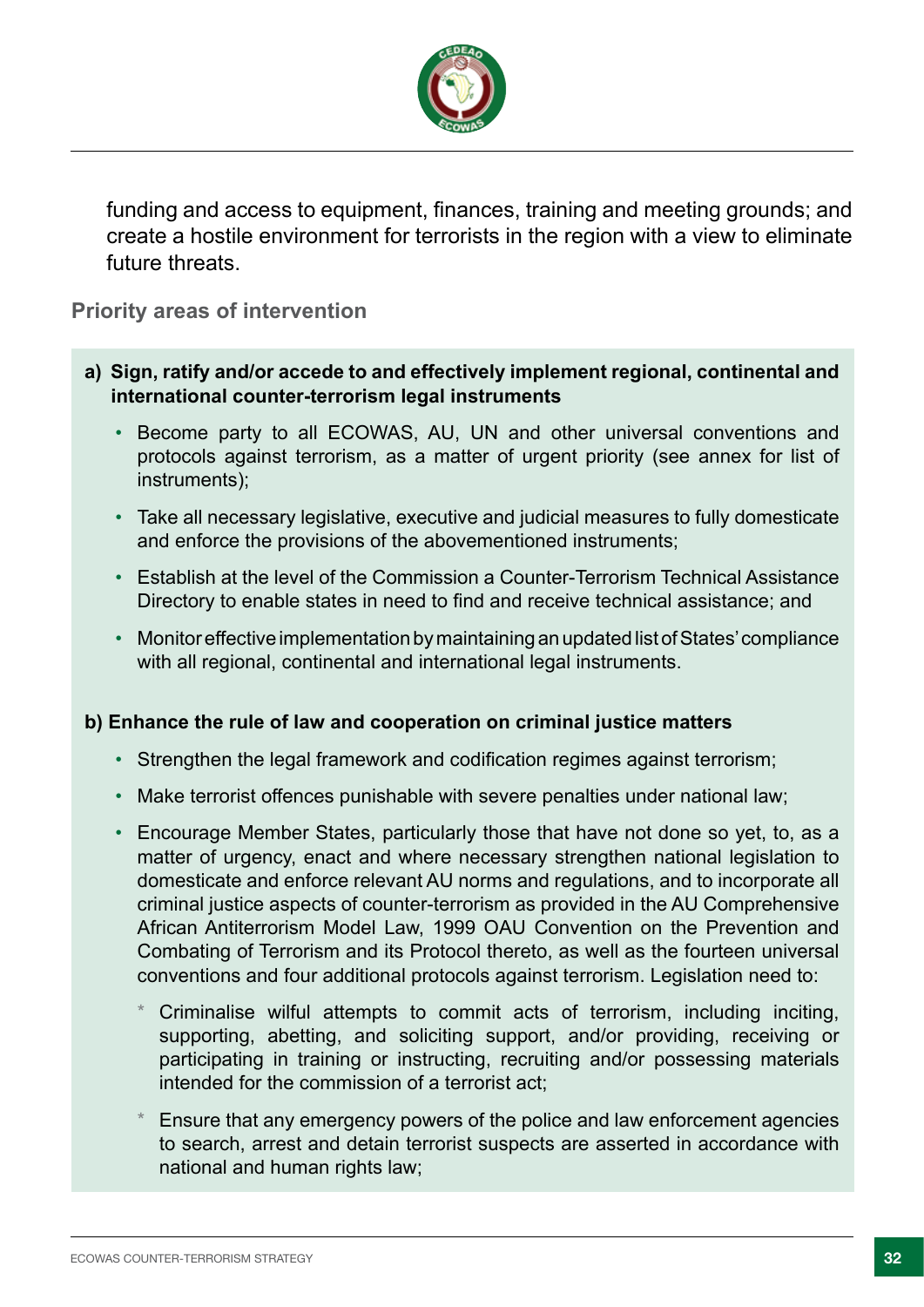

- Provide clear guidelines on the seizure and forfeiture of terrorist assets, including materials, weapons and finances, with a view to prevent, disrupt and suppress plans to commit acts of terrorism;
- Provide for a central authority for receiving and coordinating requests for extradition and mutual legal assistance;
- Provide support to victims of terrorism;
- Protect human rights in counter-terrorism actions;
- Guarantee physical and social protection to witnesses and their family members and collaborators;
- Prohibit terrorist blackmail and demands for ransom:
- Prohibit the payment of ransom to terrorists and other criminal groups; and
- Combat other transnational organised crimes with proven links to terrorism.
- Extend to one another all measures of cooperation in and assistance on criminal matters, including the investigation and prosecution of terrorist acts. Such cooperation, whether at the international or regional level, may be formal and informal, to enable the flexibility and efficiency of national judicial systems to pursue terrorists everywhere in a timely manner within the region, and to handle complex counter-terrorism cases, including issues related to the forensic, technological and fnancial aspects of investigation and prosecution of terrorist crimes;
- Regularly train and sensitise criminal justice officials, including judges, investigators, prosecutors and defence lawyers, on new developments in the feld of international cooperation on criminal matters and counter-terrorism;
- Cooperate on matters relating to extradition as provided in the ECOWAS Conventions on Extradition and Mutual Legal Assistance in order to enhance cooperation on criminal matters and to be able to bring terrorists to justice. To this end establish and recognise the legality of an ECOWAS Arrest Warrant (ECOWARRANT), an ECOWAS Counter-Terrorism Coordination Bureau (ECOCTB) and an ECOWAS Black List of Terrorists and Criminal Networks (ECOLIST). The ECOWAS Warrant shall also enable Member States to cooperate in giving and obtaining evidence in other Member States; and
- Regularly update national legislations and regulations on international cooperation in criminal matters and encourage states to conclude regional agreements on cooperation on extradition and mutual legal assistance with neighbouring and non-ECOWAS countries. To this end, Member States should be strongly encouraged to ratify and/or accede to the Rabat Convention on Extradition and Mutual Legal Assistance and other relevant regional and international agreements.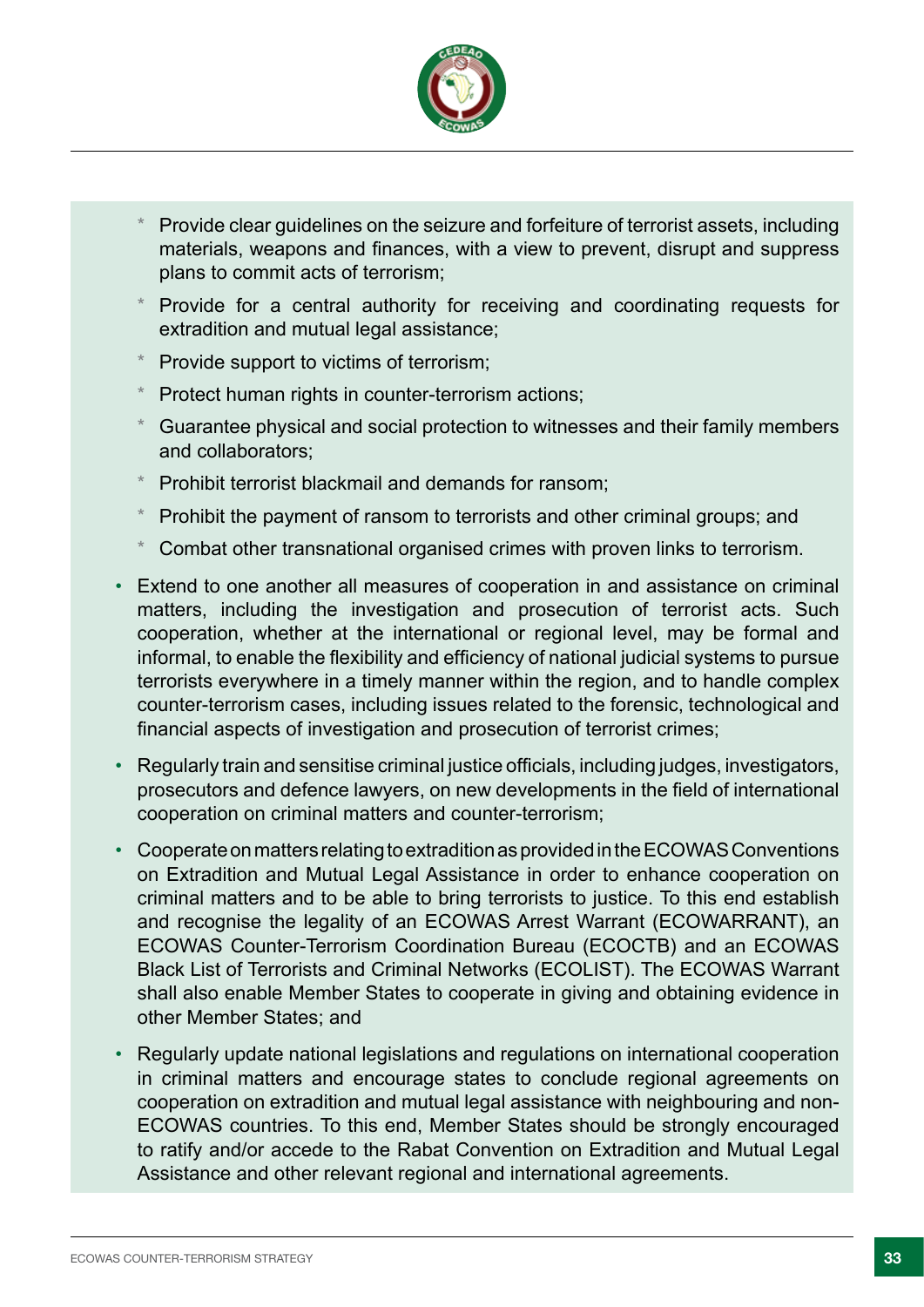

#### **c) Improve cooperation on border control and surveillance, including aviation and maritime security**

- Strengthen cooperation on border control and surveillance at both formal and informal ports of entry/exit, without prejudice to the ECOWAS protocols and regulations on the free movement of persons, goods and services;
- Establish and/or strengthen and equip common border patrol mechanisms, including joint border commissions, to regularly conduct assessments of threats and vulnerabilities of borders;
- Strengthen measures to detect forgery and falsifed documents and to report and share such information with relevant Member States;
- Report all suspicious passports and identifcation documents, including goods and services not in compliance with the ECOWAS protocols and regulations on interstate road transit of goods and inter-state road transportation between ECOWAS Members;
- Scrupulously enforce provisions of relevant international conventions and protocols on the safety of civil aviation, law of the sea, maritime navigation and fxed platforms on the continental shelf;
- Enact and, where necessary, strengthen national legislations and the criminal justice regimes against piracy and other criminal activities on the high seas to ensure that perpetrators of such acts are effectively investigated, prosecuted and deterred;
- Ensure that all vessels sailing on or using states' maritime spaces are registered with long-range identification and tracking systems, and that commercial users are properly registered and licensed;
- Strengthen cooperation and coordination with the International Civil Aviation Organization (ICAO), World Customs Organization (WCO), International Maritime Organization (IMO) and the UNODC to put in place specifc regulations for the inspection of cargo originating in, exiting, transiting or being trans-shipped through a state, for the promotion of customs-to-customs cooperation on the in-bound and out-bound security inspection and the use of standardised targeting and screening criteria to detect and prevent drug, arms and human traffcking within the framework of relevant regional, continental and international instruments; and
- Stamp out corruption at border control points, particularly air, sea and land borders, to render them more effective in detecting criminals and terrorist elements, including drugs, illicit arms and other unlawful activities.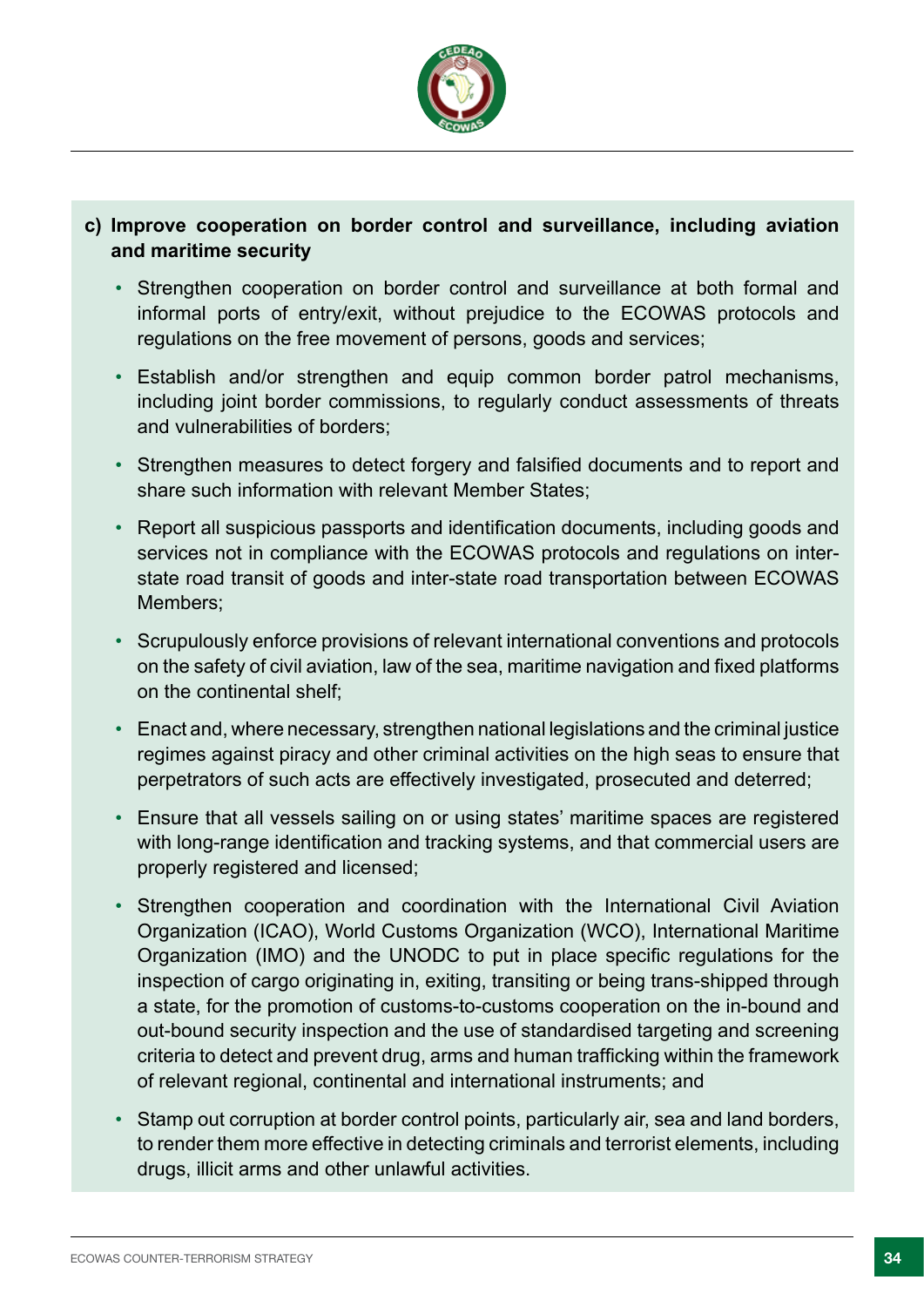

#### **d) Suppress and criminalise the fnancing of terrorism and associated money laundering**

- Criminalise terrorist financing, including the attempt to finance terrorism and ancillary offences consistent with the requirements of the UN 1999 Convention for the Suppression of the Financing of Terrorism, and UN Security Council resolutions 1267 (1999) and 1373 (2001);
- Make the offence of terrorist financing a predicate offence to the money laundering offence. To this end, the criminalisation regimes should be carried out on the basis of the 1988 UN Convention of Vienna and 2000 UN Convention of Palermo;
- Ensure that both fnancial and non-fnancial sectors are subjected to stringent antimoney laundering/anti-terrorism financing obligations consistent with the FATF Recommendations, in particular customer due diligence, reporting suspicious activities and monitoring transactions and business relationships;
- Criminalise the demand for payment of ransom by terrorist groups and make the payment of ransom to such groups a predicate offence under national law with appropriate and proportionate punishment;
- Establish a fully operational Financial Intelligence Unit (FIU) in each state and improve its capacity to receive, analyse and disseminate suspicious money laundering/terrorist fnancing-related transactions/activities;
- Ensure that money/value transfer services are registered or licensed and subject to all national, regional and international regulations, including the FATF Recommendations that apply to fnancial institutions. To this end, states should adopt and harmonise regulations, including those relating to wire transfers and remittances, and non-profit or charity groups/organisations, as well as those of cash couriers, in accordance with GIABA regulations, to ensure that they are not exploited by terrorist and other criminal groups;
- Develop and strengthen capacities (human, material and fnancial resources) and regularly train personnel in charge of combating terrorist fnancing and money laundering (including police, law enforcement agents and FIUs) and, where necessary, seek technical assistance to build such capacity, including from GIABA and other specialised institutions;
- Put in place effective mechanisms to provide the widest possible range of mutual legal assistance and information exchange on cross-border illicit fnancial activities and movements of terrorist assets, as well as measures aimed at strengthening states' ability to monitor, detect and disrupt suspicious or terrorist activities. Offences related to terrorist fnancing should apply to natural and legal persons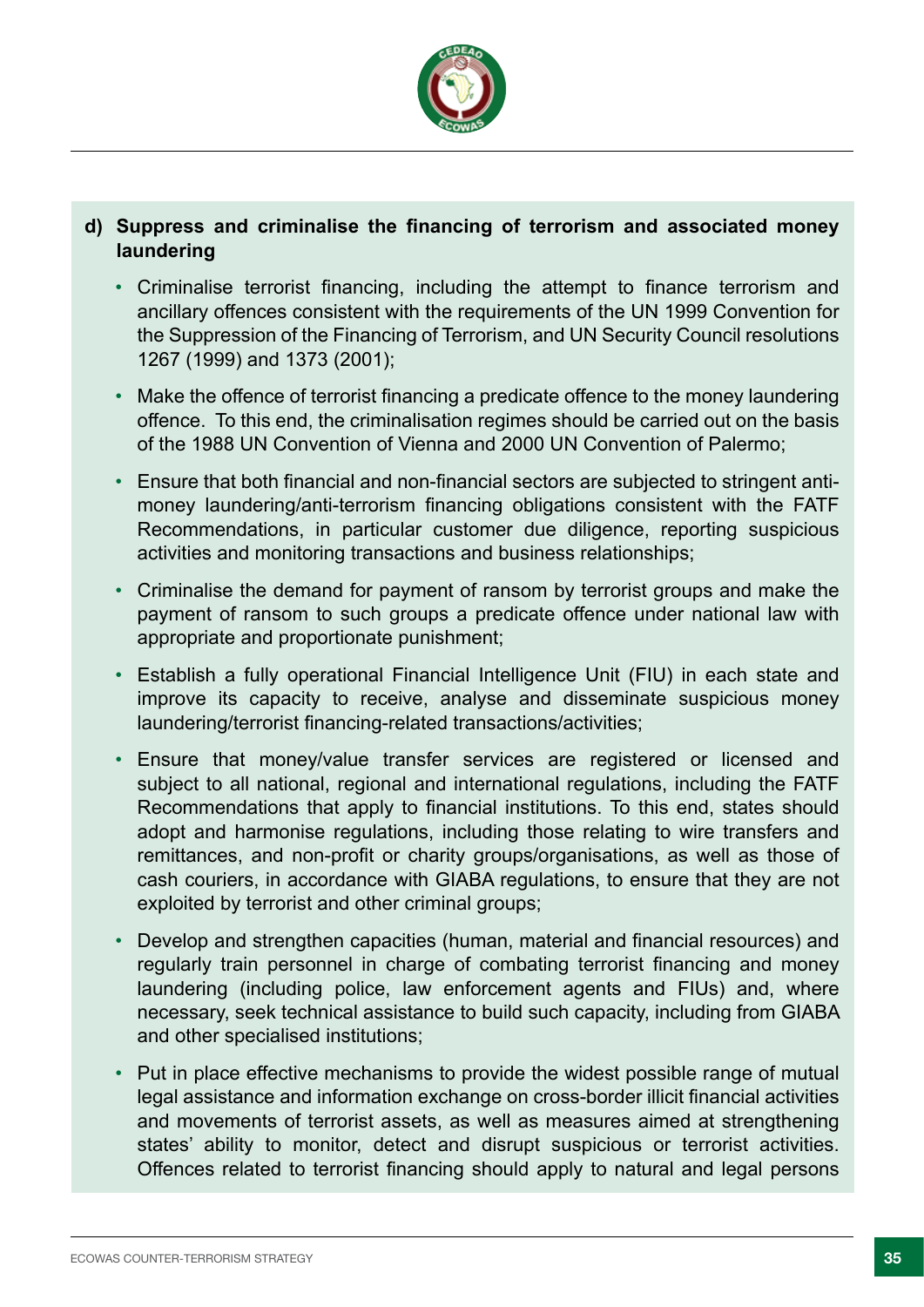

who knowingly engage in terrorist financing activities. They should be subject to effective, proportionate and dissuasive sanctions; and

• States are to carry out these measures in full respect of human rights and in a manner that does not disrupt or impede in any way the smooth flow of economic activities.

#### **e) Protect critical infrastructure and diplomatic premises and other foreign interests**

- Identify and increase security at critical infrastructures and soft targets, including airports, seaports, major roads, historical and cultural infrastructure, government offices, markets and shopping malls, stadiums, stock exchanges, social theatres, and foreign diplomatic premises and installations (including companies, organisations, vessels, cars and couriers);
- Criminalise acts that target critical infrastructure and diplomatic premises and other foreign interests in the territories of Member States, and provide for severe penalties for offenders;
- WAPCCO together with Interpol shall issue periodic alert notices, based on wellinformed intelligence, to public bodies, international organisations, diplomatic representations and other agencies, about any possible threats from terrorism, particularly in relation to hidden weapons, parcel bombs and other dangerous materials; and
- Regularly train personnel on the protection of critical infrastructures; to build a readiness capacity to respond rapidly to a terrorist attack; and to perform technical operations such as disarming or deactivating explosives, cordoning off the crime area, dealing with victims and collecting materials for forensic evidence.

#### **f) Enhance the ability of Member States to develop a criminal justice response to terrorism**

- Develop dedicated units of prosecutors in Member States who can be called upon to prosecute terrorism-related cases; and
- Assist Member States to establish specialised units within law enforcement agencies and the Gendarmerie (assisted by the military where necessary) to investigate terrorism-related offences, hostage negotiations and bomb disposal.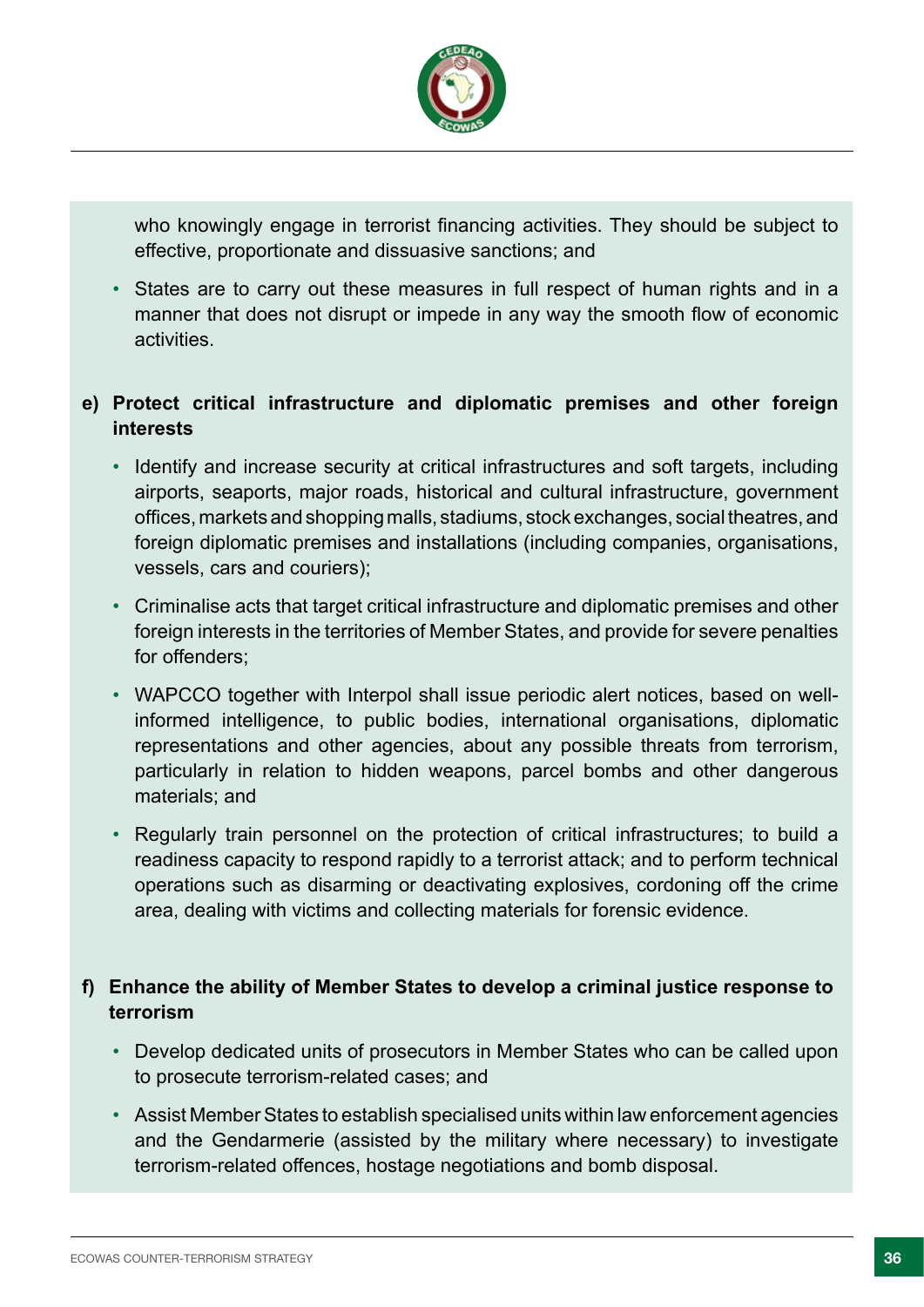

#### **g) Strengthen cooperation with civil society and media organisations on the prevention and combating of terrorism**

- Put in place a framework with which to engage civil society and the media in order to enhance their contribution to the prevention and combating of terrorism;
- Encourage media reporting on terrorist incidents to focus on the plight of victims and the criminal nature of the attacks, with a view to eliminate sympathy for, empathy with or the glorification of the perpetrators of terrorist acts;
- Provide regular information to the media on the government's counter-terrorism strategy;
- Sensitise communities about the consequences of terrorism on economic development and the government strategy;
- Develop national strategies for better communication on matters relating to the prevention and combating of terrorism, utilising all possible channels and networks of communication to ensure an effective and coherent strategy; and
- Involve civil society and media organisations in all major national, regional and international counter-terrorism forums and other platforms.

#### **h) Training and capacity-building on the prevention and combating of terrorism**

- Allocate substantial resources, including personnel, materials and equipment, for the prevention and combating of terrorism;
- Put in place within the Commission, an ECOWAS capacity-building programme against terrorism in order to effectively coordinate, harmonise and implement counter-terrorism training programmes for both civilian and military personnel;
- Develop specialised training courses on counter-terrorism matters, including intelligence gathering and sharing, investigation, prosecution and extradition, and international cooperation. To this end, an ECOWAS Counter-Terrorism Training Manual shall incorporate special modules for criminal justice officials; and
- Regularly train relevant states officials with a view to develop and strengthen operational skills to undertake technical counter-terrorism operations, including capabilities to perform forensic analysis, preparation of statutory reports, and drafting and processing mutual legal assistance (MLA) and extradition requests.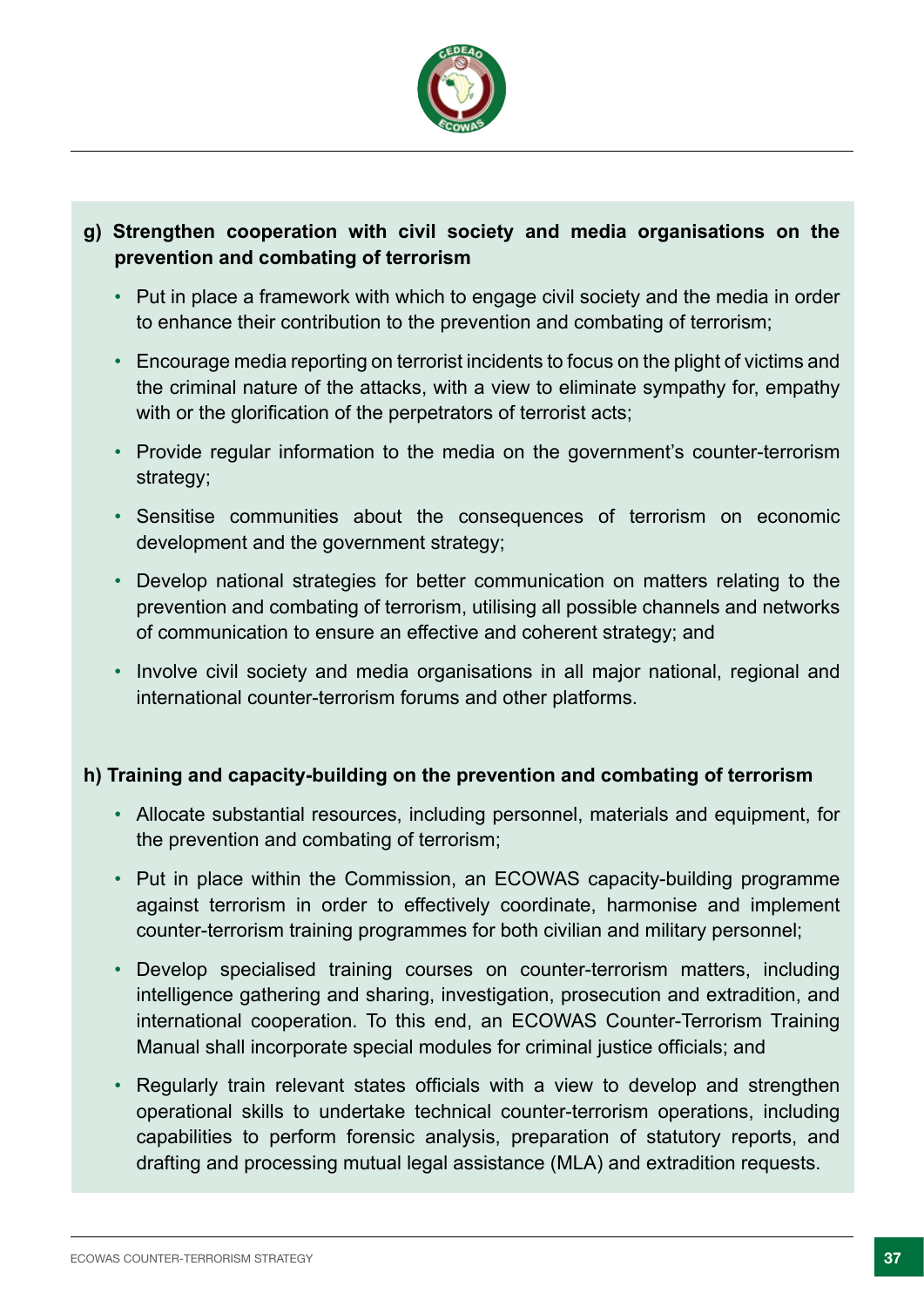

# **PILLAR 3: RECONSTRUCT**

24. The aftermath of terrorism and even counter-terrorism could destroy the social fabric of society. People lose confidence in the state and its ability to protect them, and at times terrorism pits social groups against each other in accusations and counter-accusations. The 'Reconstruct' pillar is aimed at rebuilding society and enabling the state to heal social wounds caused by terrorism and counterterrorism.

**Priority areas of intervention**

#### **a) Protect the rights of victims**

- Establish an institutional and legal mechanism with the mandate to protect the rights of victims of terrorism, and endow such mechanism with all the means and resources, including powers to utilise funds and proceeds seized from terrorists for the benefit of victims:
- Funds seized or recovered from terrorists may be distributed to terrorist victims or their families, with a view to facilitate their social rehabilitation and reintegration, as well as their security;
- Provide other forms of assistance to victims, including medical care and reintegration into normal social life; and
- Ensure that the international dimension of counter-terrorism, such as extradition, takes into account the victims' rights and best interest. In this context ensure that victims are kept well informed of proceedings and outcomes.

#### **b) Support and reconcile communities**

- Support in every manner the communities of victims of terrorist acts, including moral, political, economic and social support;
- Take measures aimed at reconciling communities, particularly in the aftermath of a terrorist incident, by promoting dialogue and emphasising the individuality of terrorists and not their social, economic, racial, ethnic, cultural, religious or political background. In this context, the goal is to isolate the terrorists, their ideology, slogans and propaganda from the communities that they claim to represent; and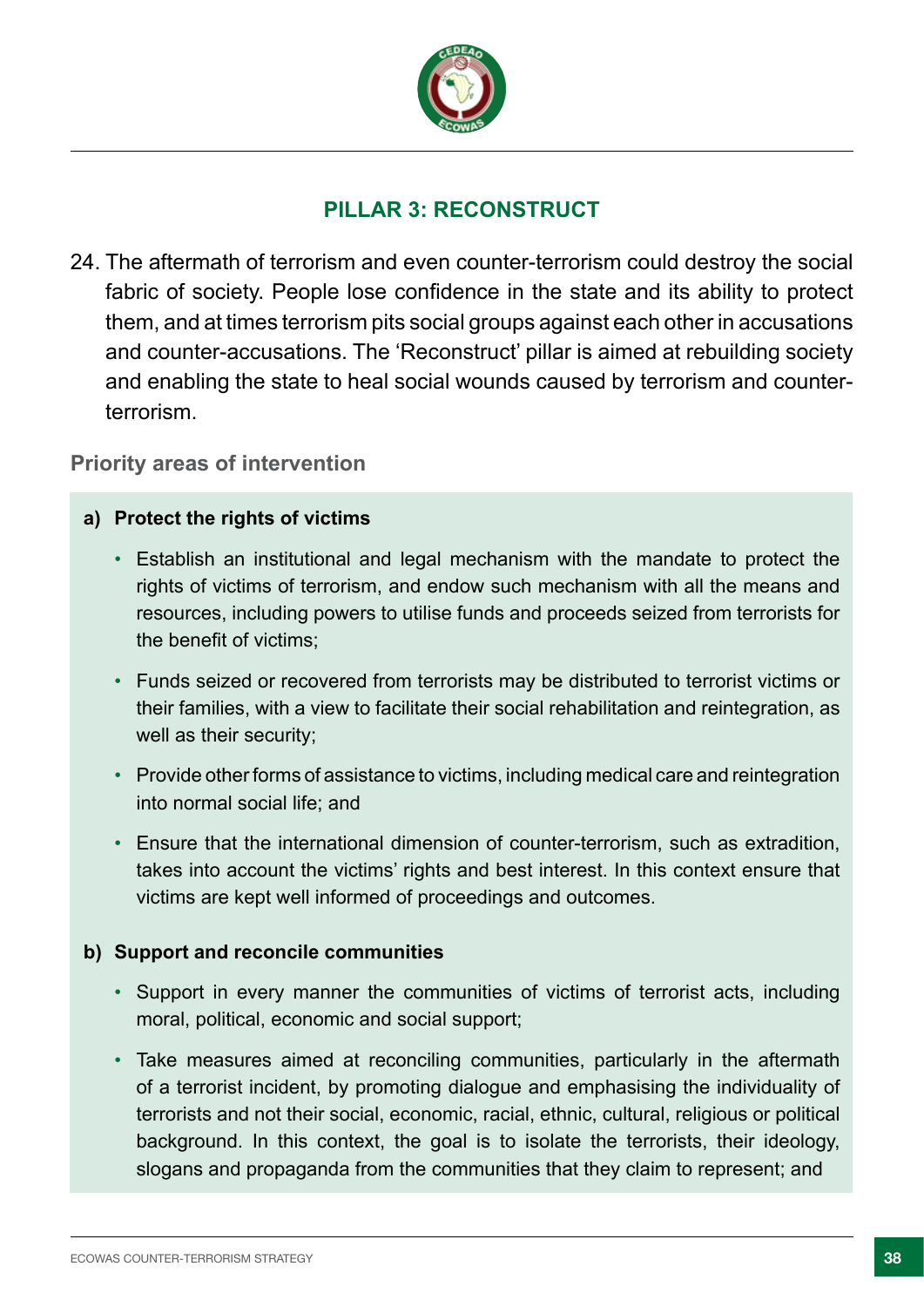

• Rebuild and strengthen state and social cohesion by implementing programmes that unite communities, promote national pride, and demonstrate state control of the situation, as well as its determination to bring perpetrators to justice.

#### **c) Repair social contract**

- Take immediate actions in the aftermath of a terrorist attack to reassure the people that the state is in control of the situation, keeping people well informed about measures being taken, including the investigation and prosecution of suspects;
- Enhance operational synergies in the activities of law enforcement agencies and local communities in order to bring security closer to local communities and to ensure trust and transparency;
- Promote education and other social benefits, including community development projects for victims of terrorist acts;
- Promote counter-terrorism curricula in schools and universities and training on what to do in the event of a terrorist attack; and
- Establish direct hotlines and emergency numbers and persons or places to contact in the event of a terrorist act or suspicious terrorist activity.

#### **d) Develop national counter-terrorism strategies**

- Develop a national counter-terrorism strategy that addresses the various dimensions of the threat of terrorism, including an approach to counter terrorists' propaganda, recruitment, sources of funding and radicalisation. Such strategies should draw from and aim at giving practical effect to the full implementation of this (ECOWAS) Strategy and other applicable instruments;
- Ensure that all relevant national stakeholders are involved in the development and implementation of the strategy; and
- Promote national awareness to strengthen support for and implementation of this strategy.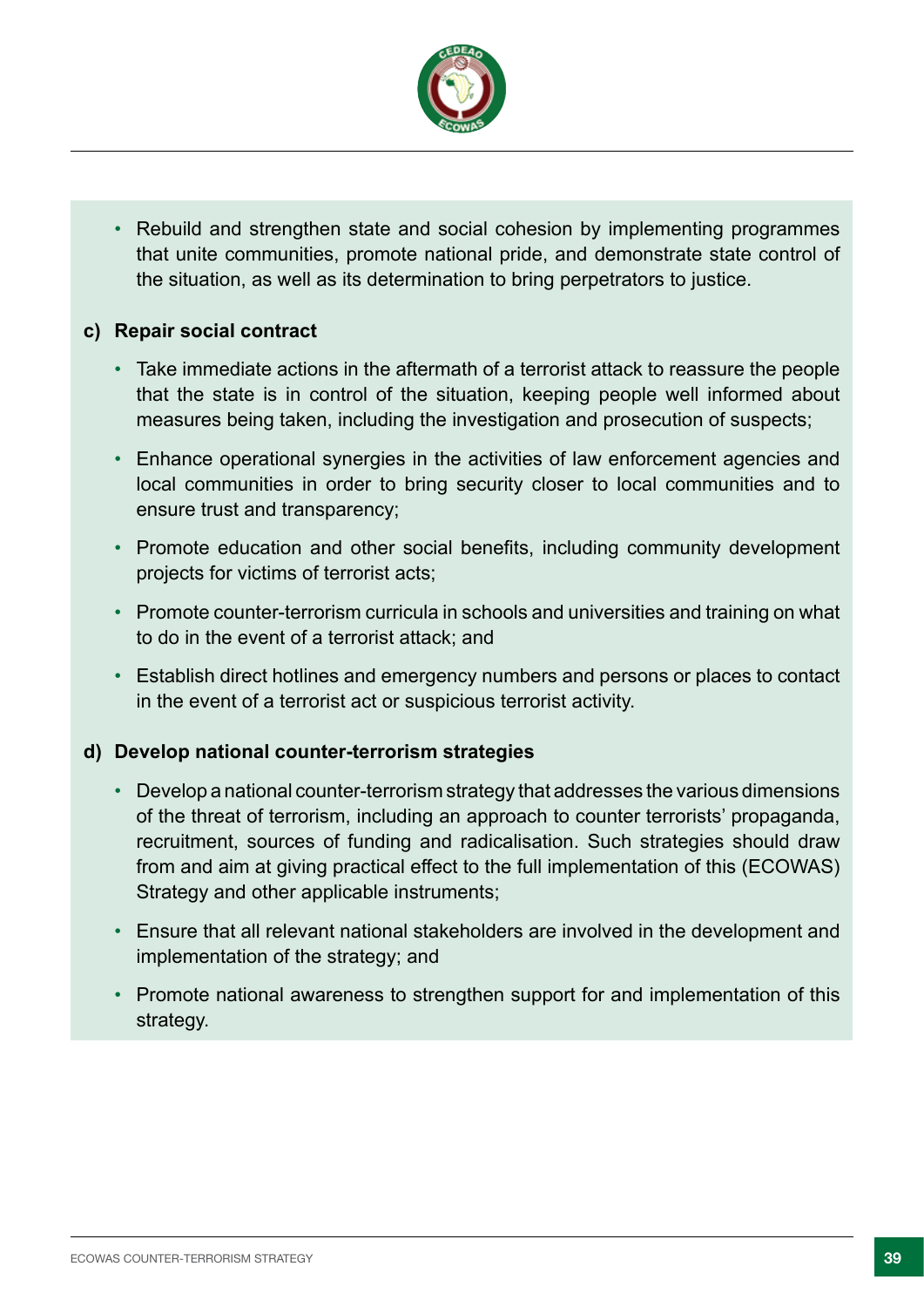

# Section IV: Implementation mechanisms

25. The primary responsibility for the full and effective implementation of this Strategy shall remain with states. However, in order to ensure systematic follow-ups and effective monitoring of the implementation of this Strategy, the following mechanisms are recommended to assist, complement and strengthen states' capacities in this endeavour:

# **NATIONAL TASKFORCE**

26. For the purpose of effective implementation of this Strategy and coordination at the regional, continental and international level, Member States shall establish a National Authority or Inter-Departmental Taskforce wherever such a mechanism does not already exist to serve as a focal point for counter-terrorism matters at the national level and for effective coordination at the regional, continental and international level. States may also decide to utilise existing mechanisms such as the Focal Points designated for the purpose of coordination with the African Centre for the Study and Research on Terrorism (ACSRT).

# **PERIODIC EVALUATION AND REPORTING ON THE IMPLEMENTATION OF THIS STRATEGY (PERIS)**

27. In order to ensure continued focus on the implementation of this Strategy, and to regularly reassess progress and challenges, Member States shall agree on a timeframe for periodic evaluation and reporting on the measures taken and challenges encountered in the implementation of this Strategy. PERIS shall be held at least twice a year at different policy levels and at least one meeting shall be at the level of Heads of State and Government. On the basis of these evaluations, this Strategy may be amended or revised in order to bring it up to date.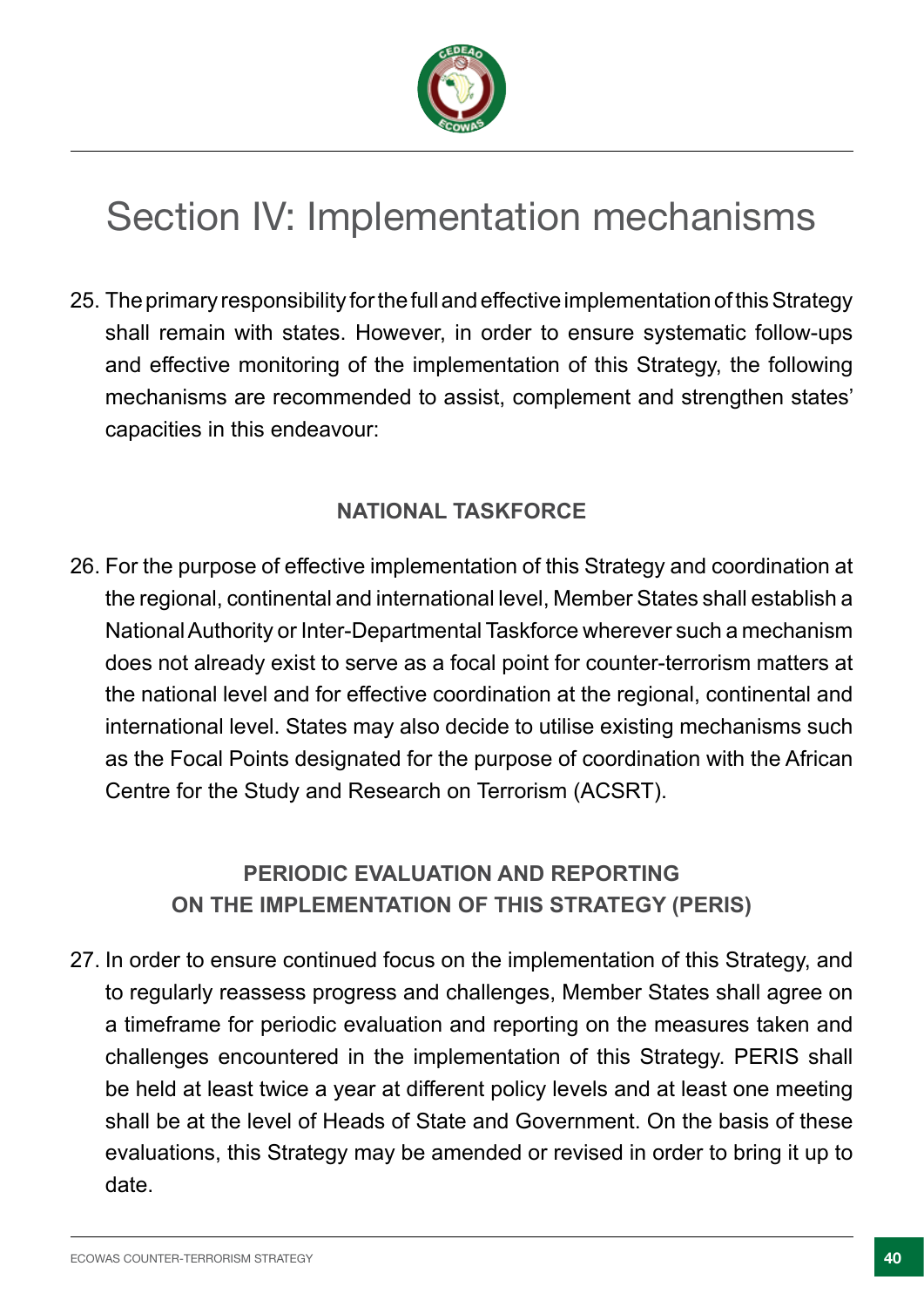

# **ECOWAS COMMISSION**

28. The Regional Security Division (RSD) of the Commission shall be entrusted with the overall responsibility of coordinating the implementation of this Strategy. It shall serve as the focal point of the Commission on counter-terrorism matters. The RSD shall examine the reports submitted by Member States, and compile and submit such reports to the Authority of Heads of State and Government for policy direction. It shall follow up with Member States on any aspect related to the effective implementation of this Strategy.

# **ECOWAS COURT OF JUSTICE**

29. The Community Court shall be charged with the enforcement of the rights of victims of terrorism in conformity with its jurisdiction.

### **CCSS**

30. The CCSS shall coordinate the aspects of intelligence cooperation on the implementation of this Strategy, including liaison with ECOWARN and relevant regional, continental and international mechanisms.

### **ECOWARN**

31. ECOWARN shall be responsible for gathering information to predict and detect activities of terrorist groups, in liaison with CCSS.

### **ECOWAS COUNTER-TERRORISM TRAINING CENTER (CTTC)**

32. In order to strengthen the development of appropriate skills and expertise on the prevention and combating of terrorism, Member States shall establish a regional centre of excellence for counter-terrorism. The centre shall provide standardised training, threat assessments, research and analysis, development and dissemination of data and information, and provide technical assistance in the feld of counter-terrorism. The centre shall work in close coordination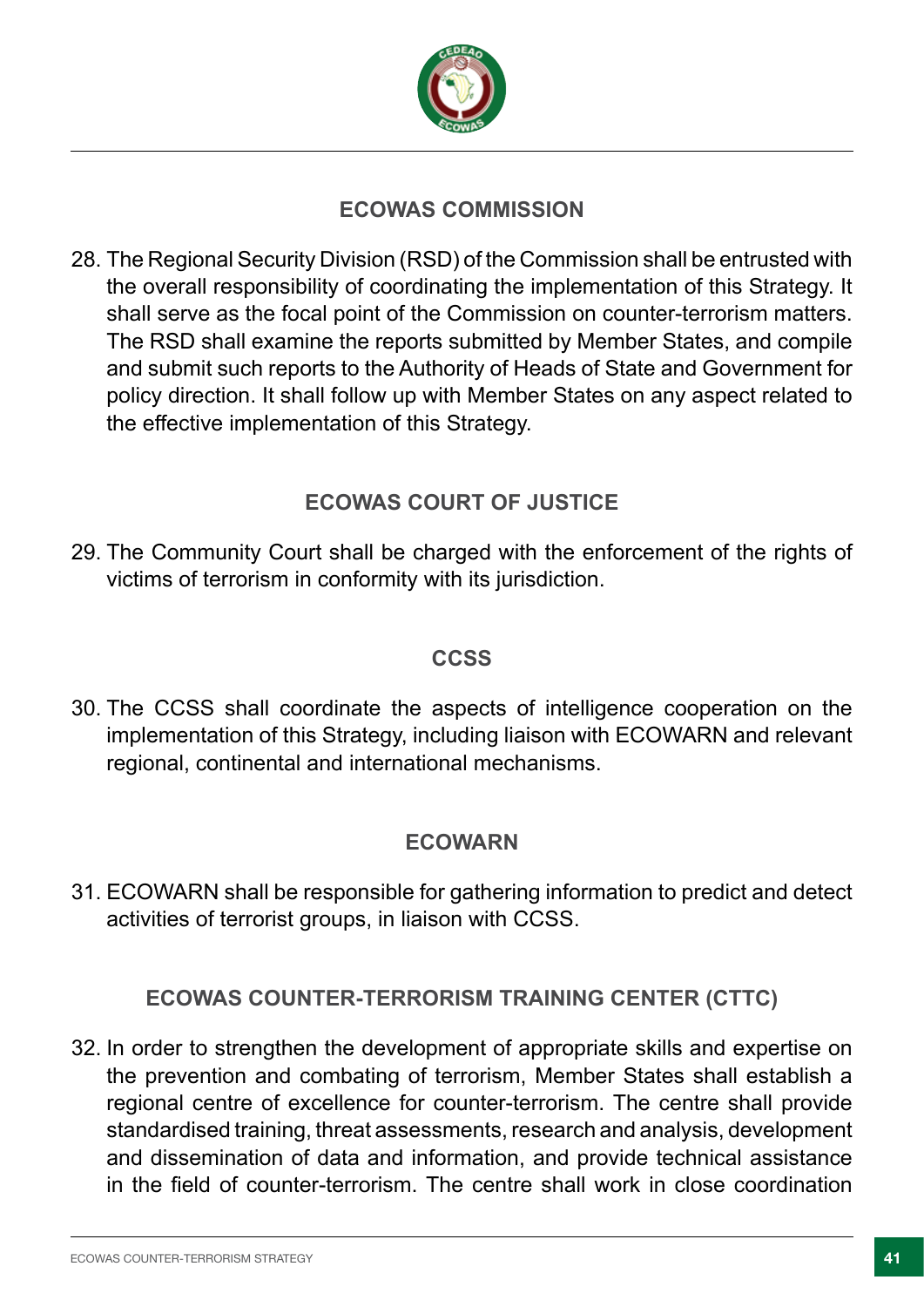

with ACSRT and other regional and international institutions. The Commission shall develop the modalities and legal framework for the establishment and functioning of the centre.

### **COUNTER-TERRORISM COORDINATION UNIT**

33. The Commission shall establish within the RSD a coordination unit that shall be responsible for monitoring states' implementation; carry out technical functions related to the prevention and combating of terrorism; and make recommendations on measures for strengthening the implementation of this Strategy. The Unit shall also be responsible for the coordination of training activities of the CTTC in the region. It shall liaise with similar national, continental and international mechanisms.

# **GIABA**

34. GIABA shall coordinate activities related to the suppression of terrorist fnancing and associated money laundering. It shall regularly review and conduct threat and vulnerability assessments, as well as make regular recommendations on measures to suppress the fnancing of terrorism in West Africa.

### **INTERNATIONAL ORGANISATIONS AND PARTNERS**

35. This Strategy shall be implemented in collaboration with relevant international organisations and international partners, which shall contribute to building capacity for the prevention and combating of terrorism in West Africa. They shall also ensure synergies and coordination on various counter-terrorism matters at the international and continental level.

# **CIVIL-SOCIETY ORGANISATIONS (CSOS) AND MEDIA NETWORKS**

36. Recognising their diverse nature, CSOs and the media shall play a complementary role in the implementation of this Strategy. They shall support both ECOWAS and Member States' activities aimed at preventing and combating terrorism. Wherever appropriate they shall be consulted to contribute to various aspects in the prevention and combating of terrorism, including raising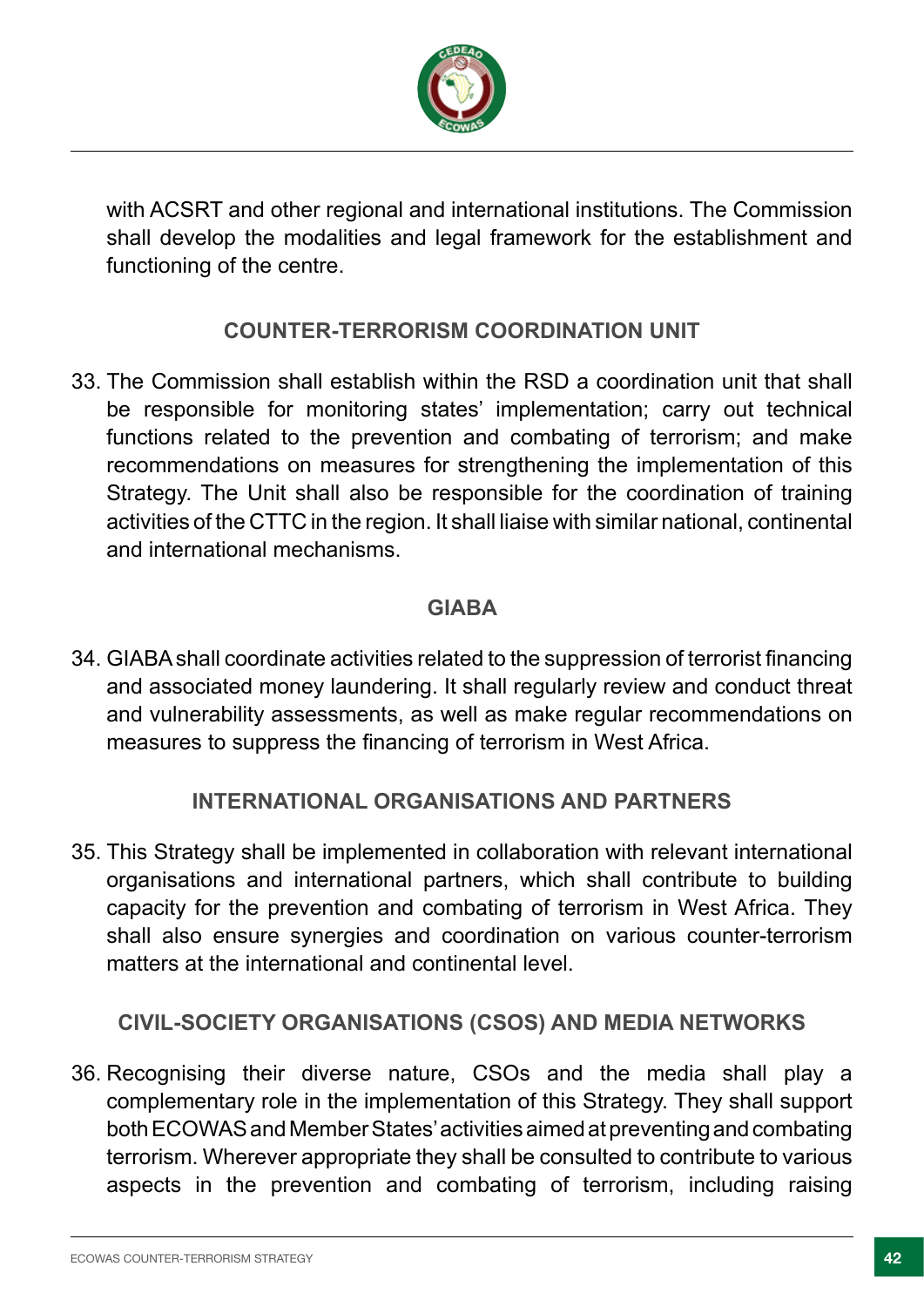

awareness, providing training and expertise, and supporting national reconciliation and healing programmes.

# **ECOWAS COUNTER-TERRORISM TRAINING MANUAL**

- 37. In order to develop and enhance the capacity of Member States in various areas of the prevention and combating of terrorism, ECOWAS will develop a specialised Counter-Terrorism Training Manual (CTTM), to be used for all counter-terrorism training. The purpose of the Manual shall be to promote a coordinated and harmonised approach and to impart knowledge and skills among relevant states' agencies, including police, gendarmerie, intelligence, investigators, judiciary (including prosecutors, lawyers, judges and justices), customs, diplomats and other law enforcement agencies involved in counterterrorism. The manual shall be tailored to address counter-terrorism challenges unique to West Africa, including in the following areas:
	- Trends and developments in the manifestation and threat of terrorism and associated transnational organised crimes such as piracy, drug and human trafficking, and money laundering;
	- Terrorism in the media, including cyber-terrorism through the use of the Internet;
	- Regional, continental and international legal frameworks on the prevention and combating of terrorism;
	- National legislation and other measures taken by states;
	- Intelligence and counter-intelligence;
	- Crime scene management and the investigation of terrorist crimes;
	- Financing of terrorism, including organised crime and money laundering;
	- Border control and surveillance;
	- Protection of critical infrastructures;
	- Hostage negotiation;
	- Bomb disposal and weapons of mass destruction; and
	- International cooperation on counter-terrorism matters.